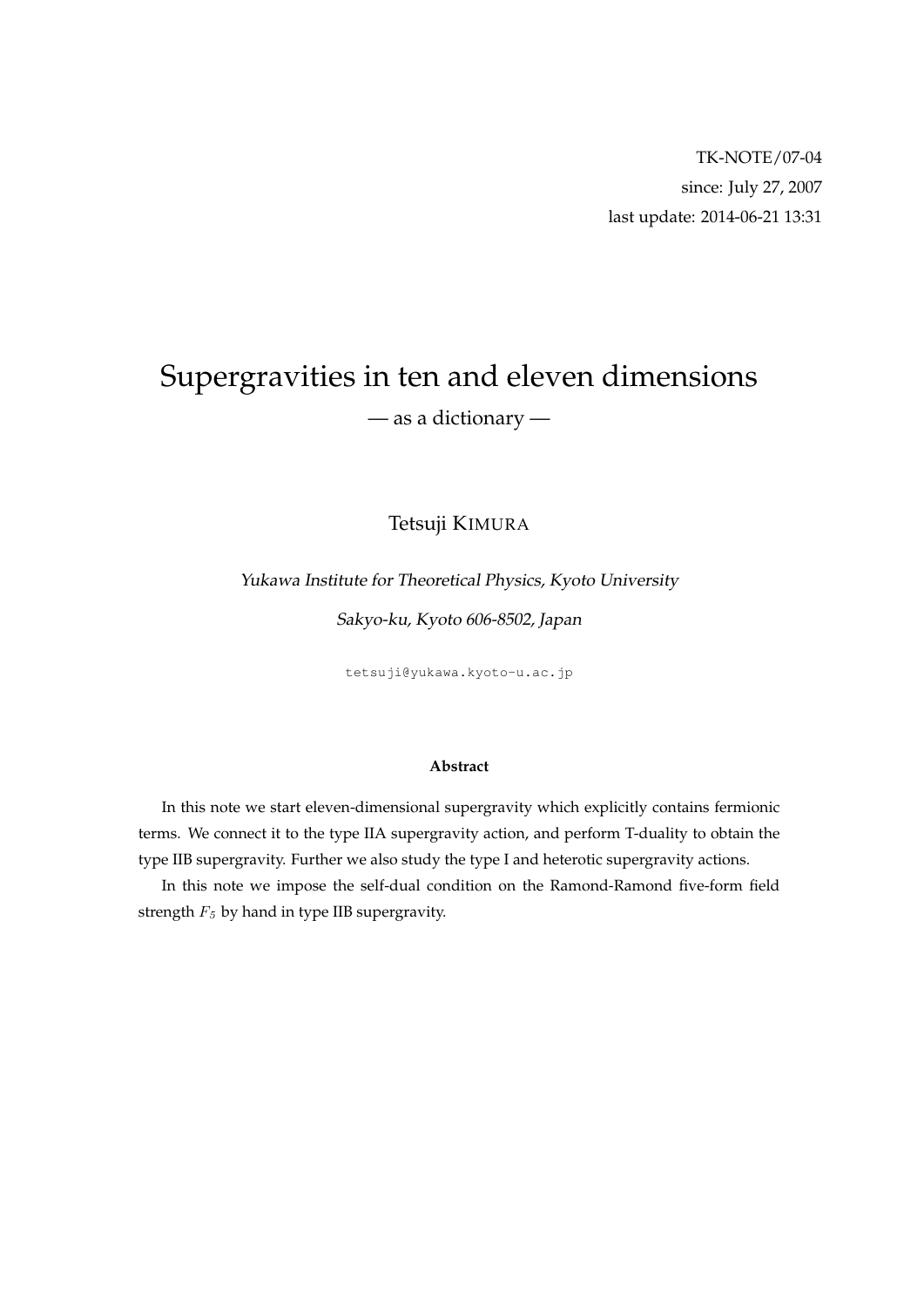# **1 Strategy**

We start from the eleven-dimensional supergravity. Along various kinds of duality transformations, we connect five significant supergravity Lagrangian including fermions. We also investigate local supersymmetry transformations in each theory. The reason is that, unfortunately, we only find the bosonic parts of supergravity theories while the local supersymmetry transformation rules are explicitly introduced. This situation is terrible to consider the Killing spinor equations and equations of motion, as well as the Bianchi identity in the presense of fermions. To complement such a difficulty, we will derive the supergravity Lagrangians including fermions and their interactions, explicitly.

It might be quite useful to fix the convention of fields and transformations for our future work on the investigation of duality transformations in terms of Killing spinors and spinorial geometry.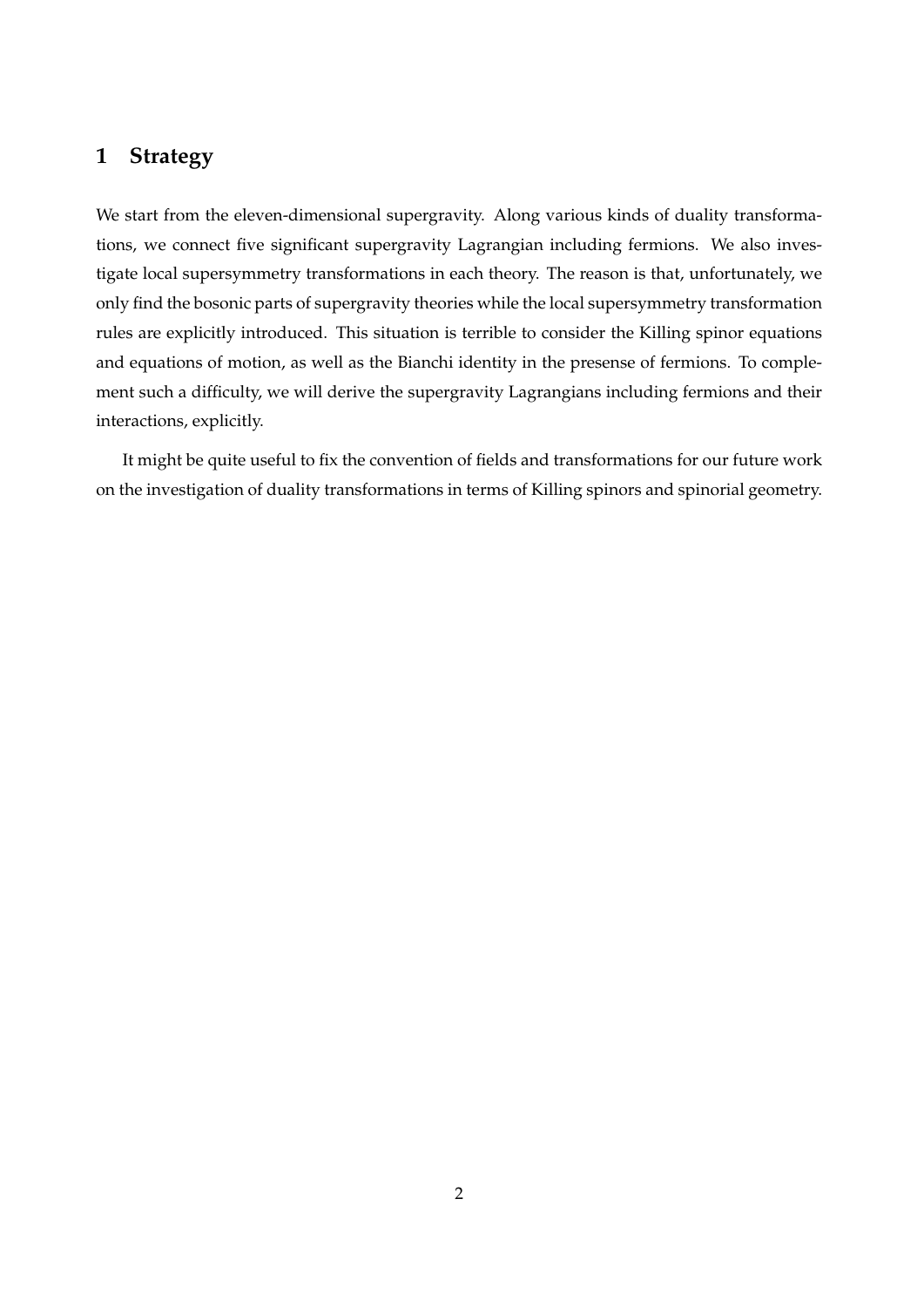# **Contents**

| $\mathbf{1}$   | Strategy                                     | $\overline{2}$ |
|----------------|----------------------------------------------|----------------|
| $\overline{2}$ | Eleven-dimensional supergravity              | 5              |
| 3              | Type IIA supergravity in ten dimensions      | $\bf 8$        |
|                | 3.1                                          | 8              |
| 4              | Type IIB supergravity in ten dimensions      | 9              |
|                | 4.1                                          | 9              |
| 5              | Type I supergravity in ten dimensions        | 10             |
| 6              | Heterotic supergravity in ten dimensions     | 11             |
| 7              | Heterotic supergravity in ten dimensions, II | 12             |
|                | 7.1                                          | 12             |
|                | 7.2                                          | 13             |
| A              | Convention                                   | 17             |
|                |                                              | 17             |
|                |                                              | 17             |
|                |                                              | 17             |
|                |                                              | 18             |
|                | A.5                                          | 19             |
|                |                                              | 22             |
|                |                                              | 22             |
|                | A.8                                          | 24             |
|                |                                              | 25             |
|                |                                              | 27             |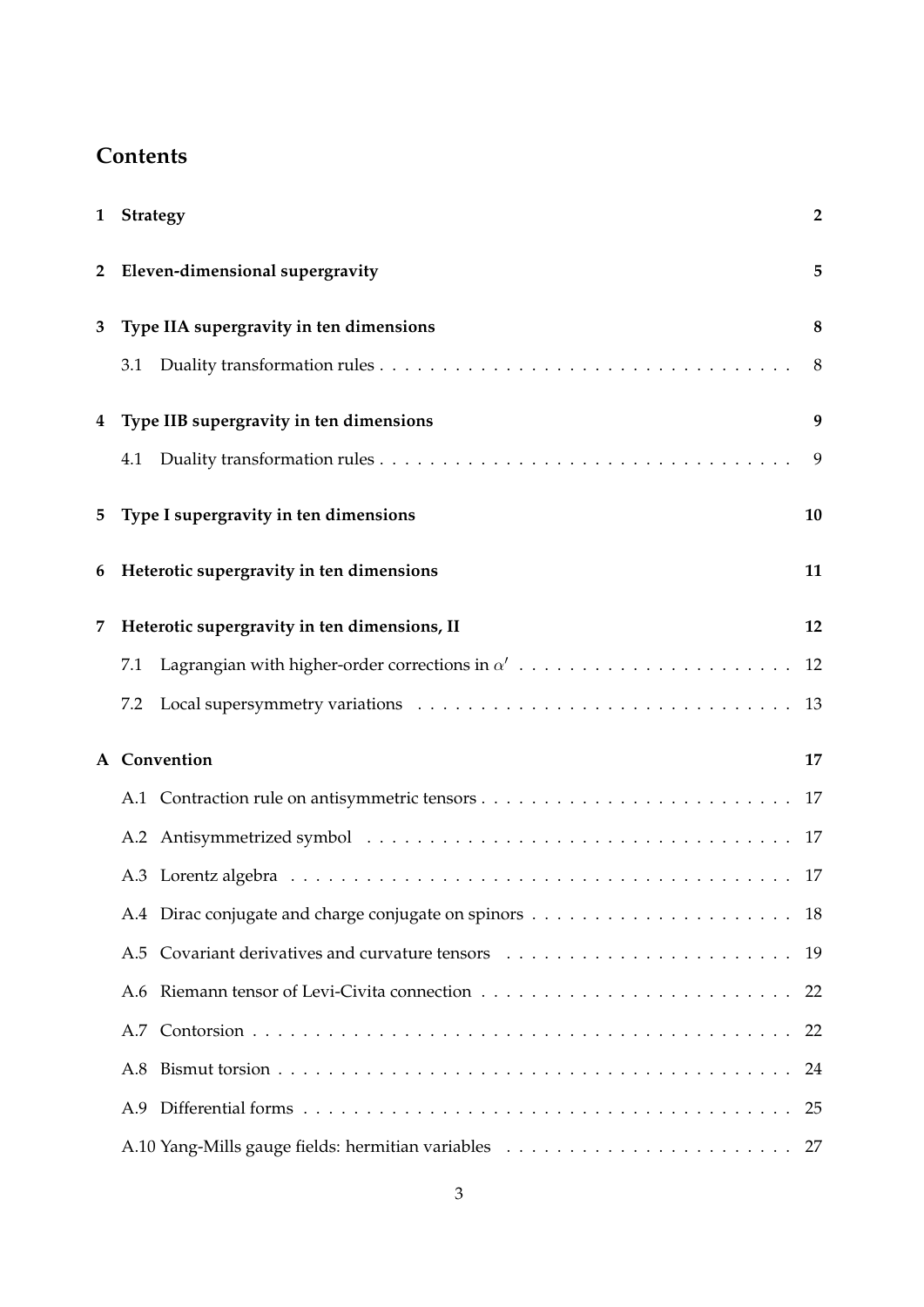| <b>B</b> Conventions                                | 30 |
|-----------------------------------------------------|----|
| Geometries: complex, hermitian and Kähler manifolds | 31 |
|                                                     |    |
|                                                     |    |
|                                                     |    |
|                                                     |    |
|                                                     |    |
|                                                     |    |

# **D Introducing torsion 43**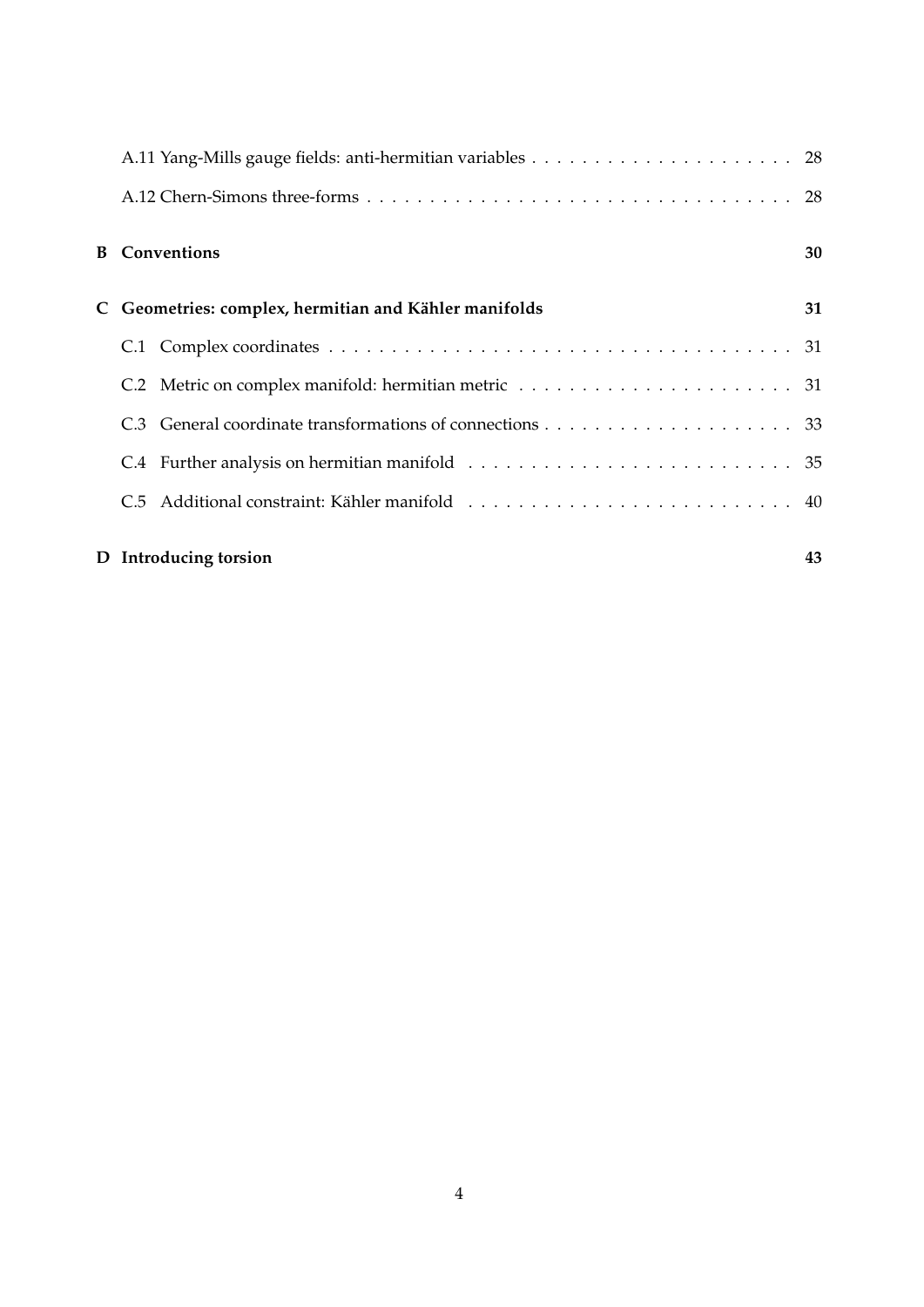# **2 Eleven-dimensional supergravity**

Here let us summarize the convantion which appears in the note [4, 7]:

$$
S = \int d^{11}x \mathcal{L} \tag{2.1a}
$$

$$
2\kappa_{11}^2 \mathcal{L} = \beta_0 \sqrt{-g_{11}} R(e,\omega) - \frac{1}{2} \sqrt{-g_{11}} \overline{\Psi}_M \Gamma^{MNP} D_N [\frac{1}{2}(\omega + \widehat{\omega})] \Psi_P - \frac{1}{48} \sqrt{-g_{11}} F_{MNPQ} F^{MNPQ} + \frac{1}{2} \beta_1 \sqrt{-g_{11}} \overline{\Psi}_M \widetilde{\Gamma}^{MNPQRS} \Psi_N (F + \widehat{F})_{PQRS} + \beta_2 \widehat{\varepsilon}^{MNPQRSUVWXY} F_{MNPQ} F_{RSUV} C_{WXY} ,
$$
(2.1b)

where  $\hat{\omega}_{MAB}$  and  $\hat{F}_{MNPQ}$  are the supercovariantizations of  $\omega_{MAB}$  and  $F_{MNPQ}$ , respectively [5, 4]. The supercovariantization means that its supersymmetry variation does not contain derivatives of the supersymmetry parameter. However, such extension introduce fermion bilinear terms in it, which might be irrelevant in this note. Then we truncate such supercovariantized fields as

$$
\widehat{\omega}_{MAB} = \omega_{MAB} , \quad \widehat{F}_{MNPQ} = F_{MNPQ} , \qquad (2.1c)
$$

where *ωMAB* is a torsionless spin connection. We should also notice that  $\hat{\varepsilon}^{MNPQRSUWXY}$  is not the invariant tensor but the "antisymmetric symbol", whose normalization is given as  $\hat{\varepsilon}^{012\cdots \natural}=1$ . This is related to the tensor  $\varepsilon^{MNPQRSUWXY}$  as

$$
\hat{\varepsilon}^{MNPQRSUVWXY} = g_{11} \varepsilon^{MNPQRSUVWXY} \,. \tag{2.1d}
$$

The transformation rule under the local supersymmetry is given as

$$
\delta e_M{}^A = \frac{1}{2} \overline{\epsilon} \Gamma^A \Psi_M \,, \quad \delta C_{MNP} = \alpha_2 \, \overline{\epsilon} \Gamma_{[MN} \Psi_{P]} \,, \tag{2.1e}
$$

$$
\delta\Psi_M = 2D_M(\omega)\varepsilon + 2T_M{}^{NPQR}\varepsilon F_{NPQR} \,. \tag{2.1f}
$$

In the above formulation, various objects are defined in the following way:

$$
\overline{\Psi}_M = i\Psi_M^{\dagger} \Gamma^0 \,, \quad D_M(\omega) = \partial_M - \frac{i}{2} \omega_{MAB} \Sigma^{AB} \,, \tag{2.1g}
$$

$$
\widetilde{\Gamma}^{MNPQRS} = \Gamma^{MNPQRS} + 12g^{M[P}\Gamma^{QR}g^{S]N} , \qquad (2.1h)
$$

$$
T_M{}^{NPQR} = \frac{\alpha_1}{2} \left( \Gamma_M{}^{NPQR} - 8\delta_M^{\left[ N \right]} \Gamma^{PQR} \right). \tag{2.11}
$$

For later convenience, we introduced some unfixed coefficients *β*0, *β*<sup>1</sup> and *β*<sup>2</sup> in the Lagrangian, and  $\alpha_1$  and  $\alpha_2$  in the supersymmetry transformation rule. These are closely related to each other to preserve symmetry of the action:

$$
\beta_2 = -\frac{2\alpha_1\beta_1}{\alpha_2} = \frac{2}{216}\beta_1 = -\frac{1}{144}\alpha_1 \,, \quad \alpha_1\beta_1 = -\frac{1}{96 \cdot 288\beta_0} \,. \tag{2.2a}
$$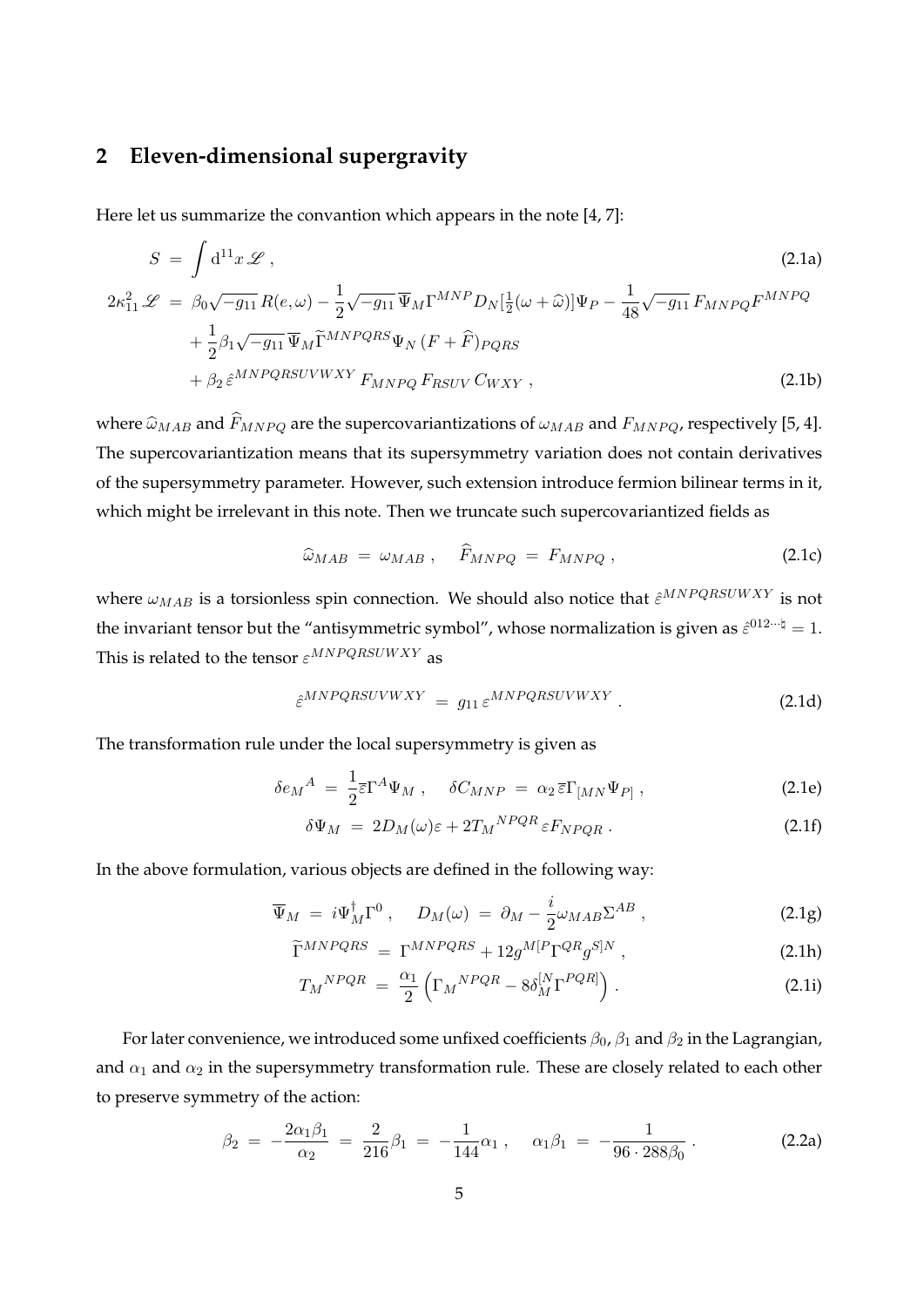To arrange the usual form of the Einstein-Hilbert action, we fix the constant  $\beta_0$  to be unity:  $\beta_0 = 1$ . In this setting we should choose the following explicit solution:

$$
\alpha_1 = \frac{1}{144} , \quad \alpha_2 = -\frac{3}{2} , \quad \beta_1 = -\frac{1}{192} , \quad \beta_2 = -\frac{1}{(144)^2} . \tag{2.2b}
$$

Let us rewrite the above forms (2.1) to connect other supergravity actions in ten-dimensional spacetime, which appear in the Polchinski's book [15] and in the book written by Becker, Becker and Schwarz [1]. Let us rescale the gravitino

$$
\Psi_M \to 2\Psi_M \tag{2.3}
$$

Substituting (2.1c), (2.2b) and (2.3), we obtain the 11-dimensional supergravity action, which we will mainly use, instead of (2.1). First, the Lagrangian itself is

$$
2\kappa_{11}^2 \mathcal{L} = \sqrt{-g} R(e,\omega) - 2\sqrt{-g} \,\overline{\Psi}_M \Gamma^{MNP} D_N(\omega) \Psi_P - \frac{1}{48} \sqrt{-g} F_{MNPQ} F^{MNPQ} - \frac{1}{48} \sqrt{-g} \,\overline{\Psi}_M \widetilde{\Gamma}^{MNPQRS} \Psi_N F_{PQRS} - \frac{1}{(144)^2} \hat{\varepsilon}^{MNPQRSUVWXY} F_{MNPQ} F_{RSUV} C_{WXY} .
$$
(2.4a)

The transformation rule under the local supersymmetry is given as

$$
\delta e_M{}^A = \overline{\varepsilon} \Gamma^A \Psi_M \,, \quad \delta C_{MNP} = -3\overline{\varepsilon} \Gamma_{[MN} \Psi_{P]} \,, \tag{2.5a}
$$

$$
\delta\Psi_M = D_M(\omega)\varepsilon + T_M{}^{NPQR}\varepsilon F_{NPQR} \,. \tag{2.5b}
$$

In addition, the combination of the gamma matrices  $T_M{}^{NPQR}$  is rewritten in the following way:

$$
T_M{}^{NPQR} = \frac{1}{288} \left( \Gamma_M{}^{NPQR} - 8\delta_M^{\left[ N \right]} \Gamma^{PQR} \right). \tag{2.5c}
$$

Here it is worth describing the bosonic part of the action in terms of the differential form to compare the conventions in [15, 1]. Let us first extract the bosonic part of the action:

$$
S_{\text{boson}} = \frac{1}{2\kappa_{11}^2} \int \mathrm{d}^{11} x \sqrt{-g} \left( R(e,\omega) - \frac{1}{48} F_{MNPQ} F^{MNPQ} \right) - \frac{1}{2\kappa_{11}^2 (144)^2} \int \mathrm{d}^{11} x \, \hat{\varepsilon}^{MNPQRSUVWXY} F_{MNPQ} F_{RSTU} C_{WXY} .
$$
 (2.6)

Notice that the symbol  $\hat{\varepsilon}^{MNPQRSUWXY}$  does not depend on the curved space coordinates. It is just a number. Using the convention in appendix A, the last term is rewritten as

$$
-\frac{1}{(144)^2} \int d^{11}x \,\hat{\varepsilon}^{MNPQRSUVWXY} F_{MNPQ} F_{RSUV} C_{WXY}
$$

$$
= -\frac{1}{(144)^2} \int d^{11}x \,g \,\varepsilon^{MNPQRSUVWXY} F_{MNPQ} F_{RSUV} C_{WXY}
$$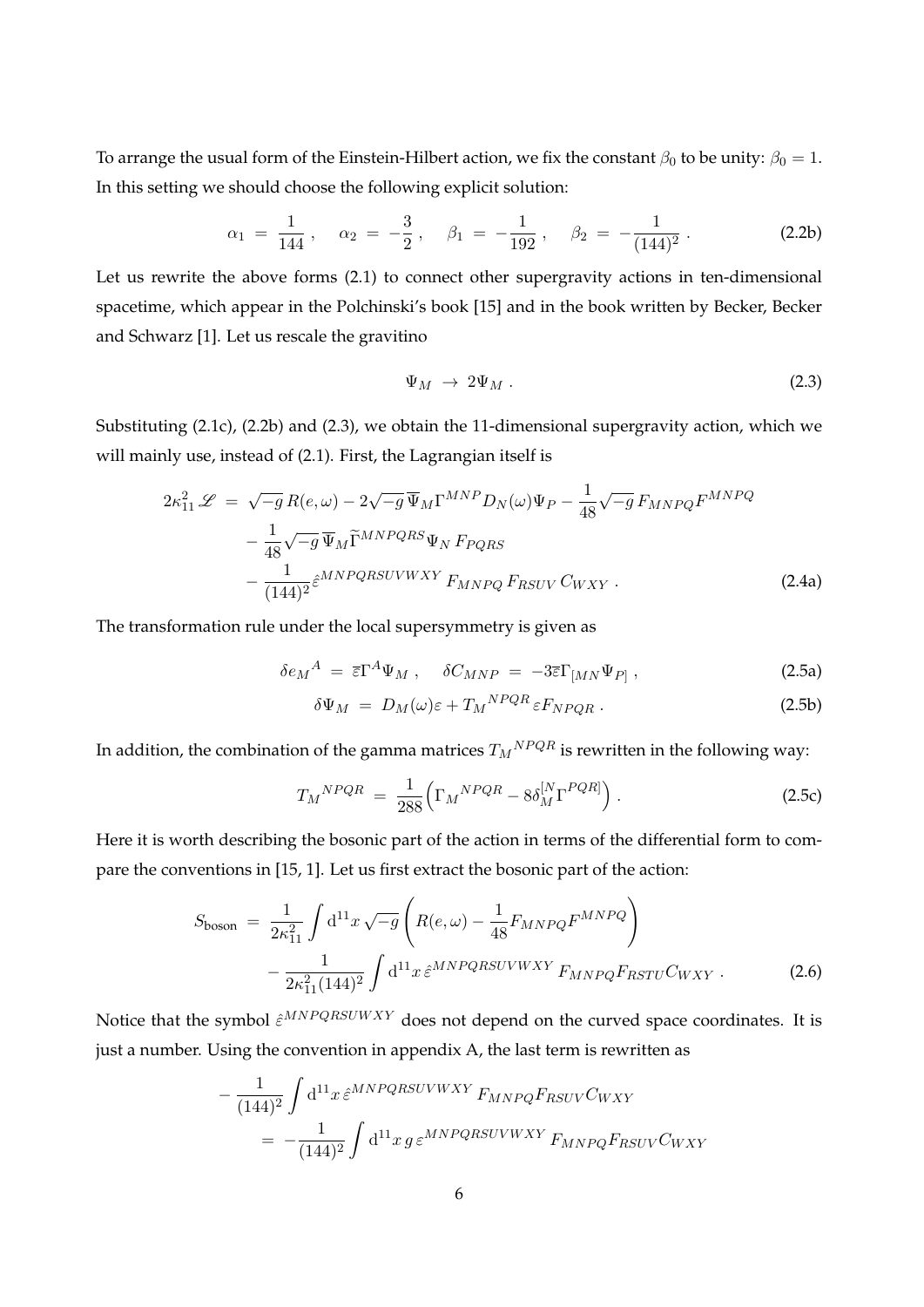$$
= -\frac{1}{(144)^2} \int dx^M \wedge dx^N \wedge \cdots \wedge dx^Y F_{MNPQ} F_{RSUV} C_{WXY}
$$
  

$$
= -\frac{4!4!3!}{(144)^2} \int F_4 \wedge F_4 \wedge C_3 = -\frac{1}{6} \int F_4 \wedge F_4 \wedge C_3 . \tag{2.7}
$$

Then, the bosonic action is simplified in the following way:

$$
S_{\text{boson}} = \frac{1}{2\kappa_{11}^2} \int \left( (\text{vol.}) \left\{ R(e,\omega) - \frac{1}{2} |F_4|^2 \right\} - \frac{1}{6} F_4 \wedge F_4 \wedge C_3 \right). \tag{2.8}
$$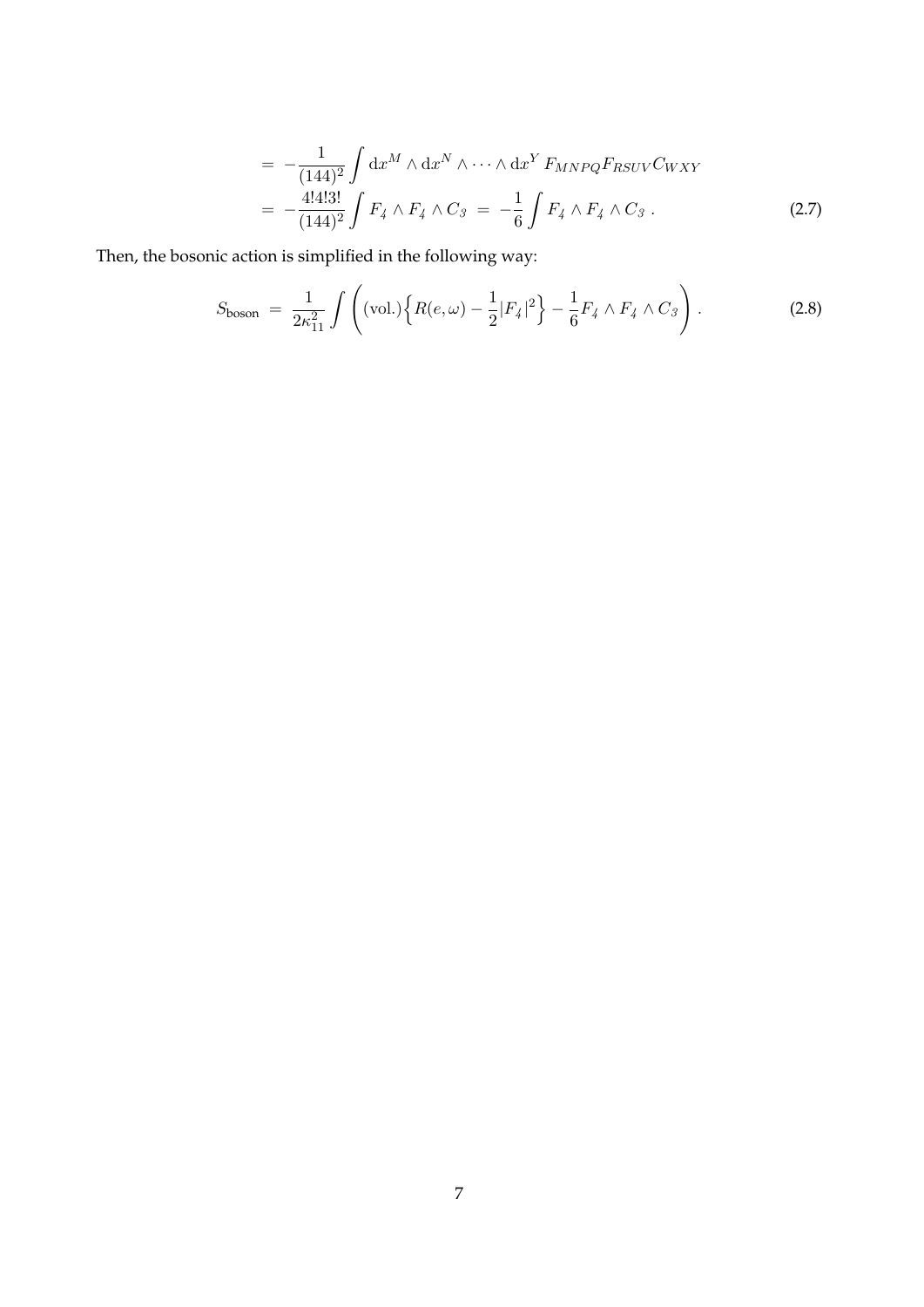# **3 Type IIA supergravity in ten dimensions**

In this section let us derive the type IIA supergravity from the eleven-dimensional supergravity. The derivation rule has already been investigated very well. Here we follow a convention introduced by [14], because the Lagrangians both in eleven- and in ten-dimensional spacetime are common forms in modern sense, while the fermion transformation rule itself is not explicitly discussed.

#### **3.1 Duality transformation rules**

Here let us introduce the duality transformation rules from the eleven-dimensional supergravity to the type IIA supergravity, and vice versa. We only fucus on the bosonic parts. The former rule is given by

$$
\hat{g}_{MN} = e^{-\frac{2}{3}\Phi}g_{MN} + e^{\frac{4}{3}\Phi}A_M A_N \ , \quad \hat{C}_{MNP} = C_{MNP} \ , \tag{3.1a}
$$

$$
\hat{g}_{M\natural} = e^{\frac{4}{3}\Phi} A_M , \quad \hat{C}_{MN\natural} = \frac{2}{3} B_{MN} , \quad \hat{g}_{\natural\natural} = \exp\left(\frac{4}{3}\Phi\right). \tag{3.1b}
$$

Note that the objects with ˆ denote the ones in eleven-dimensions, while the others in ten dimensions. In addition, the symbol *♮* indicates the eleventh direction in the eleven-dimensional spacetime. In the same way, the latter rule is also given by

$$
g_{MN} = \left(\hat{g}_{\natural \natural}\right)^{\frac{1}{2}} \left(\hat{g}_{MN} - \frac{\hat{g}_{M \natural} \,\hat{g}_{\natural N}}{\hat{g}_{\natural \natural}}\right), \quad C_{MNP} = \hat{C}_{MNP} \,, \tag{3.2a}
$$

$$
A_M = \frac{\hat{g}_{M\natural}}{\hat{g}_{\natural}} , \quad B_{MN} = \frac{3}{2} \hat{C}_{MN\natural} , \quad \Phi = \frac{3}{4} \log \left( \hat{g}_{\natural} \right) . \tag{3.2b}
$$

In this note we omit the derivation of the above rules (see section *5.1* in [14]).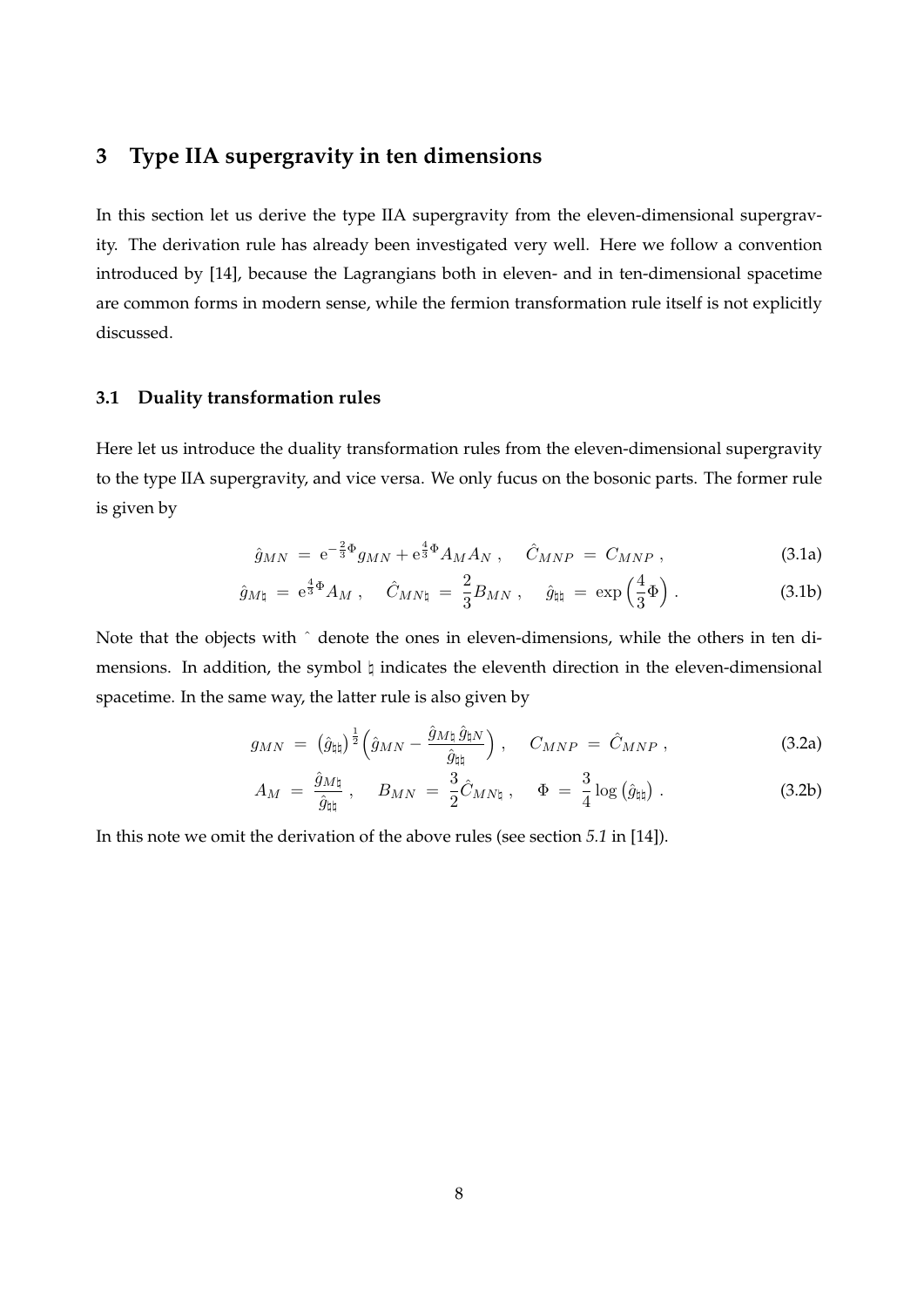# **4 Type IIB supergravity in ten dimensions**

In this section let us derive the type IIB supergravity from the type IIA supergravity using the convention introduced by [14].

#### **4.1 Duality transformation rules**

Here let us introduce the duality transformation rules from the type IIA supergravity to the type IIB supergravity, and vice versa. We only fucus on the bosonic parts. The former rule is given by

$$
\hat{g}_{MN} = g_{MN} - \frac{1}{g_{99}} \Big( g_{M9} g_{9N} + B_{M9}^{(1)} B_{9N}^{(1)} \Big) , \quad \hat{g}_{9M} = \frac{B_{9M}^{(1)}}{g_{99}} , \quad \hat{g}_{99} = \frac{1}{g_{99}} , \quad (4.1a)
$$

$$
\hat{C}_{9MN} = \frac{2}{3} \Big( B_{MN}^{(2)} + \frac{2B_{9[M}^{(2)}g_{N]9}}{g_{99}} \Big) , \qquad (4.1b)
$$

$$
\hat{C}_{MNP} = \frac{8}{3} C_{9MNP} + \varepsilon^{ij} B_{9[M}^{(i)} B_{NP]}^{(j)} + \frac{\varepsilon^{ij} B_{9[M}^{(i)} B_{|9|N}^{(j)} g_{P]9}}{g_{99}},
$$
\n(4.1c)

$$
\hat{B}_{MN} = B_{MN}^{(1)} + \frac{2B_{9[M}^{(1)}g_{N]9}}{g_{99}} , \quad \hat{B}_{9M} = \frac{g_{9M}}{g_{99}} , \qquad (4.1d)
$$

$$
\hat{A}_M = -B_{9M}^{(2)} + CB_{9M}^{(1)}, \quad \hat{A}_9 = C , \quad \hat{\Phi} = \Phi - \frac{1}{2} \log (g_{99}) . \tag{4.1e}
$$

Note that the objects with  $\hat{ }$  denote the ones in type IIA, while the others in type IIB. The two different two-form fields  $B^{(i)}_{MN}$  implies  $B^{(1)}_{MN} = B^{NSNS}_{MN}$  and  $B^{(2)}_{MN} = C^{RR}_{MN}$ , respectively. We normalize  $\varepsilon^{12} = 1$ . In the same way, the latter rule is also given by

$$
g_{MN} = \hat{g}_{MN} - \frac{1}{\hat{g}_{99}} \left( \hat{g}_{M9} \hat{g}_{9N} + \hat{B}_{M9} \hat{B}_{9N} \right), \quad g_{9M} = \frac{\hat{B}_{9M}}{\hat{g}_{99}} , \quad g_{99} = \frac{1}{\hat{g}_{99}} , \quad (4.2a)
$$

$$
C_{9MNP} = \frac{3}{8} \left( \hat{C}_{MNP} - \hat{A}_{[M} \hat{B}_{NP]} + \frac{\hat{g}_{9[M} \hat{B}_{NP]} \hat{A}_9}{\hat{g}_{99}} - \frac{3}{2} \frac{\hat{g}_{9[M} \hat{C}_{NP]9}}{\hat{g}_{99}} \right), \tag{4.2b}
$$

$$
B_{MN}^{(1)} = \hat{B}_{MN} + \frac{2\hat{g}_{9[M}\hat{B}_{N]9}}{\hat{g}_{99}} , \quad B_{9M}^{(1)} = \frac{\hat{g}_{9M}}{\hat{g}_{99}} , \qquad (4.2c)
$$

$$
B_{MN}^{(2)} = \frac{3}{2}\hat{C}_{MNS} - 2\hat{A}_{[M}\hat{B}_{N]9} + \frac{2\hat{g}_{9[M}\hat{B}_{N]9}\hat{A}_{9}}{\hat{g}_{99}} , \quad B_{9M}^{(2)} = -\hat{A}_{M} + \frac{\hat{A}_{9}\hat{g}_{9M}}{\hat{g}_{99}} ,
$$
 (4.2d)

$$
\Phi = \hat{\Phi} - \frac{1}{2} \log (\hat{g}_{99}), \quad C = \hat{A}_9. \tag{4.2e}
$$

In this note we omit the derivation of the above rules (see section *5.1* in [14]). Notice that the RR four-form field  $C_{MNPQ}$  without containing the nineth-direction is given by the self-duality condition on its field strength:

$$
dC_4 = F_5 = *_{10}F_5. \t\t(4.3)
$$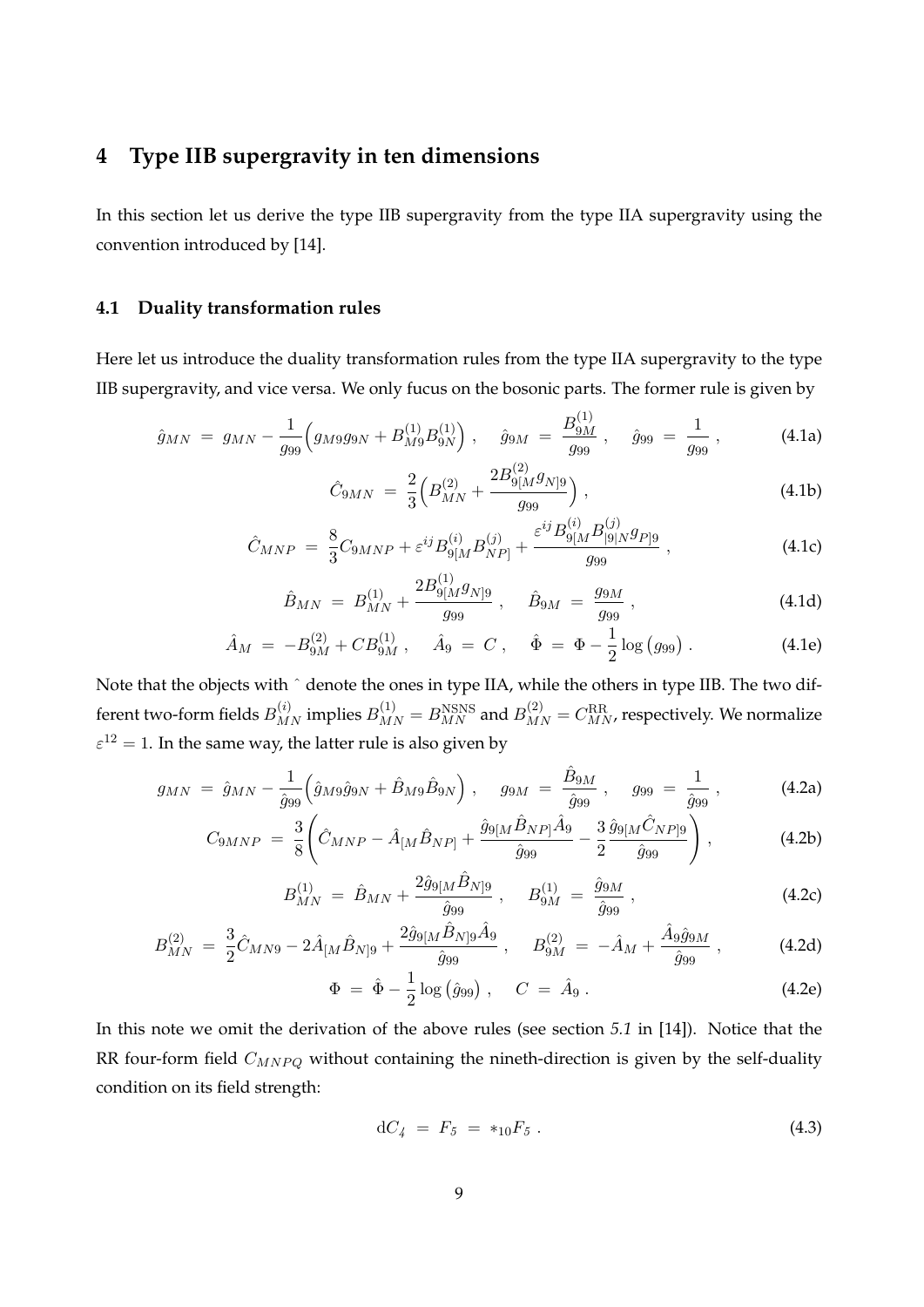# **5 Type I supergravity in ten dimensions**

The type I supergravity contains the vielbein  $e_M{}^A$ , the dilaton  $\Phi$ , the one-form anti-hermitian gauge field  $\widetilde{A}_1$ , and the Ramond-Ramond two-form field  $B_{MN}^{(2)} = C_{MN}$ , as bosonic fields, and the gravitino  $\Psi_M$ , the dilatino  $\lambda$  and the gaugino  $\chi$ . Here we will follow the convention given by Polchinski [15, 14].

The relation between the type IIB and the type I is as follows: The type I supergravity action is obtained from the type IIB supergravity with truncating the fields  $B^{(1)}_{MN}$ ,  $C$  and  $C_{MNPQ}$ , which are not invariant under the Ω-projection, i.e., the worldsheet parity projection. Further, we newly introduce a one-form gauge field  $\widetilde{A}_1$  from the open string modes, and modify the Ramond-Ramond three-form field strength  $F_3$  in the following way:

$$
F_3 \to F_3' = dC_2 - \frac{\kappa_{10}^2}{g_{10}^2} \omega_3^Y , \quad \omega_3^Y \equiv \text{tr} \left( \widetilde{A} \wedge d\widetilde{A} + \frac{2}{3} \widetilde{A} \wedge \widetilde{A} \wedge \widetilde{A} \right) , \tag{5.1}
$$

where  $g_{10}$  and  $\omega_3^{\text{Y}}$  are called the Yang-Mills coupling and the Yang-Mills Chern-Simons threeform in ten-dimensional spacetime, respectively. Notice that the one-form gauge field  $\widetilde{A}_1$  couples to anti-hermitian generator of the gauge group<sup>1</sup>, in the same way as the one in the heterotic supergravity [8], which will appear in the next section. Notice that the Ramond-Ramond three-form  $F'_{\beta}$  should be further modified via the Green-Schwarz anomaly cancellation mechanism.

<sup>&</sup>lt;sup>1</sup>The one-form gauge field  $A_I$  in [14] is given as a hermitian matrix field. See appendix A.12 for the difference between hermitian and anti-hermitian gauge fields.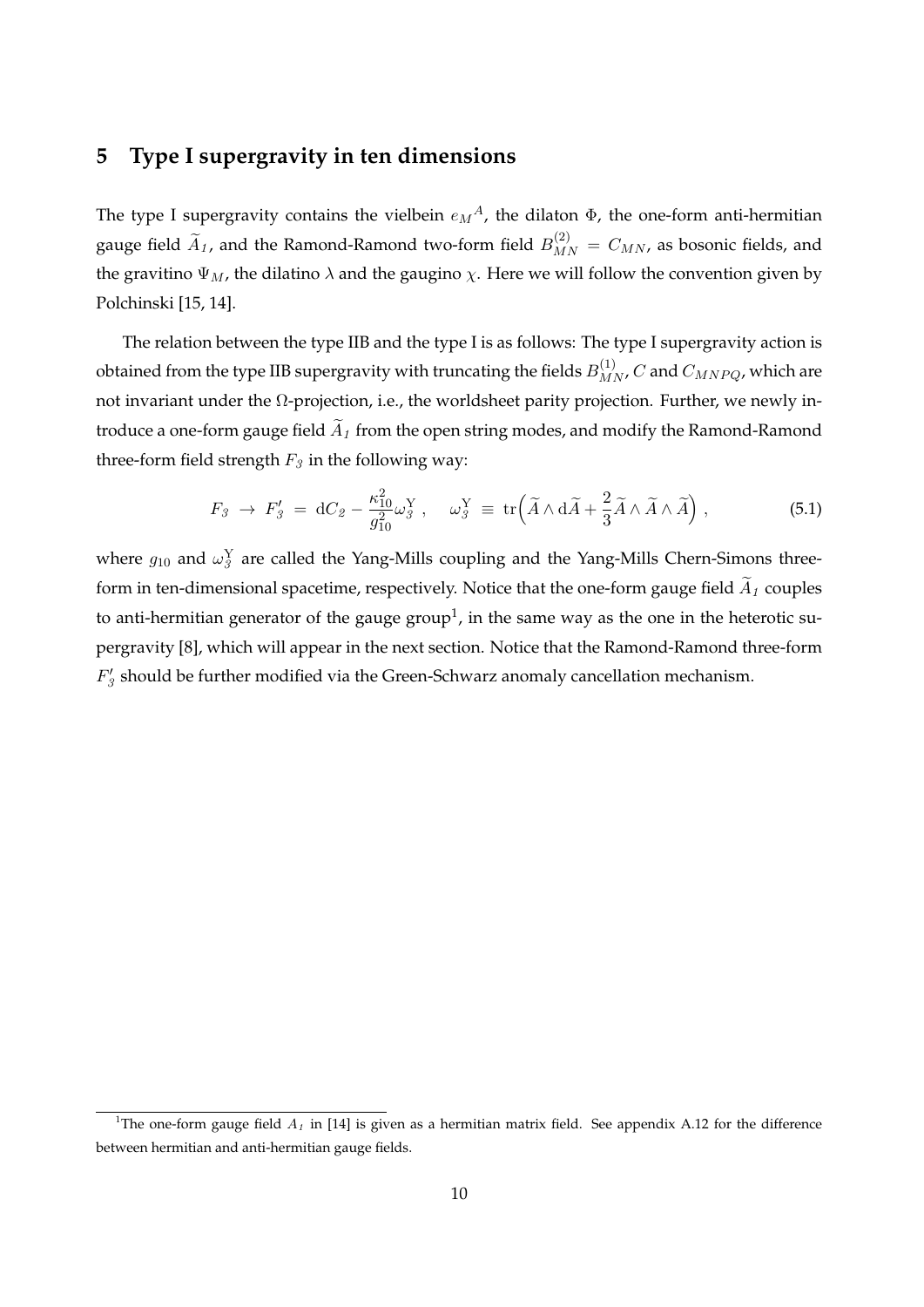# **6 Heterotic supergravity in ten dimensions**

The ten-dimensional heterotic supergravity contains the vielbein  $e_M{}^A$ , the NS-NS two-form field  $B_{MN}$ , the dilaton  $\Phi$ , the anti-hermitian gauge field  $\widetilde{A}_M$ , as bosonic fields, and the gravitino  $\Psi_M$ , the dilatino  $\lambda$  and the gaugino  $\chi$ . Here we will follow the convention given by Polchinski [15, 14]. In the next section we will expand the heterotic theory of lowest order to the one of higher-order correction in *α ′* [2].

The S-duality rule between the type I and the heterotic Lagrangian in ten dimensions is quite simple. We follow the discussion to [14]:

$$
\hat{g}_{MN} = e^{-\Phi} g_{MN} , \quad \hat{\Phi} = -\Phi , \qquad (6.1a)
$$

$$
\hat{F}'_3 = H'_3 \,, \quad \hat{A}_1 = A_1 \,, \tag{6.1b}
$$

where the fields with  $\hat{ }$  denote the ones in the type I, while the ones without hat in the heterotic theory. Notice that the NS-NS three-form field strength  $H'_{3}$  is also modified by introducing the Yang-Mills Chern-Simons three-form  $\omega_j^Y$ :

$$
H'_{\beta} = dB_{\beta} - \frac{\kappa_{10}^2}{g_{10}^2} \omega_{\beta}^Y, \quad \omega_{\beta}^Y \equiv \text{tr}\Big(\widetilde{A} \wedge d\widetilde{A} + \frac{2}{3}\widetilde{A} \wedge \widetilde{A} \wedge \widetilde{A}\Big).
$$
 (6.2)

Notice that the NS-NS three-form should be further modified via the Green-Schwarz anomaly cancellation mechanism.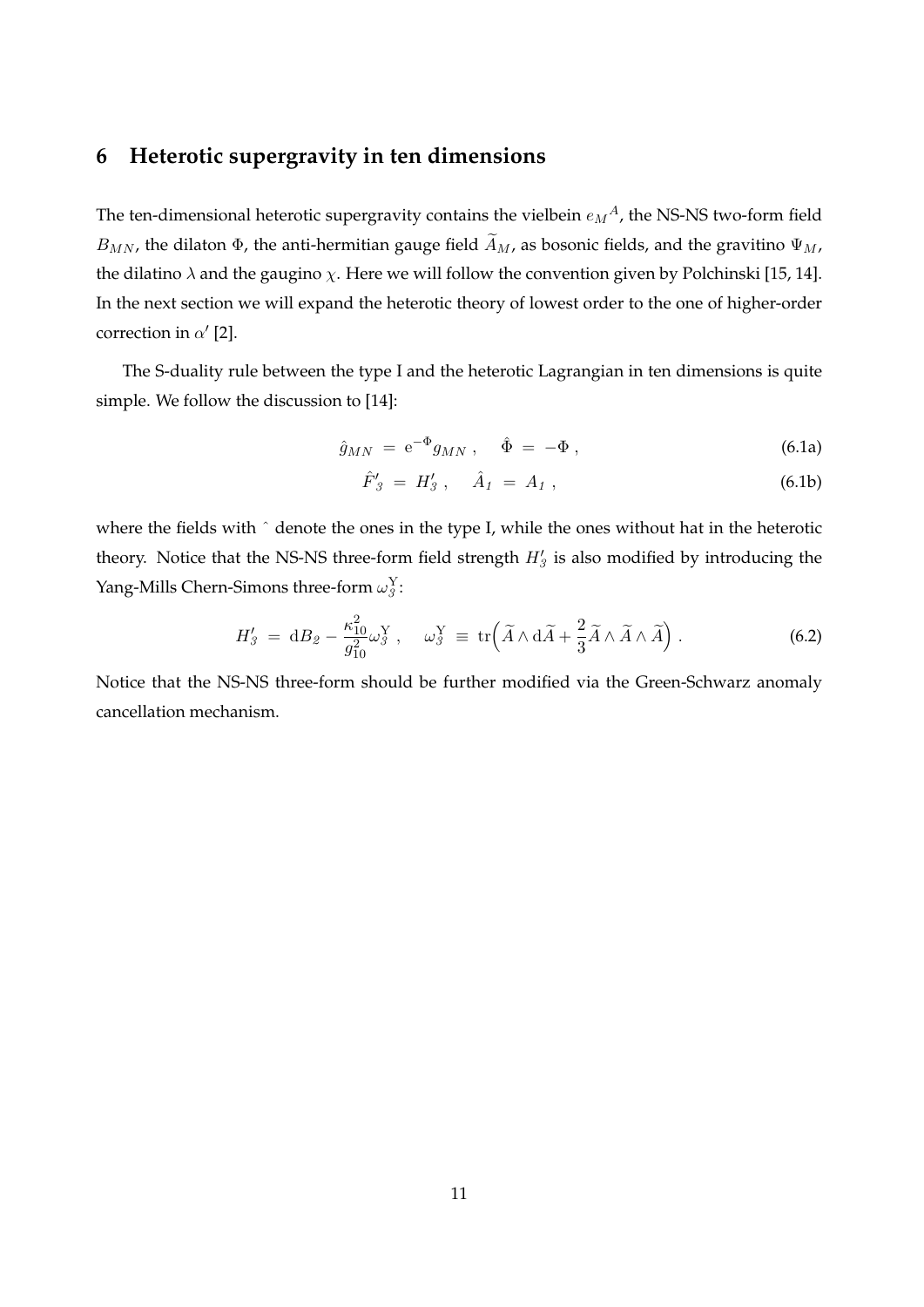# **7 Heterotic supergravity in ten dimensions, II**

The heterotic supergravity with higher-order corrections in  $\alpha'$  has been well investigated [2]. Thus, in this section, we introduce such a corrected Lagrangian in the heterotic theory given by [2, 8].

#### **7.1 Lagrangian with higher-order corrections in** *α ′*

Let us write down the Lagrangian of ten-dimensional heterotic supergravity [2], which is an extended verions of the heterotic theory with higher-order corrections in *α ′* :

$$
\mathcal{L}_{total} = \mathcal{L}(R) + \mathcal{L}(\tilde{F}^{2}) + \mathcal{L}(R^{2}),
$$
\n
$$
2\kappa_{10}^{2}\mathcal{L}(R) = \sqrt{-g}e^{-2\Phi}\left[R(\omega) - \frac{1}{12}H_{MNP}H^{MNP} + 4(\nabla_{M}\Phi)^{2}\right]
$$
\n
$$
- \overline{\psi}_{M}\Gamma^{MNP}D_{N}(\omega)\psi_{P} + 8\overline{\lambda}\Gamma^{MNP}M(\omega)\psi_{N} + 16\overline{\lambda}\mathcal{D}(\omega)\lambda
$$
\n
$$
+ 8\overline{\psi}_{M}\Gamma^{N}\Gamma^{M}\lambda(\nabla_{N}\Phi) - 2\overline{\psi}_{M}\Gamma^{M}\psi_{N}(\nabla^{N}\Phi)
$$
\n
$$
- \frac{1}{24}H^{PQR}\left\{\overline{\psi}_{M}\Gamma^{[M}\Gamma_{PQR}\Gamma^{N]}\psi_{N} + 8\overline{\psi}_{M}\Gamma^{M}P_{QR}\lambda - 16\overline{\lambda}\Gamma_{PQR}\lambda\right\}
$$
\n
$$
+ \frac{1}{48}\overline{\psi}^{M}\Gamma^{ABC}\psi_{M}\left\{2\overline{\lambda}\Gamma_{ABC}\lambda + \overline{\lambda}\Gamma_{ABC}\Gamma^{N}\psi_{N}\right.
$$
\n
$$
- \frac{1}{4}\overline{\psi}^{N}\Gamma_{ABC}\psi_{N} - \frac{1}{8}\overline{\psi}^{N}\Gamma_{N}\Gamma_{ABC}\Gamma^{P}\psi_{P}\right], \qquad (7.1b)
$$
\n
$$
2\kappa_{10}^{2}\mathcal{L}(\tilde{F}^{2}) = -\frac{\kappa_{10}^{2}}{2g_{10}^{2}}\sqrt{-g}e^{-2\Phi}\left[-\text{tr}(\tilde{F}_{MN}\tilde{F}^{MN}) - 2\text{tr}\left\{\overline{\chi}\mathcal{D}(\omega,\tilde{A})\tilde{\chi}\right\} - \frac{1}{12}\text{tr}(\overline{\chi}\Gamma^{ABC}\tilde{\chi})\tilde{H}_{ABC}\right.
$$
\n
$$
- \frac{1}{2}\text{tr}\left\{\overline{\chi}\Gamma^{ABC}\tilde{\chi}\right\}\overline{\psi}_{M}\left(4\Gamma_{ABC}\Gamma^{M} + 3\Gamma^{M}\Gamma_{ABC}\right)\lambda
$$
\n
$$
+ \
$$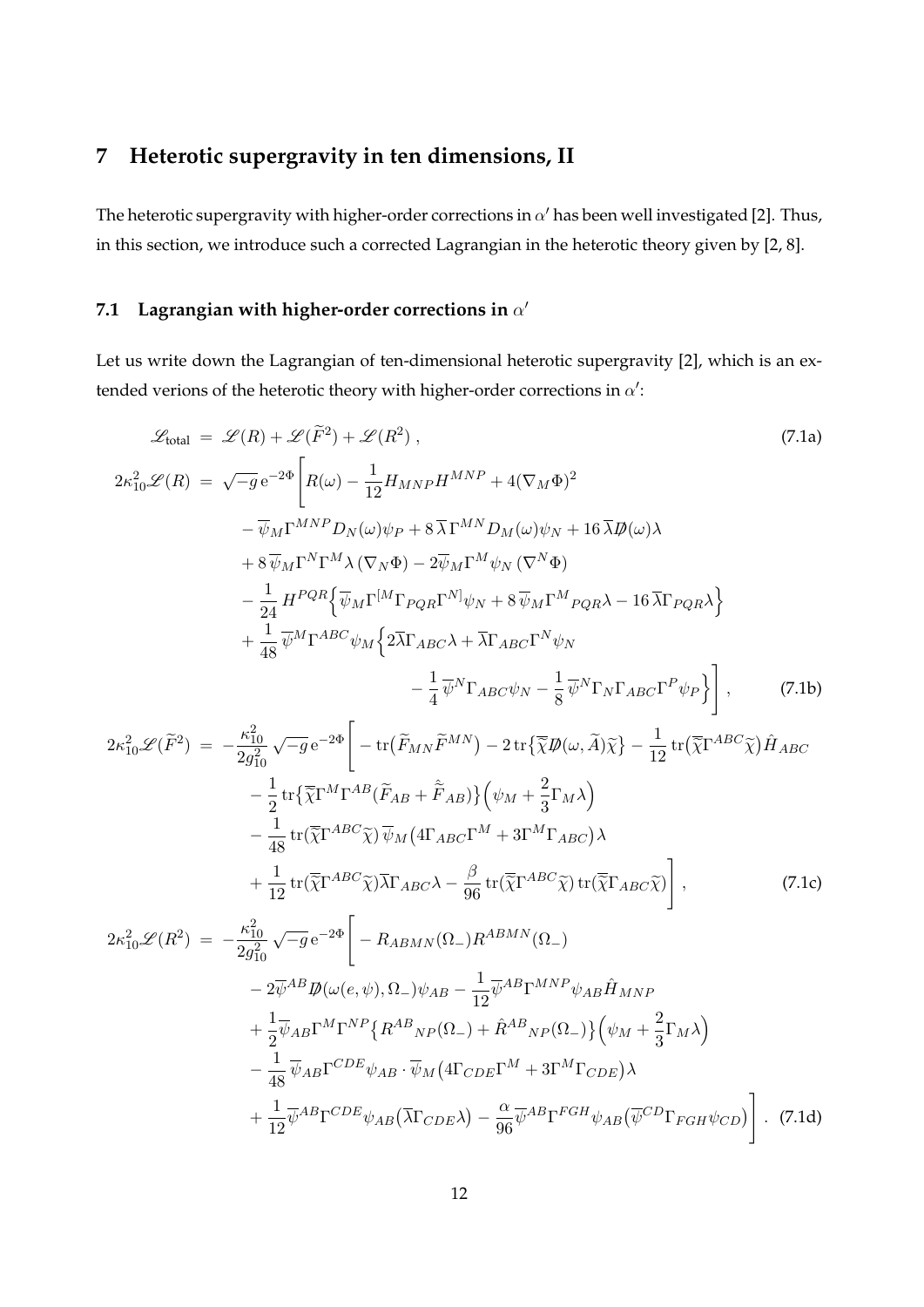The ten-dimensional gravitational constant *κ*10, the Yang-Mills coupling *g*<sup>10</sup> are related to

$$
\frac{\kappa_{10}^2}{g_{10}^2} \equiv \frac{\alpha'}{4} \,. \tag{7.2}
$$

Derivatives  $D_M(\omega, \widetilde{A})$  are the covariant derivatives with respect to Lorentz and Yang-Mills gauge transformations. We define the derivative on fundamental fields  $\phi^i$  as

$$
D_M(\omega, \widetilde{A}, \Gamma) \phi^i = \partial_M \phi^i - \frac{i}{2} \omega_M{}^{AB} (\Sigma_{AB})^i{}_j \phi^j + (\widetilde{A}_M)^i{}_j \phi^j + \Gamma^i{}_{jM} \phi^j \,. \tag{7.3}
$$

Note that Σ*AB* is a Lorentz generator whose representation is given by (A.4). Notice that we can always re-define the gravitino and dilatino via "mixing" with each other such as

$$
\begin{pmatrix}\n\psi'_M \\
\Gamma_M \lambda'\n\end{pmatrix} = \begin{pmatrix}\n1 & b \\
0 & c\n\end{pmatrix} \begin{pmatrix}\n\psi_M \\
\Gamma_M \lambda\n\end{pmatrix}, \quad b, c \in \mathbb{R}, \quad c \neq 0,
$$
\n(7.4)

because both  $\psi_M$  and  $\Gamma_M \lambda$  are same chiralities and belong to the gravity multiplet. In the above Lagrangian we do not obtain the gravitino supersymmetry variation including the gradient of the dilaton, dilatino condensation terms and so forth.

#### **7.2 Local supersymmetry variations**

Following to [2], let us show the local supersymmetry variations We write  $\delta_{\alpha^n}$  ( $\delta_{\beta^m}$ ) for variations of order  $\alpha^n$  ( $\beta^m$ ), while  $\delta_0$  corresponds to the terms independent of parameters<sup>2</sup>  $\alpha$  and  $\beta$ :

$$
\delta_0 e_M{}^A = \frac{1}{2} \bar{\epsilon} \Gamma^A \psi_M \,, \tag{7.5a}
$$

$$
\delta_0 \psi_M = \left( \partial_M + \frac{1}{4} \Omega_{+M}{}^{AB} \Gamma_{AB} \right) \epsilon + \left\{ \epsilon (\overline{\psi}_M \lambda) - \psi_M (\overline{\epsilon} \lambda) + \Gamma^A \lambda (\overline{\psi}_M \Gamma_A \epsilon) \right\}, \tag{7.5b}
$$

$$
\delta_0 B_{MN} = -\bar{\epsilon} \Gamma_{[M} \psi_{N]}, \qquad (7.5c)
$$

$$
\delta_0 \lambda = -\frac{1}{4} \mathcal{D} \Phi \epsilon + \frac{1}{48} \Gamma^{ABC} \epsilon \left( -\hat{H}_{ABC} - \frac{1}{2} \overline{\lambda} \Gamma_{ABC} \lambda \right), \qquad (7.5d)
$$

$$
\delta_0 \Phi = -\bar{\epsilon}\lambda \,, \tag{7.5e}
$$

$$
\delta_0 \widetilde{A}_M = \frac{1}{2} \overline{\epsilon} \Gamma_M \widetilde{\chi} \,, \tag{7.5f}
$$

$$
\delta_0 \widetilde{\chi} = -\frac{1}{4} \Gamma^{AB} \epsilon \widetilde{\widetilde{F}}_{AB} + \left\{ \epsilon (\overline{\widetilde{\chi}} \lambda) - \widetilde{\chi} (\overline{\epsilon} \lambda) + \Gamma^A \lambda (\overline{\widetilde{\chi}} \Gamma_{A} \epsilon) \right\},
$$
\n(7.5g)

$$
\delta_0 \omega_M{}^{AB}(e,\psi) = -\frac{1}{4} \bar{\epsilon} \Gamma_M \psi^{AB} - \frac{1}{2} \bar{\epsilon} \Gamma^{[A} \psi_M{}^{B]} + \frac{1}{4} \bar{\epsilon} \Gamma_C \psi_M \,\hat{H}^{ABC} \,. \tag{7.5h}
$$

Notice that the spin connection  $\omega(e,\psi)$  is the solution of  $\mathscr{D}_{[M}(\omega)e_{N]}{}^{A}=0$ , while  $\omega(e)$  is the solution of  $D_{[M}(\omega)e_{N]}^A = 0$ . Note that various objects such as a spin connection<sup>3</sup> modified by the *H*-flux,

<sup>&</sup>lt;sup>2</sup> Compared to [2] and [2], we assign the expansion parameters *α* and *β* to  $\alpha = \beta = -\kappa_{10}^2/g_{10}^2$ .

<sup>&</sup>lt;sup>3</sup>If we simply write down the spin connection as  $\omega$ , this means  $\omega = \omega(e)$ .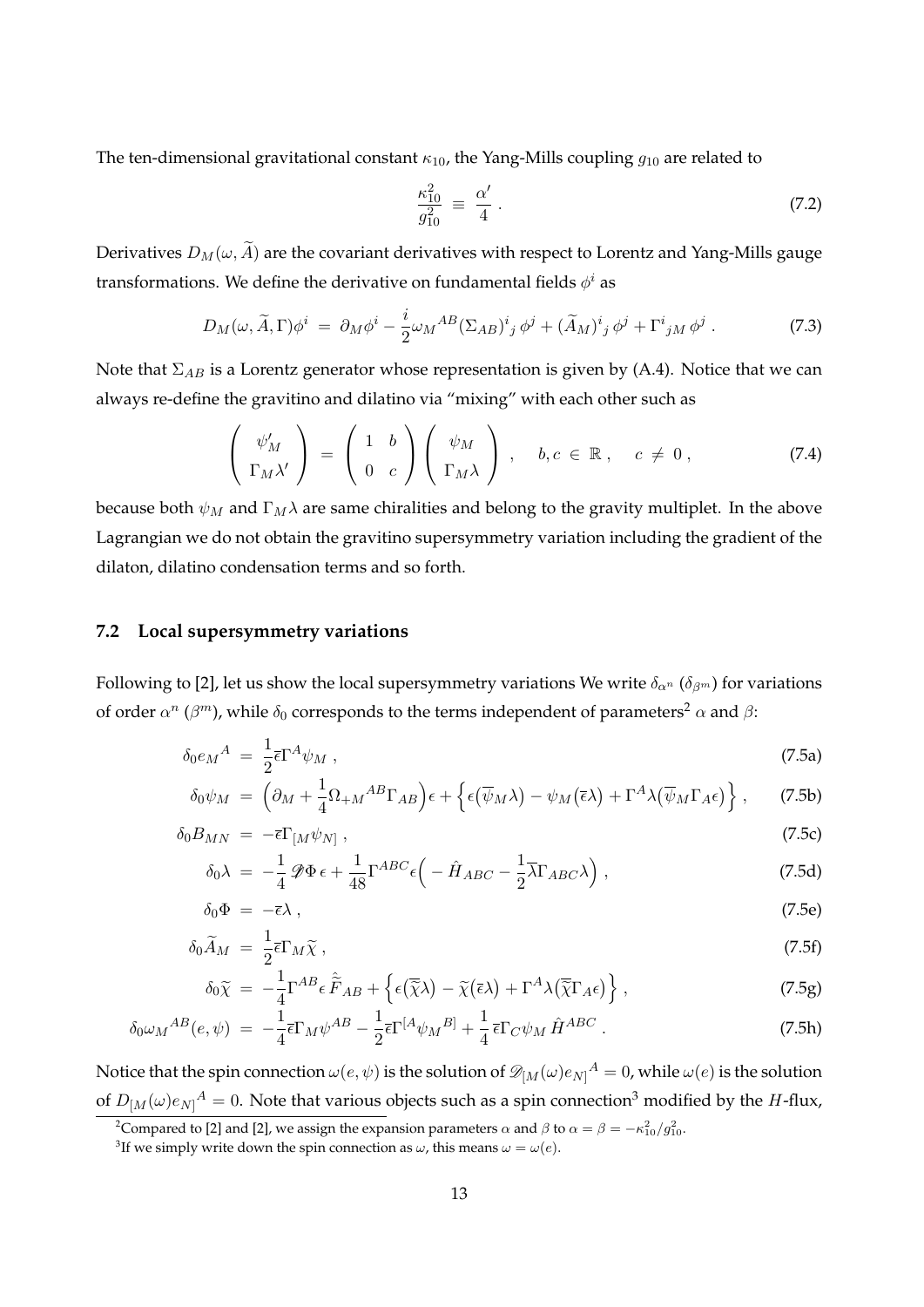supercovariantizations  $\hat{H}$  and  $\hat{F}$  , and so forth:

$$
\Omega_{\pm M}{}^{AB} \equiv \omega_M{}^{AB}(e,\psi) \pm \frac{1}{2}\hat{H}_M{}^{AB} ,
$$
\n
$$
\hat{H}_{MNP} \equiv H_{MNP} + \frac{3}{2}\overline{\psi}_{[M}\Gamma_N\psi_{P]}
$$
\n(7.6a)

$$
= 3\partial_{[M}B_{NP]} + \frac{3}{2}\overline{\psi}_{[M}\Gamma_N\psi_{P]} - 6\frac{\kappa_{10}^2}{g_{10}^2}\text{tr}\left(\widetilde{A}_{[M}\partial_N\widetilde{A}_{P]} + \frac{2}{3}\widetilde{A}_{[M}\widetilde{A}_N\widetilde{A}_{P]}\right) + 6\frac{\kappa_{10}^2}{g_{10}^2}\left(\Omega_{-[M}^{AB}\partial_N\Omega_{-P]}^{BA} + \frac{2}{3}\Omega_{-[M}^{AB}\Omega_{-N}^{BC}\Omega_{-P]}^{CA}\right),
$$
(7.6b)

$$
dH = \frac{\kappa_{10}^2}{g_{10}^2} \Big[ tr \big\{ R(\Omega_-) \wedge R(\Omega_-) \big\} - tr \big( \widetilde{F} \wedge \widetilde{F} \big) \Big] , \tag{7.6c}
$$

$$
\hat{\widetilde{F}}_{MN} \equiv \widetilde{F}_{MN} - \overline{\psi}_{[M} \Gamma_{N]} \widetilde{\chi} \,, \tag{7.6d}
$$

$$
\psi_{MN} \equiv D_M(\Omega_+) \psi_N - D_N(\Omega_+) \psi_M - \left\{ \psi_M(\overline{\psi}_N \lambda) - \psi_N(\overline{\psi}_M \lambda) - \Gamma^P \lambda (\overline{\psi}_M \Gamma_P \psi_N) \right\},
$$
(7.6e)

$$
\hat{R}^{AB}{}_{MN}(\omega) \equiv R^{AB}{}_{MN}(\omega) + \frac{1}{2}\overline{\psi}_{[M}\Gamma_{N]}\psi^{AB} + \overline{\psi}_{[M}\Gamma^{[A}\psi_{N]}{}^{B]} + \frac{1}{2}\overline{\psi}_{[M}\Gamma^{C}\psi_{N]}\hat{H}^{AB}{}_{C} \,. \tag{7.6f}
$$

We also pick up the supercovariant derivatives  $\mathscr{D}_M$  at hand:

$$
\mathscr{D}_M\Phi = \nabla_M\Phi + \overline{\psi}_M\lambda , \qquad (7.7a)
$$

$$
\mathscr{D}_M(\omega)\lambda = D_M(\omega)\lambda + \frac{1}{4}\mathscr{D}\Phi\,\psi_M - \frac{1}{48}\Gamma^{ABC}\psi_M\left(-\hat{H}_{ABC} - \frac{1}{2}\overline{\lambda}\Gamma_{ABC}\lambda\right),\tag{7.7b}
$$

$$
\mathscr{D}_M(\omega,\widetilde{A})\widetilde{\chi} = D_M(\omega,\widetilde{A})\widetilde{\chi} + \frac{1}{4}\Gamma^{AB}\psi_M\widetilde{F}_{AB} - \left\{\psi_M(\widetilde{\chi}\lambda) - \widetilde{\chi}(\overline{\psi}_M\lambda) + \Gamma^A\lambda(\widetilde{\chi}\Gamma_A\psi_M)\right\}.
$$
 (7.7c)

It is both useful and instructive to obtain the supersymmetry algebra from (7.5). The commutator of two supersymmetry variations reads

$$
\begin{aligned}\n\left[\delta(\epsilon_1), \delta(\epsilon_2)\right] &= \delta_{\text{P}}(\xi^M) + \delta_{\text{Q}}(-\xi^M \psi_M) + \delta_{\text{L}}(\xi^M \Omega_{-M}{}^{AB}) + \delta_{\text{YM}}(\xi^M \widetilde{A}_M) \\
&\quad + \delta_{\text{M}}(-\frac{\sqrt{2}}{2}\xi_M + \frac{1}{\sqrt{2}}\xi^N B_{NM}) + \delta_{\text{Q}}(\epsilon_3) + \delta_{\text{L}}(\Lambda^{AB})\,,\n\end{aligned} \tag{7.8a}
$$

$$
\xi^M = \frac{1}{2} \bar{\epsilon}_2 \Gamma^M \epsilon_1 \,, \tag{7.8b}
$$

$$
\epsilon_3 = -\frac{7}{8} (\bar{\epsilon}_2 \Gamma^A \epsilon_1) \Gamma_A \lambda + \frac{1}{16 \times 120} (\bar{\epsilon}_2 \Gamma^{ABCDE} \epsilon_1) \Gamma_{ABCDE} \lambda , \qquad (7.8c)
$$

$$
\Lambda^{AB} = \frac{\beta}{192} \bar{\epsilon}_2 \Gamma^{[A} \Gamma_{CDE} \Gamma^{B]} \epsilon_1 \operatorname{tr} (\overline{\tilde{\chi}} \Gamma^{CDE} \widetilde{\chi}) . \tag{7.8d}
$$

On the right-hand side of (7.8a), we encounter all gauge transformations of the ten-dimensional super Yang-Mills theory:  $\delta_P$ ,  $\delta_Q$ ,  $\delta_L$ ,  $\delta_{YM}$ , and  $\delta_M$  correspond respectively to "general coordinate", "supersymmetry", "local Lorentz", "Yang-Mills" and "antisymmetric tensor gauge" transformations.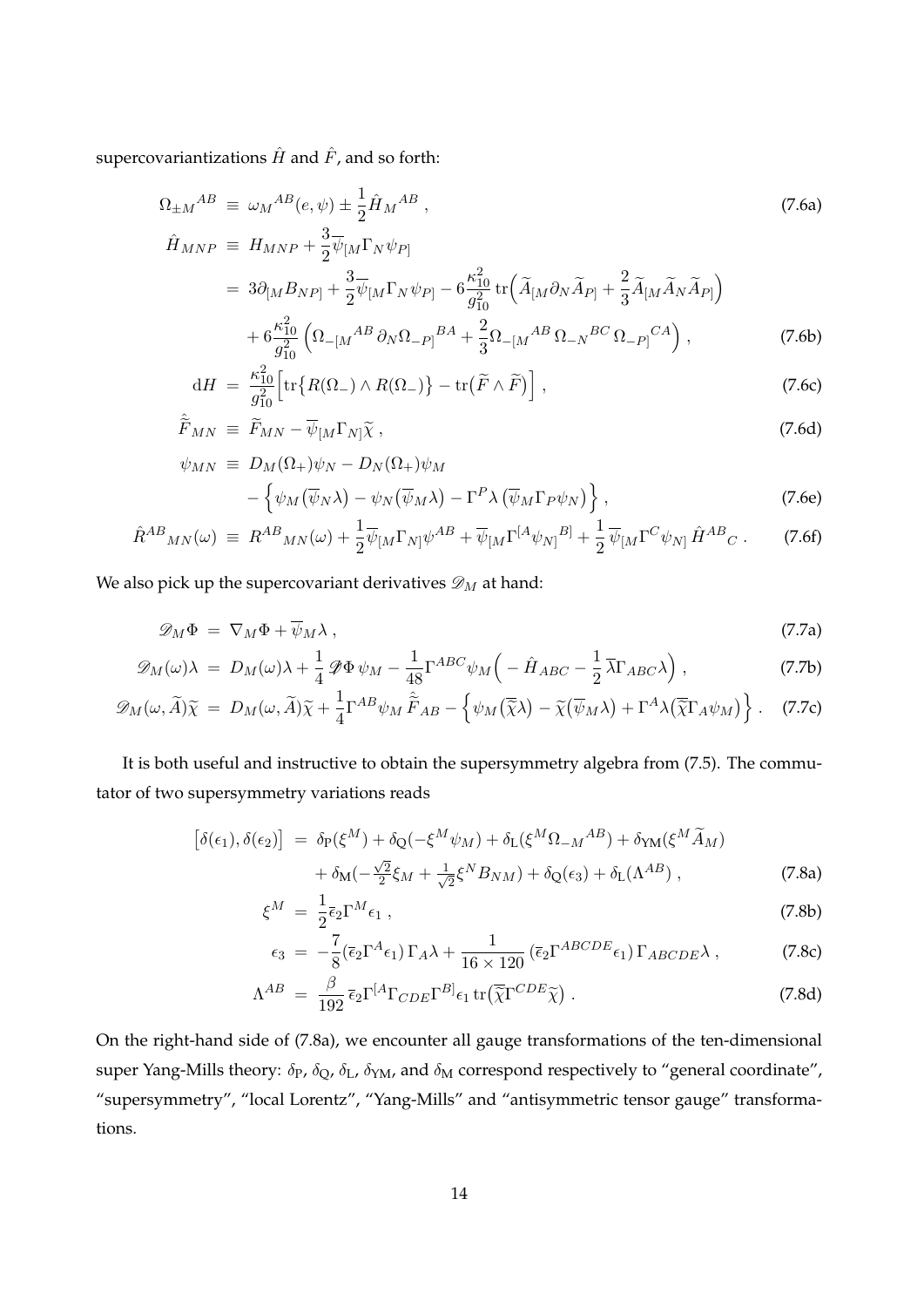The supersymmetry variation of order *β* are given as follows:

$$
\delta_{\beta}\psi_M = \frac{\beta}{192} \Gamma^{ABC} \Gamma_M \epsilon \operatorname{tr}(\overline{\tilde{\chi}} \Gamma_{ABC} \tilde{\chi}) , \qquad (7.9a)
$$

$$
\delta_{\beta} B_{MN} = 2\beta \operatorname{tr} \{ \widetilde{A}_{[M} \delta_0 \widetilde{A}_{N]} \}, \qquad (7.9b)
$$

$$
\delta_{\beta}\lambda = \frac{\beta}{384} \Gamma^{ABC} \epsilon \operatorname{tr}(\overline{\tilde{\chi}} \Gamma_{ABC} \tilde{\chi}), \qquad (7.9c)
$$

$$
\delta_{\beta}\omega_{M}^{AB}(e,\psi) = -\frac{\beta}{192}\bar{\epsilon}\Gamma^{[A}\Gamma_{CDE}\Gamma^{B]}\psi_{M}\,\text{tr}\big(\overline{\tilde{\chi}}\Gamma^{CDE}\widetilde{\chi}\big) \,. \tag{7.9d}
$$

Here the supersymmetry variation of order  $\alpha$  are also given such as

$$
\delta_{\alpha}\psi_M = \frac{\alpha}{192} \Gamma^{CDE} \Gamma_M \epsilon \overline{\psi}^{AB} \Gamma_{CDE} \psi_{AB} , \qquad (7.10a)
$$

$$
\delta_{\alpha} B_{MN} = 2\alpha \,\Omega_{-[M}{}^{AB} \,\delta_0 \Omega_{-N]}{}^{AB} \,, \tag{7.10b}
$$

$$
\delta_{\alpha}\lambda = \frac{\alpha}{384} \Gamma^{CDE} \Gamma_M \epsilon \overline{\psi}^{AB} \Gamma_{CDE} \psi_{AB} . \tag{7.10c}
$$

The supersymmetry variations of the supercovariant variables are also obtained. First we write down the zero-th order of *α* and *β*. Next the corrections of first order *β* are described. (Unfortunately, there are no descriptions about the corrections of first order *α* [2].)

$$
\delta_0(\mathscr{D}_A \Phi) = -\frac{\sqrt{2}}{2} \bar{\epsilon} \mathscr{D}_A(\Omega_+) \lambda , \qquad (7.11a)
$$

$$
\delta_0 \Omega_{-M}{}^{AB} = -\frac{1}{2} \bar{\epsilon} \Gamma_M \psi^{AB} \,, \tag{7.11b}
$$

$$
\delta_0 \hat{H}_{ABC} = \frac{3}{2} \bar{\epsilon} \Gamma_{[A} \psi_{BC]}, \qquad (7.11c)
$$

$$
\delta_0 \psi^{AB} = \frac{1}{4} \Gamma^{CD} \epsilon \hat{R}^{AB}{}_{CD}(\Omega_-) + \left\{ \epsilon (\overline{\psi}^{AB} \lambda) - \psi^{AB} (\overline{\epsilon} \lambda) + \Gamma^C \lambda (\overline{\psi}^{AB} \Gamma_C \epsilon) \right\}, \tag{7.11d}
$$

$$
\delta_0 \hat{\tilde{F}}_{AB} = -\bar{\epsilon} \Gamma_{[A} \mathscr{D}_{B]}(\Omega_+, \tilde{A}) \tilde{\chi} \,, \tag{7.11e}
$$

$$
\delta_{\beta}(\mathscr{D}_A \Phi) = -\frac{\beta}{192} \bar{\epsilon} \Gamma_A \Gamma^{BCD} \lambda \operatorname{tr}(\overline{\tilde{\chi}} \Gamma_{BCD} \tilde{\chi}), \tag{7.11f}
$$
\n
$$
\delta_{\beta} \hat{\tau} = \frac{3\beta}{2} \Gamma_{AC} (\tilde{\tau} \tilde{\tau}) \tag{7.11g}
$$

$$
\delta_{\beta}\hat{H}_{ABC} = \frac{3\beta}{2} \bar{\epsilon} \Gamma_{[A} \text{tr}(\tilde{\chi}\hat{\tilde{F}}_{BC}]) , \qquad (7.11g)
$$

$$
\delta_{\beta}\psi_{AB} = \beta \left[ \frac{3}{4} \Gamma^{CD} \epsilon \operatorname{tr}(\tilde{\tilde{F}}_{[AB}\tilde{\tilde{F}}_{CD]}) + \frac{1}{48} \Gamma^{CDE} \Gamma_{[A} \epsilon \operatorname{tr} \{ \overline{\tilde{\chi}} \Gamma_{CDE} \mathscr{D}_{B]}(\Omega_{+}, \tilde{A}) \tilde{\chi} \} - \frac{1}{3 \times 256} \Gamma^{CDE} \Gamma_{[A} \Gamma^{GH} \epsilon \hat{H}_{B]GH} \operatorname{tr}(\overline{\tilde{\chi}} \Gamma_{CDE} \tilde{\chi}) + \frac{\beta}{96 \times 96} \Gamma^{CDE} \Gamma_{[A} \Gamma^{FGH} \Gamma_{B]} \epsilon \operatorname{tr}(\overline{\tilde{\chi}} \Gamma_{CDE} \tilde{\chi}) \operatorname{tr}(\overline{\tilde{\chi}} \Gamma_{FGH} \tilde{\chi}) \right], \tag{7.11h}
$$

$$
\delta_{\beta}\hat{\tilde{F}}_{AB} = \frac{\beta}{192} \bar{\epsilon} \Gamma_{[A} \Gamma^{CDE} \Gamma_{B]} \tilde{\chi} \operatorname{tr} (\overline{\tilde{\chi}} \Gamma_{CDE} \tilde{\chi}) . \tag{7.11}
$$

Finally we describe an identity among generalized curvature tensors:

$$
R_{ABCD}(\Omega_{-}) = R_{CDAB}(\Omega_{+}) - \frac{1}{2} (dH)_{CDAB}. \qquad (7.12)
$$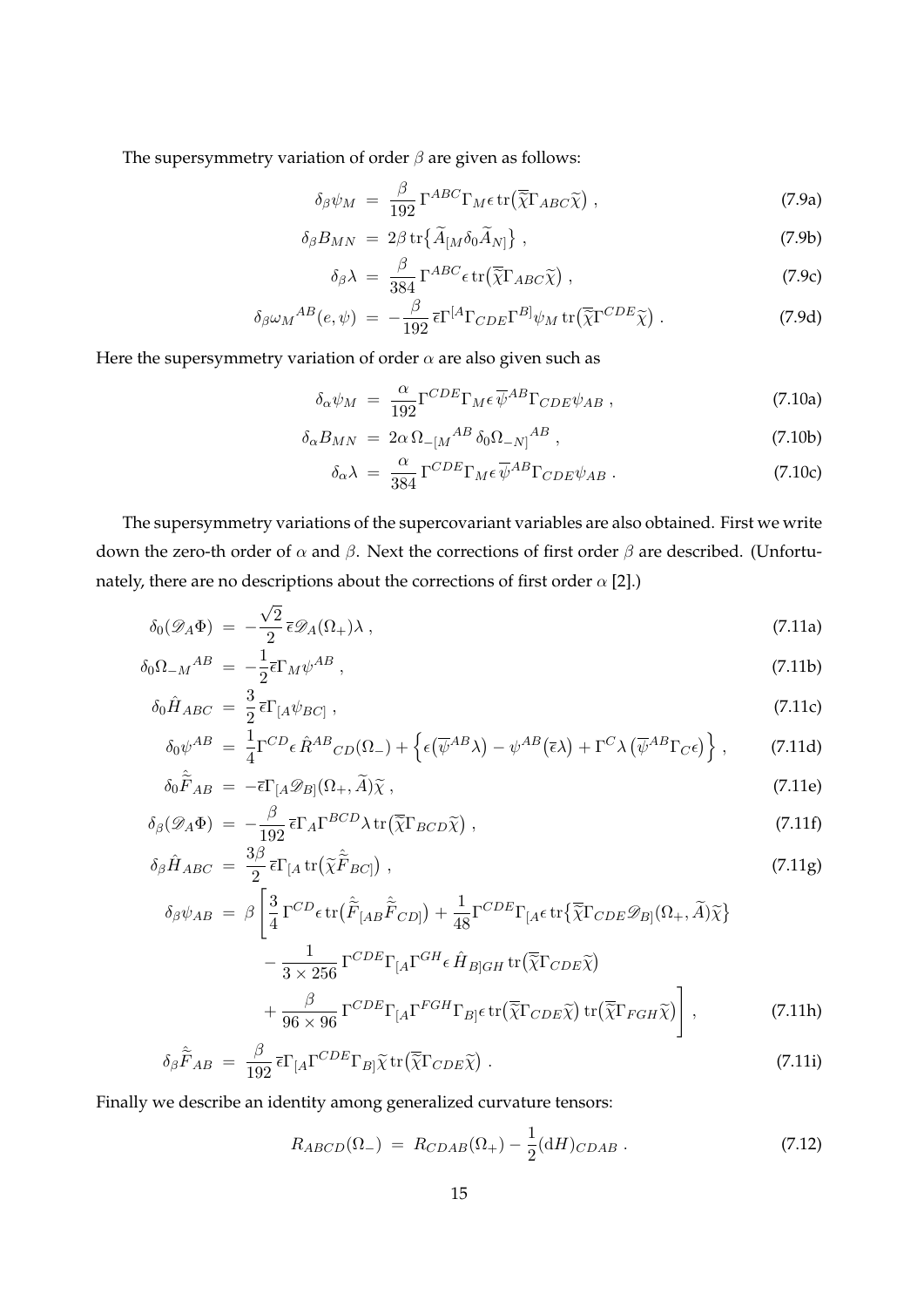The explicit expressions of supersymmetry variations are, of course, just approximate expressions. If you consider not only  $\alpha$ ,  $\beta$  corrections but also the higher order fermions corrections, the corrections of supersymmetry vairations are also corrected. The supercovariant variables such as  $\hat{H}_{MNP}$ ,  $\hat{\tilde{F}}_{MN}$  and  $\hat{R}^{AB}{}_{MN}(\omega)$  are influenced by the higher order corrections quite sensitively. Thus, you must take care of any calculations when you study the supersymmetry variations and the construction of the Lagrangian of higher order corrections of fermions.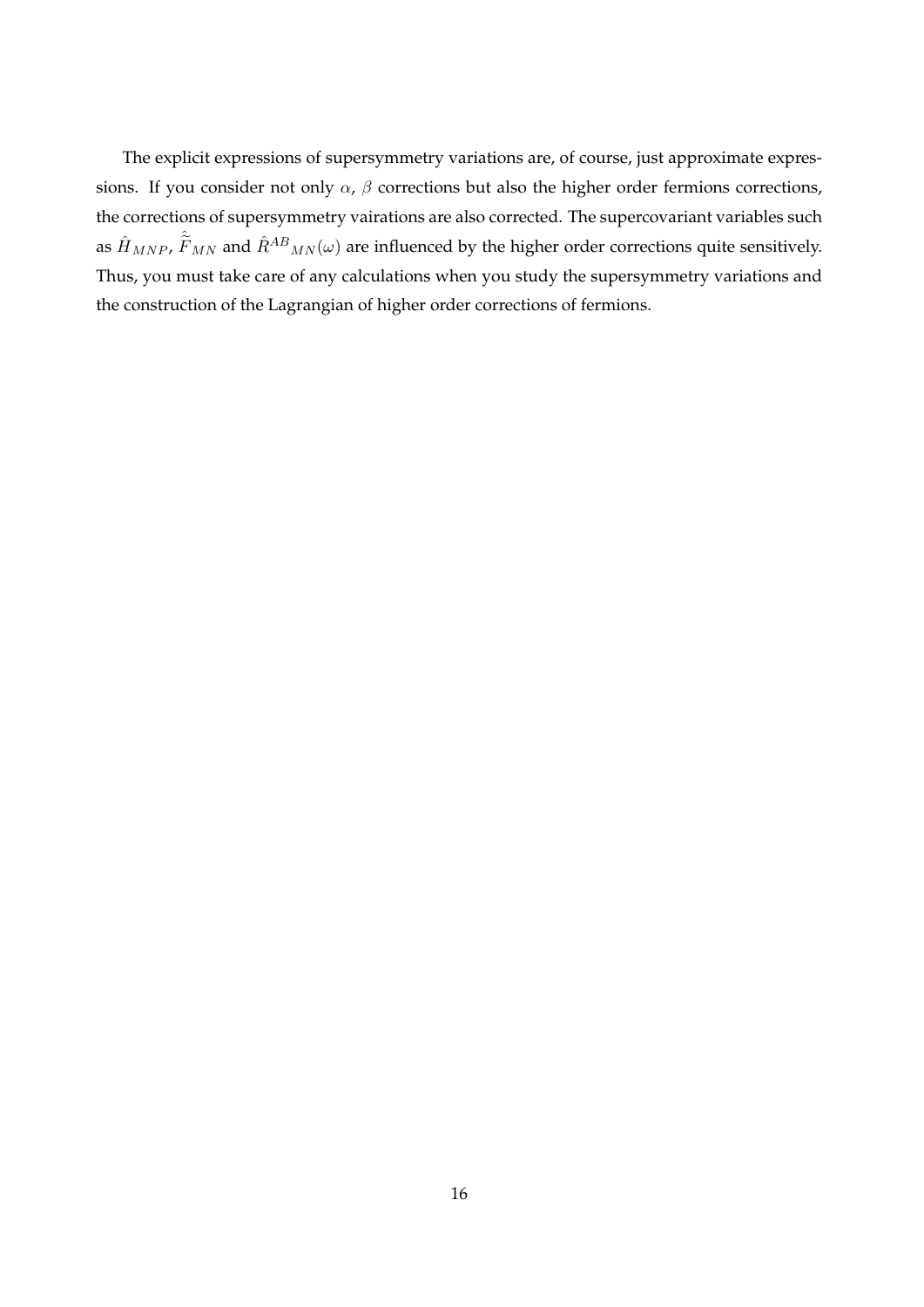# **Appendix**

## **A Convention**

#### **A.1 Contraction rule on antisymmetric tensors**

We introduce the following simplified form:

$$
|F_p|^2 \equiv \frac{1}{p!} g^{M_1 N_1} \cdots g^{M_p N_p} F_{M_1 \cdots M_p} F_{N_1 \cdots N_p} , \qquad (A.1)
$$

where  $F_{M_1\cdots M_p}$  is a totally antisymmetric tensor, i.e., the component of a *p*-form. The coefficient  $1/p!$  is adopted to normalize each term appearing in the explicit expansion of  $|F_p|^2$  to unity.

### **A.2 Antisymmetrized symbol**

The totally anti-symmetrized symbol is defined in terms of the square bracket:

$$
T_{[M_1M_2\cdots M_p]} = \frac{1}{p!} \Big( T_{M_1M_2\cdots M_p} - T_{M_2M_1\cdots M_p} \pm \text{permutations} \Big) . \tag{A.2}
$$

This Gamma matrix is defined by

$$
\Gamma^{MNP} = \Gamma^{[M}\Gamma^{N}\Gamma^{P]} = \frac{1}{3!} \Big(\Gamma^{M}\Gamma^{N}\Gamma^{P} \pm \text{permutations}\Big) . \tag{A.3}
$$

## **A.3 Lorentz algebra**

The Lorentz symmetry on the tangent space is important to describe vectors, tensors, and spinors in curved spacetime via vielbeins and inverse vielbeins. Let us now define the Lorentz algebra in Euclidean space with respect to the Lorentz generators Σ*AB* such as

$$
i[\Sigma_{AB}, \Sigma_{CD}] = \eta_{AC} \Sigma_{BD} + \eta_{BD} \Sigma_{AC} - \eta_{AD} \Sigma_{BC} - \eta_{BC} \Sigma_{AD} , \qquad (A.4a)
$$

where  $eta_{AB}$  is the metric in the local Lorentz frame whose signature is defined by the signature in the original curved space geometry. To show the signature itself, it is very convenient to use the local Lorentz frame metric *ηAB* in the following way:

$$
\eta_{AB} = \text{diag.}(\underbrace{-,-,\dots,-}_{t};\underbrace{+,+,\dots,+}_{s}). \tag{A.4b}
$$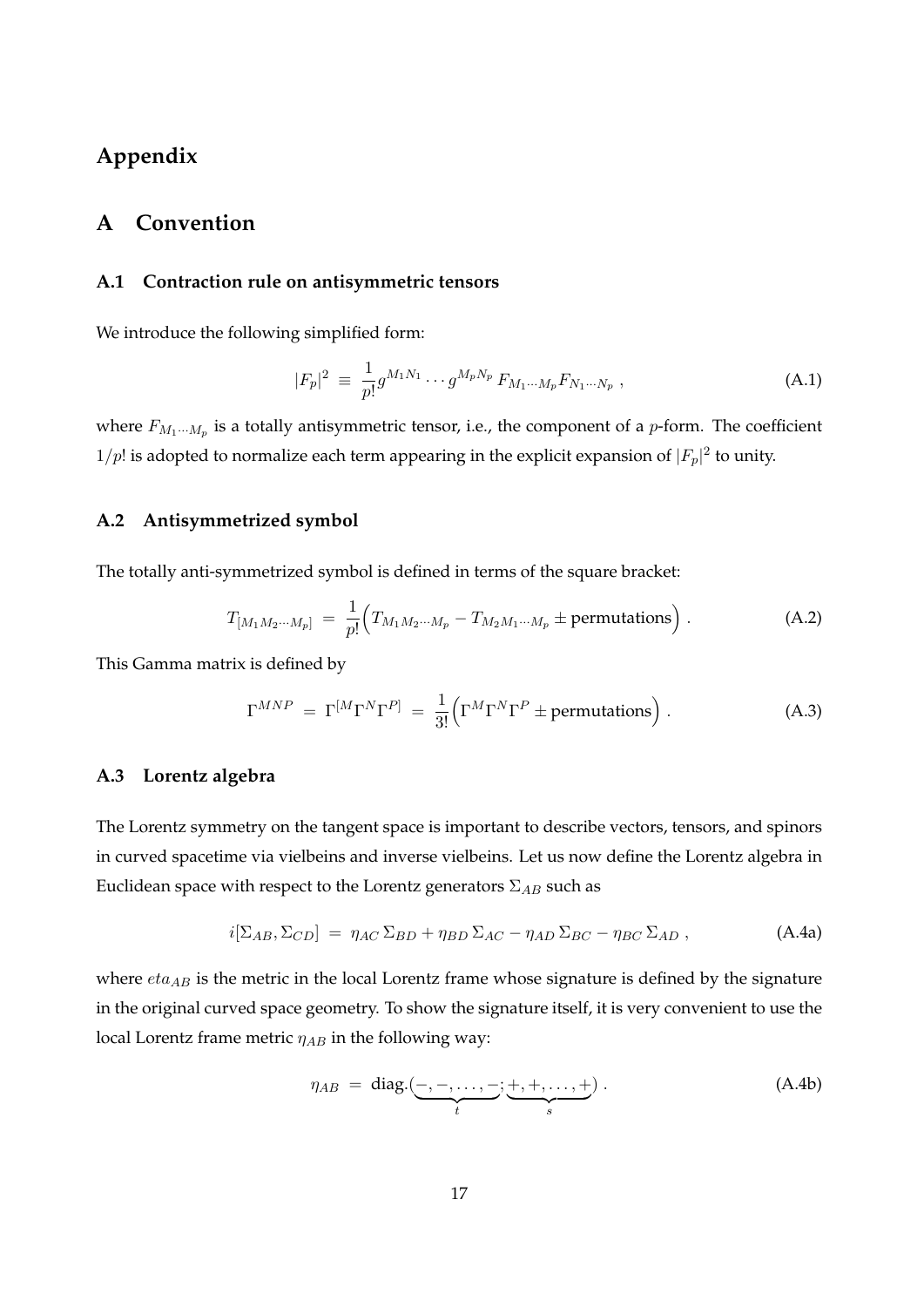Here *t* and *s* denote the number of directions with minus (plus) signatures. Mainly we will discuss the cases as  $(t, s) = (1, D - 1)$  or  $(t, s) = (0, D)$ . The relation between the metrics in the local Lorentz frame and in the curved spacetime will be given later.

Let us go back to the discussions on the local Lorentz generator. The Lorentz generators acting on scalars, vectors (tensors) and spinors are represented as follows:

$$
\begin{cases}\n\Sigma_{AB} = 0 & scalar \\
(\Sigma_{CD})^{A}{}_{B} = i(\delta_{C}^{A} \eta_{BD} - \delta_{D}^{A} \eta_{BC}) & vector \\
\Sigma_{AB} = \frac{i}{2} \Gamma_{AB} & spinor\n\end{cases}
$$
\n(A.4c)

where Γ*<sup>A</sup>* is the Dirac gamma matrix which satisfies the Clifford algebra

$$
\{\Gamma_A, \Gamma_B\} = 2\eta_{AB} \tag{A.5}
$$

Here we define the chirality operator  $\hat{\Gamma}$  in  $d = 2k + 2$  dimensional spacetime with Lorentz signature:

$$
\widehat{\Gamma} \equiv i^{-k} \Gamma^0 \Gamma^1 \cdots \Gamma^{d-1} \,, \tag{A.6}
$$

where all superscripts are the local Lorentz coordinate indices, since a spinor can be defined in the local Lorentz frame (or the tangent space of the geometry), in which the Dirac gamma matrix is also defined. On the other hand, the chirality operator in  $d = 2n$  dimensional space with Euclidean signature is defined as

$$
\widehat{\Gamma} \equiv i^{-n} \Gamma^1 \Gamma^2 \cdots \Gamma^d \,. \tag{A.7}
$$

The difference between (A.6) and (A.7) mainly comes from the hermiticity on the gamma matrices: in the Lorentzian spacetime, almost all matrices are hermitian except for  $\Gamma^0$ , which is antihermitian (see the definition (A.11)), while all the matrices in the Euclidean space are hermitian.

#### **A.4 Dirac conjugate and charge conjugate on spinors**

We define the Dirac conjugate

$$
\overline{\psi} \equiv i\psi^{\dagger} \Gamma^{\hat{0}} \,, \tag{A.8}
$$

where  $\Gamma^{\hat{0}}$  lives in the tangent space. Furthermore, we assign the Majorana condition such as

$$
\overline{\psi} \equiv \psi^{\mathrm{T}} C \,, \tag{A.9}
$$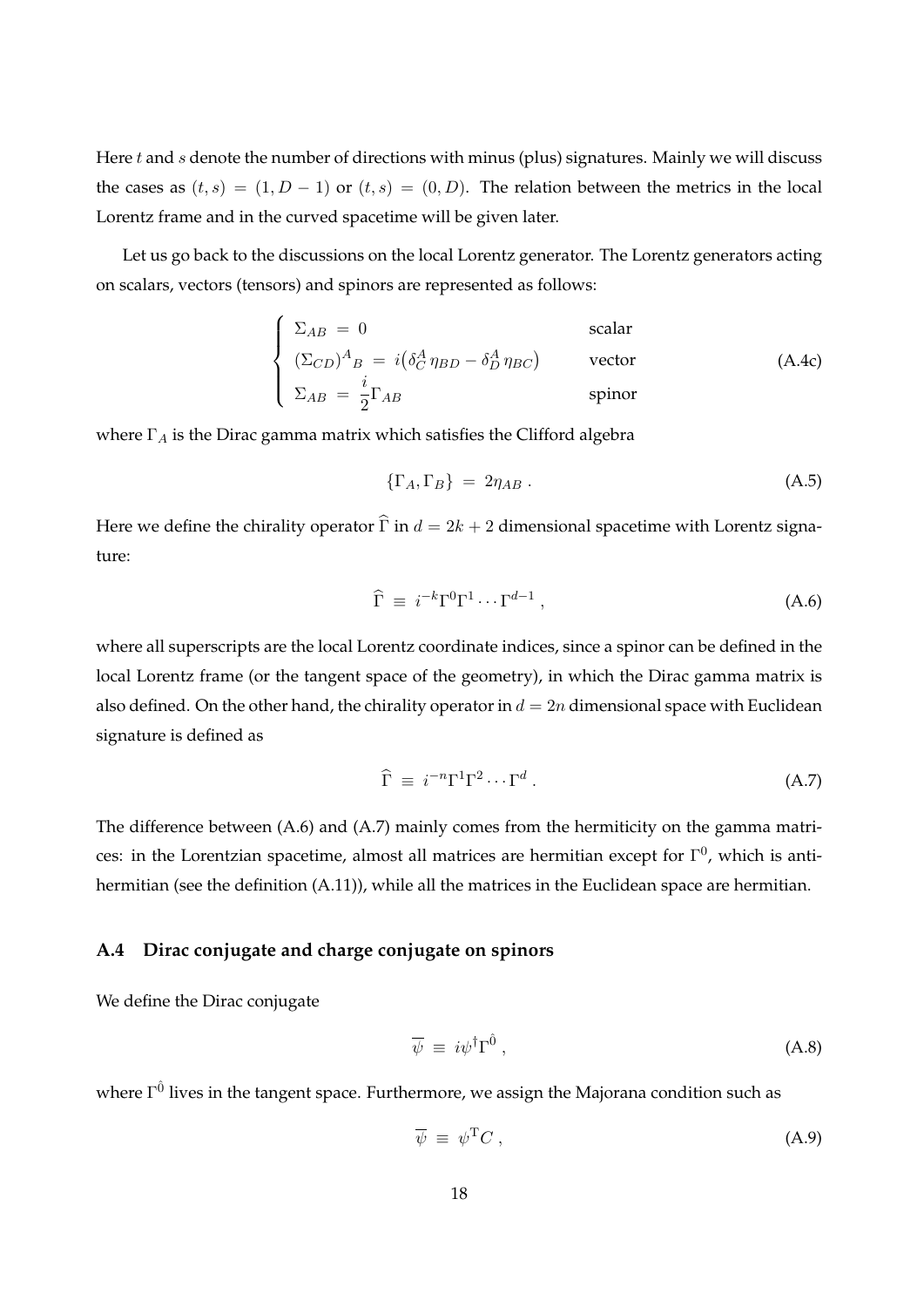where *C* is called the charge conjugate matrix whose generic properties in  $D = 2k$  are

$$
C^{\dagger}C = 1, \quad C^{-1} = C^{\dagger} = C^{T} = (-1)^{k + [k/2]}C, \tag{A.10a}
$$

$$
C(\Gamma^A)C^{-1} = (-1)^{k+[k/2]}(\Gamma^A)^{\mathrm{T}}, \quad C(\Gamma^{A_1\cdots A_n})C^{-1} = (-)^{[\frac{n+1}{2}]}(\Gamma^{A_1\cdots A_n})^{\mathrm{T}}, \quad (A.10b)
$$

where  $\left[\frac{n+1}{2}\right]$  $\left[\frac{+1}{2}\right]$  = {1, 1, 2, 2, 3, 3,  $\cdots$ } is the Gauss bracket. The hermitian conjugates of gamma matrices are defined by

$$
(\Gamma^A)^\dagger = \Gamma_A = -\Gamma^{\hat{0}} \Gamma^A (\Gamma^{\hat{0}})^{-1} . \tag{A.11}
$$

Among the Dirac gamma matrices there exists a useful identity such as

$$
\Gamma^{A_1 A_2 \cdots A_p} \Gamma_{B_1 B_2 \cdots B_q}
$$
\n
$$
= \sum_{k=0}^{\min(p,q)} (-1)^{\frac{1}{2}k(2p-k-1)} \frac{p!q!}{(p-k)!(q-k)!k!} \delta^{[A_1}_{[B_1} \cdots \delta^{A_k}_{B_k} \Gamma^{A_{k+1} \cdots A_p]}_{B_{k+1} \cdots B_q]}.
$$
\n(A.12)

#### **A.5 Covariant derivatives and curvature tensors**

We introduce vielbeins  $e_M{}^A$  and their inverses  $E_A{}^M$ , which come from the spacetime metric  $g_{MN}$ and the metric  $\eta_{AB}$  on orthogonal frame via  $g_{MN} = \eta_{AB} e_M{}^A e_N{}^B$  and  $\eta_{AB} = g_{MN} E_A{}^M E_B{}^N$ . By using these geometrical variables, let us define the covariant derivatives  $D_M(\omega, \Gamma)$  such as

$$
D_M(\Gamma)A_N = \partial_M A_N - \Gamma^P_{NM} A_P , \qquad (A.13a)
$$

$$
D_M(\Gamma)A^N = \partial_M A^N + \Gamma^N P_M A^P , \qquad (A.13b)
$$

$$
D_M(\Gamma)g_{NP} \equiv 0 = \partial_M g_{NP} - \Gamma^Q{}_{NM} g_{QP} - \Gamma^Q{}_{PM} g_{NQ} \,, \tag{A.13c}
$$

$$
D_M(\Gamma)g^{NP} \equiv 0 = \partial_M g^{NP} + \Gamma^N q_M g^{QP} + \Gamma^P q_M g^{NQ} , \qquad (A.13d)
$$

$$
D_M(\omega,\Gamma)e_N^A \equiv 0 = \partial_M e_N^A + \omega_M{}^A{}_B e_N{}^B - \Gamma^P{}_{NM} e_P{}^A , \qquad (A.13e)
$$

$$
D_M(\omega,\Gamma)E_A{}^N \equiv 0 = \partial_M E_A{}^N - E_B{}^N \omega_M{}^B{}_A + \Gamma^N{}_{PM} E_A{}^P \,, \tag{A.13f}
$$

$$
[D_M(\Gamma), D_N(\Gamma)]A_Q = -R^P_{QMN}(\Gamma)A_P + 2T^P_{MN} D_P(\Gamma)A_Q, \qquad (A.13g)
$$

$$
R^{P}{}_{QMN}(\Gamma) = \partial_{M}\Gamma^{P}{}_{QN} - \partial_{N}\Gamma^{P}{}_{QM} + \Gamma^{P}{}_{RM}\Gamma^{R}{}_{QN} - \Gamma^{P}{}_{RN}\Gamma^{R}{}_{QM} . \tag{A.13h}
$$

Note that  $A_M$  in the above equations are vector.  $\Gamma^P{}_{MN}$  is the affine connection whose two lower indices are not symmetric in general case. The antisymmetric part of the affine connection  $\Gamma^P_{\ |M N|}$ is defined as a torsion  $T^P{}_{MN}$ , while the symmetric part  $\Gamma^P{}_{(MN)}$  is given in terms of the Levi-Civita connection  $\Gamma_{(L)MN}^P$  and torsion, which we will show from the metricity condition (A.13c). First we prepare the followings:

$$
\Gamma^{P}{}_{MN} = \Gamma^{P}{}_{(MN)} + \Gamma^{P}{}_{[MN]}, \quad \Gamma^{P}{}_{[NM]} = T^{P}{}_{NM}, \qquad (A.14a)
$$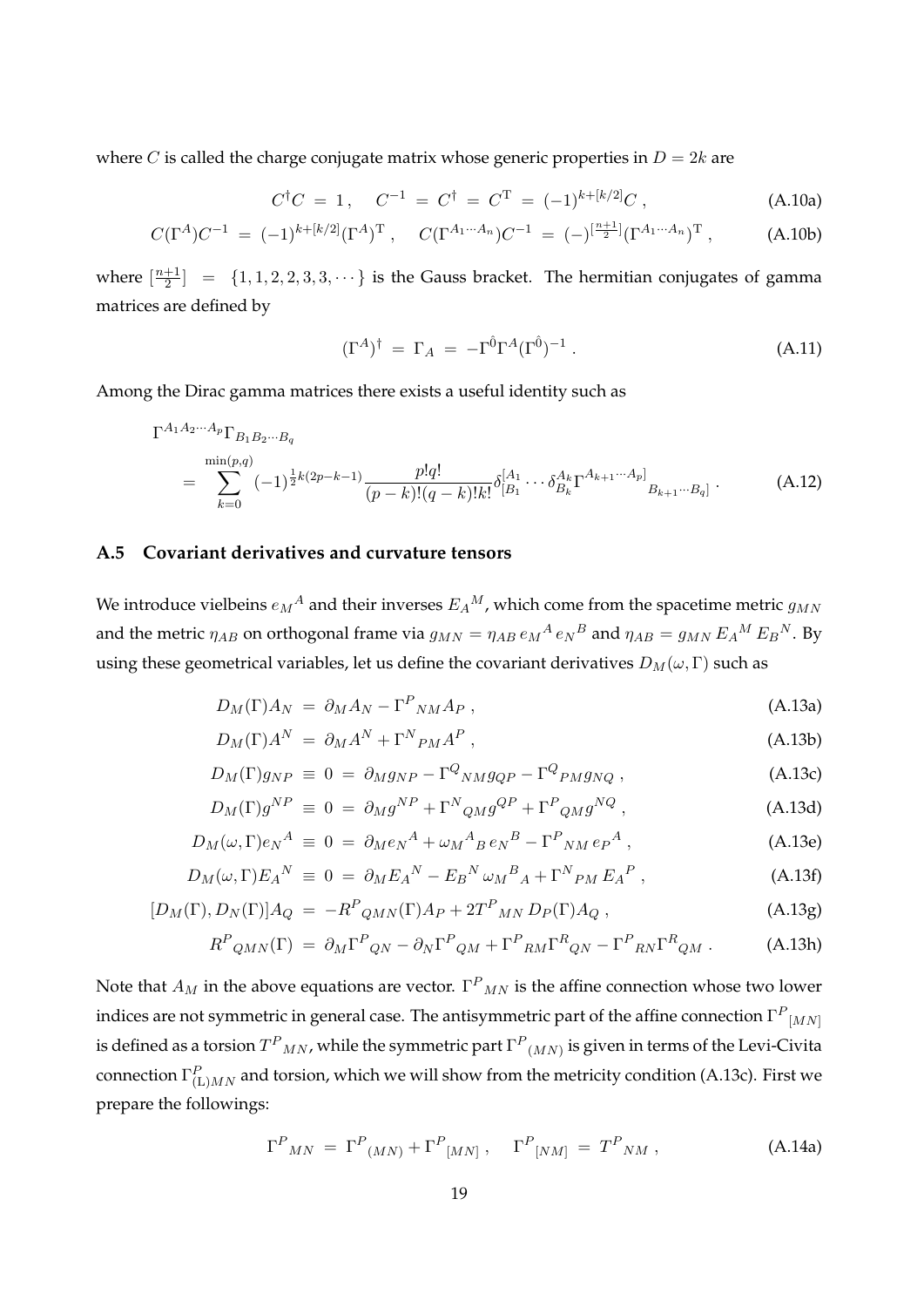$$
\Gamma_{(L)MN}^P = \frac{1}{2} g^{PQ} \left( \partial_M g_{QN} + \partial_N g_{MQ} - \partial_Q g_{MN} \right). \tag{A.14b}
$$

Next we investigate the symmetric part  $\Gamma^P\mathstrut_{(MN)}$ . The metricity condition gives

$$
0 = -D_M(\Gamma)g_{NP} = -\partial_M g_{NP} + \Gamma^Q{}_{NM} g_{QP} + \Gamma^Q{}_{PM} g_{NQ} , \qquad (A.15a)
$$

$$
0 = D_N(\Gamma)g_{PM} = \partial_N g_{PM} - \Gamma^Q{}_{PN} g_{QM} - \Gamma^Q{}_{M N} g_{PQ} , \qquad (A.15b)
$$

$$
0 = D_P(\Gamma)g_{MN} = \partial_P g_{MN} - \Gamma^Q{}_{MP}g_{QN} - \Gamma^Q{}_{NP}g_{MQ} \,. \tag{A.15c}
$$

Summing (A.15a), (A.15b) and (A.15c), we obtain

$$
0 = \left(\partial_P g_{MN} + \partial_N g_{PM} - \partial_M g_{NP}\right) - 2T^Q_{~M N} g_{PQ} - 2T^Q_{~M P} g_{QN} - 2\Gamma^Q_{~(PN)} g_{MQ} ,
$$
  

$$
\therefore \quad \Gamma^Q_{~(PN)} = \Gamma^Q_{(\text{L})PN} - T_P^Q_{~N} - T_N^Q_{~P} .
$$
 (A.16)

Then the affine connection is also given in terms of the Levi-Civita connection and the other:

$$
\Gamma^{P}{}_{MN} = \Gamma^{P}_{(L)MN} + K^{P}{}_{MN} , \quad K^{P}{}_{MN} \equiv T^{P}{}_{MN} - T_{M}{}^{P}{}_{N} - T_{N}{}^{P}{}_{M} . \tag{A.17a}
$$

The tensor  $K^P{}_{MN}$  is called the contorsion, which has the following property:

$$
K_{MNP} = g_{MQ} K^{Q}{}_{NP} = T_{MNP} - T_{NMP} - T_{PMN} = -K_{NMP} . \tag{A.17b}
$$

It is worth discussing the Riemann tensor induced from the Levi-Civita connection (A.14b):

$$
R^{P}{}_{QMN}(\Gamma_{\text{(L)}}) \equiv \partial_{M}\Gamma^{P}_{\text{(L)}QN} - \partial_{N}\Gamma^{P}_{\text{(L)}QM} + \Gamma^{P}_{\text{(L)}LM}\Gamma^{L}_{\text{(L)}QN} - \Gamma^{P}_{\text{(L)}LN}\Gamma^{L}_{\text{(L)}QM}
$$
\n
$$
= -R^{P}{}_{QNM}(\Gamma_{\text{(L)}}).
$$
\n(A.18)

This Riemann tensor has various significant (anti)symmetries under exchanges of indices. Let us carefully analyze them by using  $R_{PQMN}(\Gamma_{(L)}) = g_{PR}R^R_{QMN}(\Gamma_{(L)})$ :

$$
R_{PQMN}(\Gamma_{(L)}) = g_{PR} \left( \partial_M \Gamma_{(L)QN}^R + \Gamma_{(L)LM}^R \Gamma_{(L)QN}^L \right) - (M \leftrightarrow N)
$$
  
\n
$$
= \frac{1}{2} g_{PR} \partial_M \left\{ g^{RK} \left( \partial_Q g_{KN} + \partial_N g_{QK} - \partial_K g_{QN} \right) \right\} + g_{PR} \Gamma_{(L)LM}^R \Gamma_{(L)QN}^L - (M \leftrightarrow N)
$$
  
\n
$$
= \frac{1}{2} \partial_M \left( \partial_Q g_{PN} + \partial_N g_{QP} - \partial_P g_{QN} \right) - \frac{1}{2} g^{KL} \partial_M g_{PL} \left( \partial_Q g_{KN} + \partial_N g_{QK} - \partial_K g_{QN} \right)
$$
  
\n
$$
+ \frac{1}{4} g^{LK} \left( \partial_L g_{PM} + \partial_M g_{LP} - \partial_P g_{LM} \right) \left( \partial_Q g_{KN} + \partial_N g_{QK} - \partial_K g_{QN} \right) - (M \leftrightarrow N)
$$
  
\n
$$
= \frac{1}{2} \partial_M \left( \partial_Q g_{PN} - \partial_P g_{QN} \right) - \frac{1}{2} g^{KL} \partial_M g_{PL} \left( \partial_Q g_{KN} + \partial_N g_{QK} - \partial_K g_{QN} \right)
$$
  
\n
$$
+ \frac{1}{4} g^{LK} \left( \partial_L g_{PM} + \partial_M g_{LP} - \partial_P g_{LM} \right) \left( \partial_Q g_{KN} + \partial_N g_{QK} - \partial_K g_{QN} \right) - (M \leftrightarrow N)
$$
  
\n
$$
= \frac{1}{2} \partial_M \left( \partial_Q g_{PN} - \partial_P g_{QN} \right) - \frac{1}{2} \partial_N \left( \partial_Q g_{PM} - \partial_P g_{QM} \right)
$$
  
\n
$$
+ \frac{1}{4} g^{KL} \left( \partial_Q g_{KM} + \partial_M g_{QK} - \partial_K g_{QM} \right) \left( \partial_P g_{LN} + \partial_N g_{PL} - \partial_L g_{PN} \right)
$$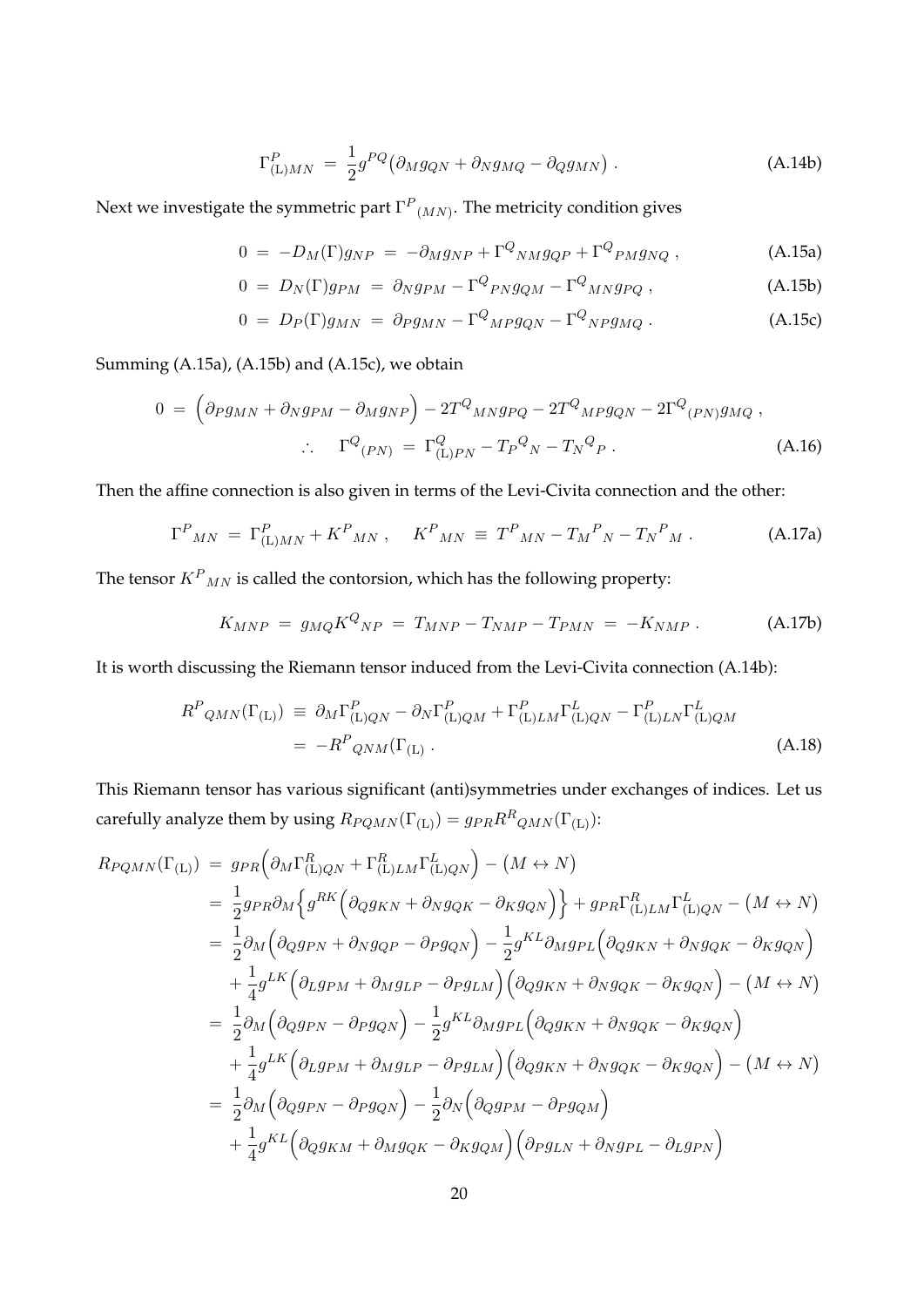$$
-\frac{1}{4}g^{KL}\left(\partial_{Q}g_{KN} + \partial_{N}g_{QK} - \partial_{K}g_{QN}\right)\left(\partial_{P}g_{LM} + \partial_{M}g_{PL} - \partial_{L}g_{PM}\right)
$$
  
=\frac{1}{2}\partial\_{M}\left(\partial\_{Q}g\_{PN} - \partial\_{P}g\_{QN}\right) - \frac{1}{2}\partial\_{N}\left(\partial\_{Q}g\_{PM} - \partial\_{P}g\_{QM}\right)  
+ g\_{KL}\left(\Gamma\_{(L)QM}^{K}\Gamma\_{(L)PN}^{L} - \Gamma\_{(L)QN}^{K}\Gamma\_{(L)PM}^{L}\right). (A.19a)

Thus we can easily find the following remarkable relations:

$$
R_{PQMN}(\Gamma_{(L)}) = -R_{PQNM}(\Gamma_{(L)}) = -R_{QPMN}(\Gamma_{(L)}) = R_{MNPQ}(\Gamma_{(L)})
$$
 (A.19b)

Here we also describe the first and second Bianchi identity on this Riemann tensor:

1st: 
$$
0 = R^{M}_{NPQ}(\Gamma_{(L)}) + R^{M}_{PQN}(\Gamma_{(L)}) + R^{M}_{QNP}(\Gamma_{(L)}) ,
$$
 (A.20a)

$$
\text{2nd:} \quad 0 = \nabla_M R^N_{PQR}(\Gamma_{(L)}) + \nabla_Q R^N_{PRM}(\Gamma_{(L)}) + \nabla_R R^N_{PMQ}(\Gamma_{(L)}) \,. \tag{A.20b}
$$

Nest, let us introduce the covariant derivative induced by the local Lorentz transformation acting on a generic field  $\phi^i$  as

$$
D_M(\omega)\phi^i = \left\{\delta^i_j \partial_M - \frac{i}{2}\omega_M{}^{AB} \cdot (\Sigma_{AB})^i{}_j\right\}\phi^j , \qquad (A.21)
$$

where Σ*AB* is the Lorentz generator whose explicit form depends on the representation of the field  $\phi^i$ . The curvature tensor associated with this covariant derivative is given in terms of the spin connection

$$
[D_M(\omega), D_N(\omega)]\phi = -\frac{i}{2}R^{AB}{}_{MN}(\omega)\,\Sigma_{AB}\phi\,,\tag{A.22a}
$$

$$
R^{AB}{}_{MN}(\omega) = \partial_M \omega_N{}^{AB} - \partial_N \omega_M{}^{AB} + \omega_M{}^A{}_C \omega_N{}^{CB} - \omega_N{}^A{}_C \omega_M{}^{CB} \,. \tag{A.22b}
$$

These are closely related via the vielbein and its inverse in the following way:

$$
R^{R}P_{MN}(\Gamma) = \eta_{BC} E_{A}{}^{R} e_{P}{}^{C} R^{AB}{}_{MN}(\omega) , \qquad (A.23a)
$$

$$
R^{R}{}_{M}(\Gamma) = g^{PN} R^{R}{}_{PMN}(\Gamma) = e_{M}{}^{B} E_{A}{}^{R} R^{A}{}_{B}(\omega) , \quad R^{A}{}_{B}(\omega) = R^{AC}{}_{BC}(\omega) , \quad (A.23b)
$$

$$
R(\Gamma) = R^M{}_M(\Gamma) = R^A{}_A(\omega) = R(\omega) . \tag{A.23c}
$$

It is useful to give a comment on vielbein. We will meet a vielbein with indices at different positions such as  $e^M{}_A$ , and so forth. This can be regarded as the inverse  $E_A{}^M$ :

$$
e^M{}_A = g^{MN}\delta_{AB}e_N{}^B\,,\tag{A.24a}
$$

$$
e_M{}^A e^N{}_A = g^{NP} \delta_{AB} e_M{}^A e_P{}^B = g^{NP} g_{MP} = \delta_M^N = e_M{}^A E_A{}^N , \qquad (A.24b)
$$

$$
\therefore \quad e^N{}_A = E_A{}^N \,. \tag{A.24c}
$$

In the same way, we also prove  $E^A{}_M = e_M{}^A$ .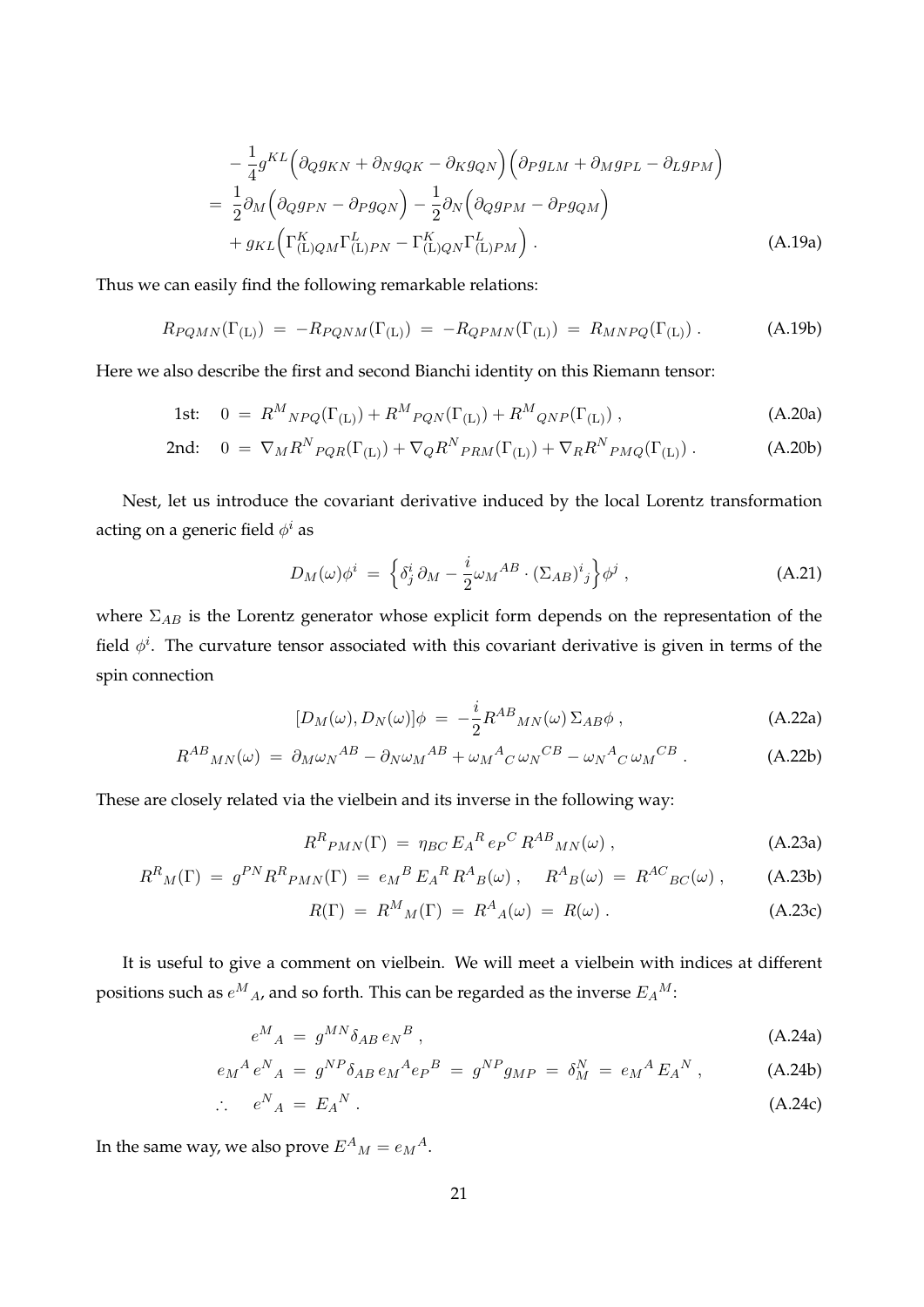#### **A.6 Riemann tensor of Levi-Civita connection**

Here we analyze the Riemann tensor of the Levi-Civita connection on a hermitian complex manifold. Notice that the "Levi-Civita" connection  $\Gamma_{\rm (L)}$  indicates the torsionless part of the hermitian connection, whose properties are given in (C.29):

$$
\widetilde{R}_{pqmn}(\widetilde{\Gamma}_{(L)}) = \widetilde{R}_{pqmn}(\widetilde{\Gamma}_{(L)}) = -\widetilde{R}_{pqnm}(\widetilde{\Gamma}_{(L)}) = -\widetilde{R}_{qpmn}(\widetilde{\Gamma}_{(L)}) = \widetilde{R}_{mnpq}(\widetilde{\Gamma}_{(L)})
$$
\n
$$
= \frac{1}{2}\partial_m \left[ \partial_q \widetilde{g}_{pn} - \partial_p \widetilde{g}_{qn} \right] - \frac{1}{2}\partial_n \left[ \partial_q \widetilde{g}_{pm} - \partial_p \widetilde{g}_{qm} \right] + \widetilde{g}_{KL} \left[ \widetilde{\Gamma}_{(L)qm}^K \widetilde{\Gamma}_{(L)pn}^L - \widetilde{\Gamma}_{(L)qn}^K \widetilde{\Gamma}_{(L)pm}^L \right]
$$
\n
$$
= 0 , \tag{A.25a}
$$

$$
\widetilde{R}_{pq\bar{m}\bar{n}}(\widetilde{\Gamma}_{(L)}) = \widetilde{R}_{pq\bar{m}\bar{n}}(\widetilde{\Gamma}_{(L)}) = -\widetilde{R}_{pq\bar{m}\bar{m}}(\widetilde{\Gamma}_{(L)}) = -\widetilde{R}_{q\bar{p}\bar{m}\bar{n}}(\widetilde{\Gamma}_{(L)}) = \widetilde{R}_{m\bar{n}pq}(\widetilde{\Gamma}_{(L)})
$$
\n
$$
= \frac{1}{2}\partial_m \left[ \partial_q \widetilde{g}_{p\bar{n}} - \partial_p \widetilde{g}_{q\bar{n}} \right] - \frac{1}{2}\partial_{\bar{n}} \left[ \partial_q \widetilde{g}_{p\bar{m}} - \partial_p \widetilde{g}_{q\bar{m}} \right] + \widetilde{g}_{KL} \left[ \widetilde{\Gamma}_{(L)qm}^K \widetilde{\Gamma}_{(L)p\bar{n}}^L - \widetilde{\Gamma}_{(L)q\bar{n}}^K \widetilde{\Gamma}_{(L)pm}^L \right]
$$
\n
$$
= \frac{1}{2}\partial_m \left[ \partial_q \widetilde{g}_{p\bar{n}} - \partial_p \widetilde{g}_{q\bar{n}} \right] + \widetilde{g}_{k\bar{l}} \left[ \widetilde{\Gamma}_{(L)qm}^k \widetilde{\Gamma}_{(L)p\bar{n}}^{\bar{l}} - \widetilde{\Gamma}_{(L)pm}^k \widetilde{\Gamma}_{(L)q\bar{n}}^{\bar{l}} \right], \qquad (A.25b)
$$
\n
$$
\widetilde{\Gamma}_{(L)}(\widetilde{g}_{\bar{m}}) = \widetilde{\Gamma}_{(L)}(\widetilde{g}_{\bar{m}}) = \widetilde{\Gamma}_{(L)}(\widetilde{g}_{\bar{m}}) = \widetilde{\Gamma}_{(L)}(\widetilde{g}_{\bar{m}}) = \widetilde{\Gamma}_{(L)}(\widetilde{g}_{\bar{m}}) = \widetilde{\Gamma}_{(L)}(\widetilde{g}_{\bar{m}}) = \widetilde{\Gamma}_{(L)}(\widetilde{g}_{\bar{m}}) = \widetilde{\Gamma}_{(L)}(\widetilde{g}_{\bar{m}}) = \widetilde{\Gamma}_{(L)}(\widetilde{g}_{\bar{m}}) = \widetilde{\Gamma}_{(L)}(\widetilde{g}_{\bar{m}}) = \widetilde{\Gamma}_{(L)}(\widetilde{g}_{\bar{m}}) = \widetilde{\Gamma}_{(
$$

$$
\widetilde{R}_{pq\overline{m}\overline{n}}(\widetilde{\Gamma}_{(\mathrm{L})}) = \widetilde{R}_{pq\overline{m}\overline{n}}(\widetilde{\Gamma}_{(\mathrm{L})}) = -\widetilde{R}_{pq\overline{m}\overline{m}}(\widetilde{\Gamma}_{(\mathrm{L})}) = -\widetilde{R}_{qp\overline{m}\overline{n}}(\widetilde{\Gamma}_{(\mathrm{L})}) = \widetilde{R}_{\overline{m}\overline{n}pq}(\widetilde{\Gamma}_{(\mathrm{L})})
$$
\n
$$
= \frac{1}{2}\partial_{\overline{m}}\left[\partial_{q}\widetilde{g}_{p\overline{n}} - \partial_{p}\widetilde{g}_{q\overline{n}}\right] - \frac{1}{2}\partial_{\overline{n}}\left[\partial_{q}\widetilde{g}_{p\overline{m}} - \partial_{p}\widetilde{g}_{q\overline{m}}\right]
$$
\n
$$
+ \widetilde{g}_{KL}\left[\widetilde{\Gamma}_{(\mathrm{L})q\overline{m}}^{K}\widetilde{\Gamma}_{(\mathrm{L})p\overline{n}}^{L} - \widetilde{\Gamma}_{(\mathrm{L})q\overline{n}}^{K}\widetilde{\Gamma}_{(\mathrm{L})p\overline{m}}^{L}\right],
$$
\n(A.25c)

$$
\widetilde{R}_{p\overline{q}m\overline{n}}(\widetilde{\Gamma}_{(L)}) = \widetilde{R}_{p\overline{q}m\overline{n}}(\widetilde{\Gamma}_{(L)}) = -\widetilde{R}_{p\overline{q}\overline{n}m}(\widetilde{\Gamma}_{(L)}) = -\widetilde{R}_{\overline{q}pm\overline{n}}(\widetilde{\Gamma}_{(L)}) = \widetilde{R}_{m\overline{n}p\overline{q}}(\widetilde{\Gamma}_{(L)})
$$
\n
$$
= \frac{1}{2}\partial_m\partial_{\overline{q}}\widetilde{g}_{p\overline{n}} + \frac{1}{2}\partial_{\overline{n}}\partial_p\widetilde{g}_{\overline{q}m} + \widetilde{g}_{KL}\Big[\widetilde{\Gamma}_{(L)\overline{q}m}^K\widetilde{\Gamma}_{(L)p\overline{n}}^L - \widetilde{\Gamma}_{(L)\overline{q}m}^K\widetilde{\Gamma}_{(L)pm}^L\Big],
$$
\n(A.25d)

$$
\widetilde{R}_{pq\overline{m}\overline{n}}(\widetilde{\Gamma}_{(L)}) = \widetilde{R}_{pq\overline{m}\overline{n}}(\widetilde{\Gamma}_{(L)}) = -\widetilde{R}_{pq\overline{m}\overline{m}}(\widetilde{\Gamma}_{(L)}) = -\widetilde{R}_{\overline{q}p\overline{m}\overline{n}}(\widetilde{\Gamma}_{(L)}) = \widetilde{R}_{\overline{m}\overline{n}p\overline{q}}(\widetilde{\Gamma}_{(L)})
$$
\n
$$
= \frac{1}{2} \partial_{\overline{m}} \partial_{\overline{q}} \widetilde{g}_{p\overline{n}} - \frac{1}{2} \partial_{\overline{n}} \partial_{\overline{q}} \widetilde{g}_{p\overline{m}} + \widetilde{g}_{\overline{k}l} \left[ \widetilde{\Gamma}_{(L)\overline{q}\overline{m}}^{\overline{k}} \widetilde{\Gamma}_{(L)p\overline{n}}^l - \widetilde{\Gamma}_{(L)\overline{q}\overline{n}}^{\overline{k}} \widetilde{\Gamma}_{(L)p\overline{m}}^l \right],
$$
\n(A.25e)\n
$$
\widetilde{R}_{\overline{pq}\overline{m}\overline{n}}(\widetilde{\Gamma}_{(L)}) = \widetilde{R}_{\overline{pq}\overline{m}\overline{n}}(\widetilde{\Gamma}_{(L)}) = -\widetilde{R}_{\overline{q}\overline{p}\overline{m}\overline{n}}(\widetilde{\Gamma}_{(L)}) = \widetilde{R}_{\overline{m}\overline{n}p\overline{q}}(\widetilde{\Gamma}_{(L)})
$$

$$
= \frac{1}{2} \partial_{\overline{m}} \left[ \partial_{\overline{q}} \widetilde{g}_{\overline{p} \overline{n}} - \partial_{\overline{p}} \widetilde{g}_{\overline{q} \overline{n}} \right] - \frac{1}{2} \partial_{\overline{n}} \left[ \partial_{\overline{q}} \widetilde{g}_{\overline{p} \overline{n}} - \partial_{\overline{p}} \widetilde{g}_{\overline{q} \overline{m}} \right] + \widetilde{g}_{KL} \left[ \widetilde{\Gamma}_{(L)\overline{q} \overline{n}}^{K} \widetilde{\Gamma}_{(L)\overline{p} \overline{n}}^{L} - \widetilde{\Gamma}_{(L)\overline{p} \overline{n}}^{K} \widetilde{\Gamma}_{(L)\overline{p} \overline{n}}^{L} \right]
$$
  
= 0. (A.25f)

Here we used the expression (A.19a).

### **A.7 Contorsion**

The curved space metric  $g_{MN}$  has a back-reaction from the (con)torsion if it exists on the manifold. However, the metricity condition itself is free from this back-reaction. Suppose  $g_{MN}$  and  $\hat{g}_{MN}$  be the metrics on the manifolds with and without torsion, respectively. These satisfy the following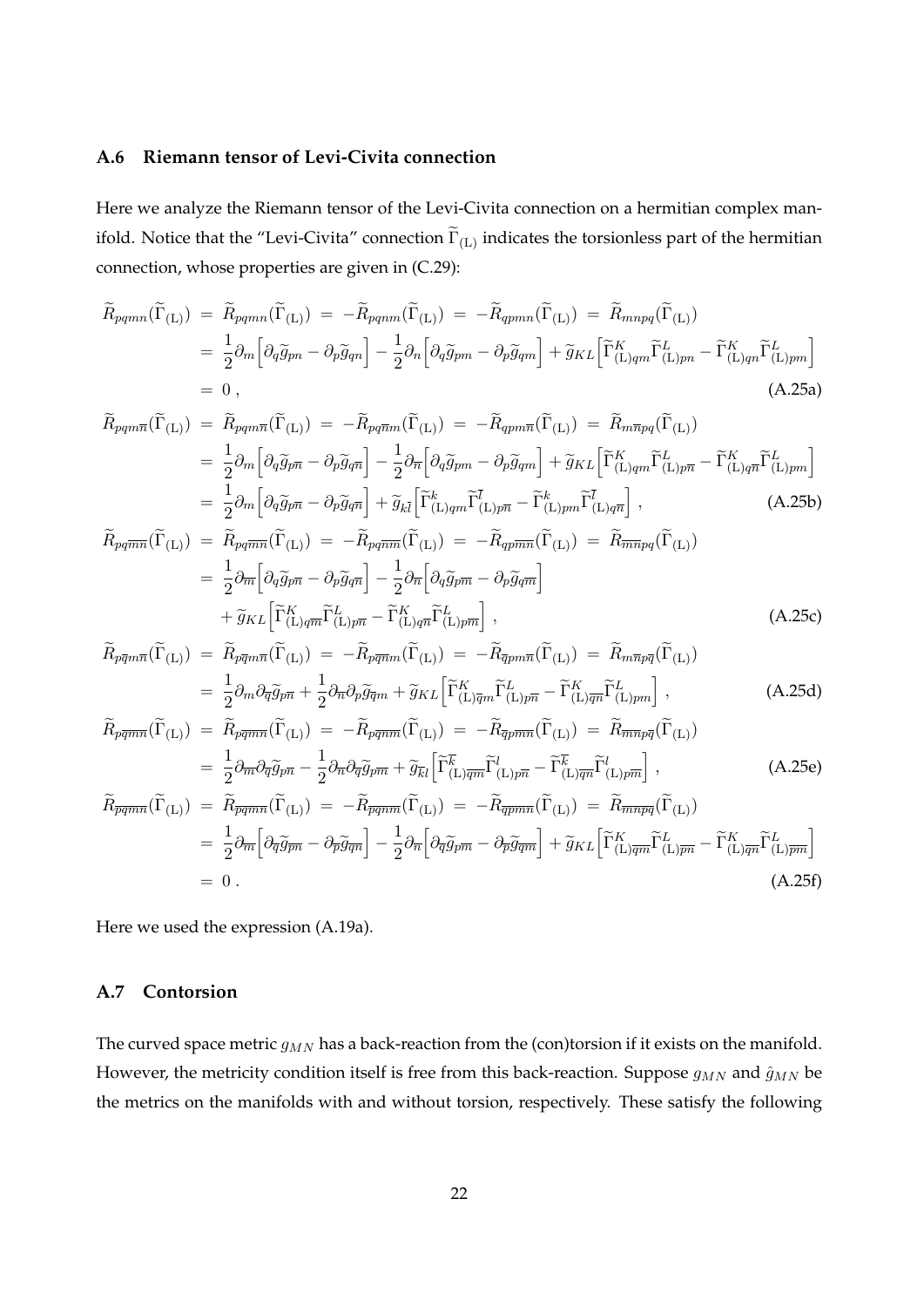metricity conditions individually:

$$
0 = \nabla_M g_{NP} = \partial_M g_{NP} - \Gamma^Q_{(\text{L})NM} g_{QP} - \Gamma^Q_{(\text{L})PM} g_{NQ} ,
$$
\n
$$
0 = D_M(\Gamma) \hat{g}_{NP} = \partial_M \hat{g}_{NP} - \Gamma^Q_{NM} \hat{g}_{QP} - \Gamma^Q_{PM} \hat{g}_{NQ}
$$
\n
$$
= \partial_M \hat{g}_{NP} - \left( \hat{\Gamma}^Q_{(\text{L})NM} + K^Q_{NM} \right) \hat{g}_{QP} - \left( \hat{\Gamma}^Q_{(\text{L})PM} + K^Q_{PM} \right) \hat{g}_{NQ}
$$
\n
$$
= \hat{\nabla}_M \hat{g}_{NP} - K_{PNM} - K_{NPM} .
$$
\n(A.26b)

Note that  $\hat{\Gamma}_{(\text{L})NM}^Q$  and  $\hat{\nabla}_M$  are given in terms of the the metric  $\hat{g}_{MN}$ . Since the contorsion is antisymmetric  $K_{PNM} = -K_{NPM}$ , we find that the metricity condition even in the presence of torsion has the same form as the one in the absence of torsion:

$$
0 = \hat{\nabla}_M \hat{g}_{NP} \,. \tag{A.26c}
$$

Then we need not worry about the existence of torsion when we use the metricity condition (A.26).

The above discussion is quite important when we decompose the spin connection into the contorsion part and the other. We start from the vielbein postulate  $0 = D_M(\omega, \Gamma) e_N{}^A$  and obtain

$$
\omega_{MAB} = -E_B{}^N \partial_M e_{NA} + \Gamma^P{}_{NM} e_{PA} E_B{}^N
$$
  
= 
$$
-E_B{}^N \partial_M e_{NA} + \left( \Gamma^P_{(\text{L})NM} + K^P{}_{NM} \right) e_{PA} E_B{}^N
$$
  

$$
\equiv \omega^{(\text{L})}_{MAB} + K_{ABM} , \qquad (A.27)
$$

where we defined the spin connection  $\omega_{MAB}^{(\mathrm{L})}$  given by the Levi-Civita connection  $\Gamma_{(\mathrm{L})}$ . The second term in the right-hand side is given by the contorsion tensor, which is, by definition (A.17), antisymmetric under the exchange of the former two indices  $K_{ABM} = -K_{BAM}$ . Now it is useful to check the antisymmetry of the Levi-Civita spin connection:

$$
\omega_{MBA}^{(L)} = -E_A{}^N \partial_M e_{NB} + \Gamma_{(L)NM}^P e_{PB} E_A{}^N = -E_A{}^N \partial_M \left( g_{NQ} E_B{}^Q \right) + \Gamma_{(L)NM}^P e_{PB} E_A{}^N
$$
  
\n
$$
= -E_A{}^N E_B{}^Q \partial_M g_{NQ} - E_{AQ} \partial_M E_B{}^Q + \Gamma_{(L)NM}^P e_{PB} E_A{}^N
$$
  
\n
$$
= -E_A{}^N E_B{}^Q \left( \Gamma_{(L)NM}^P g_{PQ} + \Gamma_{(L)QM}^P g_{NP} \right) - E_{AQ} \partial_M E_B{}^Q + \Gamma_{(L)NM}^P e_{PB} E_A{}^N
$$
  
\n
$$
= E_B{}^Q \partial_M e_{QA} - \Gamma_{(L)QM}^P e_{PA} E_B{}^Q
$$
  
\n
$$
= -\omega_{MAB}^{(L)}, \qquad (A.28)
$$

where we used  $(A.24)$  and the metricity condition  $(A.26)$ . Substituting  $(A.17)$  and  $(A.28)$  into (A.27), we confirm that the spin connection with torsion is also antisymmetric:

$$
\omega_{MAB} = -\omega_{MBA} \,. \tag{A.29}
$$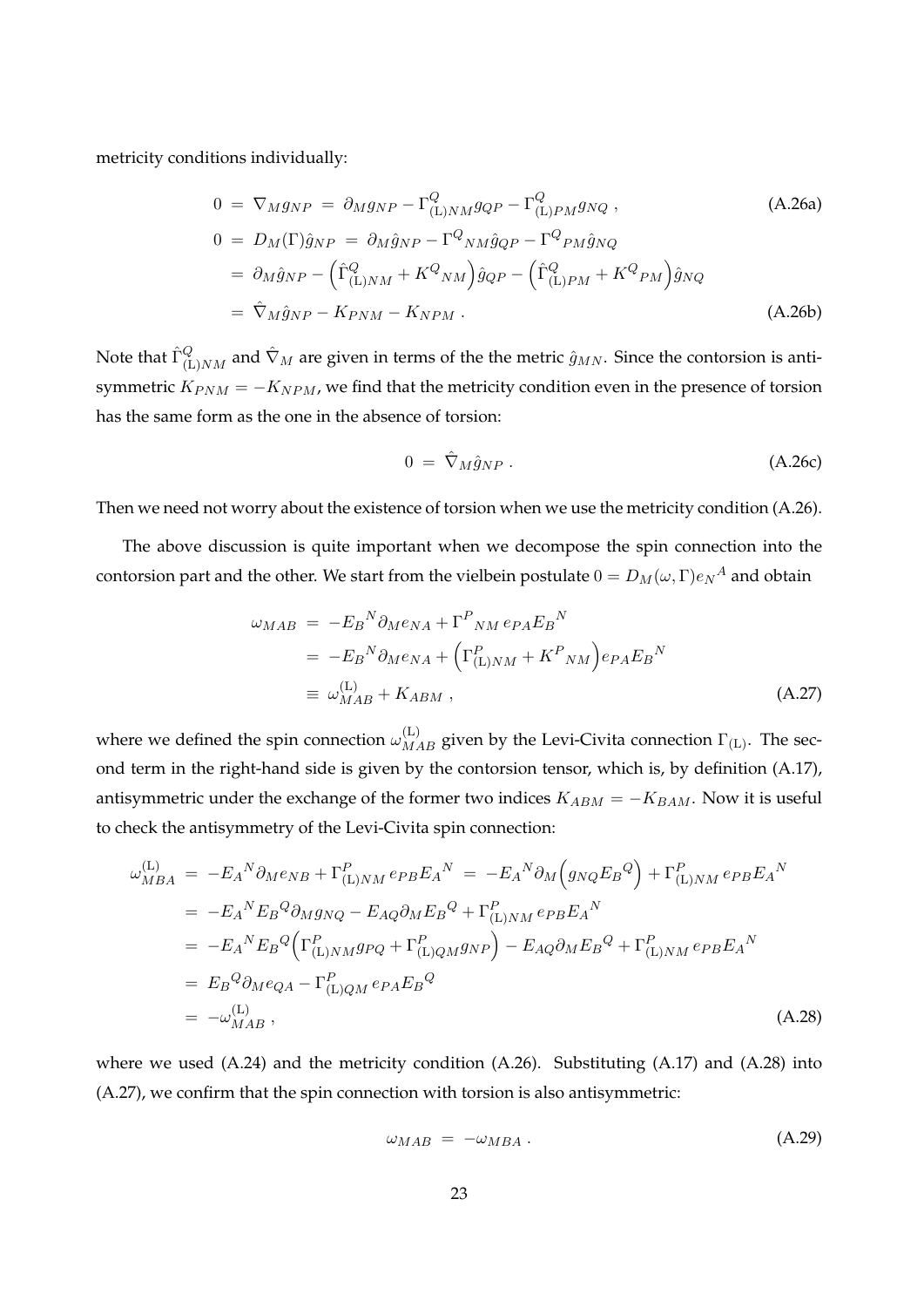#### **A.8 Bismut torsion**

Suppose the complex structure  $J_M{}^N$  is covariantly constant with respect to the connection  $\Gamma_-=$  $\Gamma$ <sub>(L)</sub>  $-$  *H* with contorsion  $K = -H$ :

$$
0 = D_M(\Gamma_-)J_N{}^P = \nabla_M J_N{}^P + H^R{}_{NM} J_R{}^P - H^P{}_{RM} J_N{}^R. \tag{A.30}
$$

where we assigned  $D_M(\Gamma_{(\mathrm{L})}) = \nabla_M$ . By using this we express the Nijenhuis tensor such as

$$
\mathcal{N}_{MNP} \equiv J_M{}^Q \nabla_{[Q} J_{N]P} - J_N{}^Q \nabla_{[Q} J_{M]P} = \left( H_{MNP} - 3J_{[M}{}^Q J_N{}^R H_{P]QR} \right),
$$

which tells us

$$
H_{MNP} = \mathcal{N}_{MNP} + 3J_{[M}{}^Q J_N{}^R H_{P|QR} .
$$

We also show an identitiy in terms of  $(A.30)$ :

$$
J_{[M}{}^Q \nabla_{[Q]} J_{NP]} = -2 J_{[M}{}^Q J_N{}^R H_{P]QR} .
$$

This is nothing but the Bismut torsion defined by

$$
T^{(\mathsf{B})}_{MNP} \;=\; \frac{3}{2} J_M{}^Q J_N{}^R J_P{}^S \nabla_{[Q} J_{RS]} \;=\; -\frac{3}{2} J_{[M}{}^Q \nabla_{[Q]} J_{NP]}\;.
$$

Summarizing the above facts, we find

$$
H_{MNP} = \mathcal{N}_{MNP} + T_{MNP}^{(B)} \,. \tag{A.31}
$$

which denotes that the contorsion in the affine connection corresponds to the Bismut torsion  $T^{(\mathtt{B})}$ if the geometry is complex ( $N_{MNP} = 0$ ):

$$
H_{MNP} = T_{MNP}^{(B)} = \frac{3}{2} J_M^Q J_N^R J_P^S \nabla_{[Q} J_{RS]} = -\frac{3}{2} J_{[M}^Q \nabla_{[Q]} J_{NP]} \,. \tag{A.32}
$$

Especially, in the heterotic superstring theory, the NS-NS three-form flux *H* appears in the Bismut connection itself [11]. In this scenario we naturally choose  $a = -1$ .

Here we show the explicit computation with using  $J_M{}^N J_N{}^P = -\delta_M^P$ :

$$
H_{MNP} = \frac{3}{2} J_M^Q J_N^R J_P^S \nabla_{[Q} J_{RS]},
$$
  
\n
$$
\frac{1}{2} J_M^Q J_N^R J_P^S \nabla_Q J_{RS} = \frac{1}{2} \nabla_Q \Big( J_M^Q J_N^R J_P^S J_{RS} \Big) - \frac{1}{2} J_{RS} \nabla_Q \Big( J_M^Q J_N^R J_P^S \Big)
$$
  
\n
$$
= \frac{1}{2} \nabla_Q \Big( J_M^Q J_{NP} \Big)
$$
  
\n
$$
- \frac{1}{2} J_{RS} \Big\{ (\nabla_Q J_M^Q) J_N^R J_P^S + (\nabla_Q J_N^R) J_M^Q J_P^S + (\nabla_Q J_P^S) J_M^Q J_N^R \Big\}
$$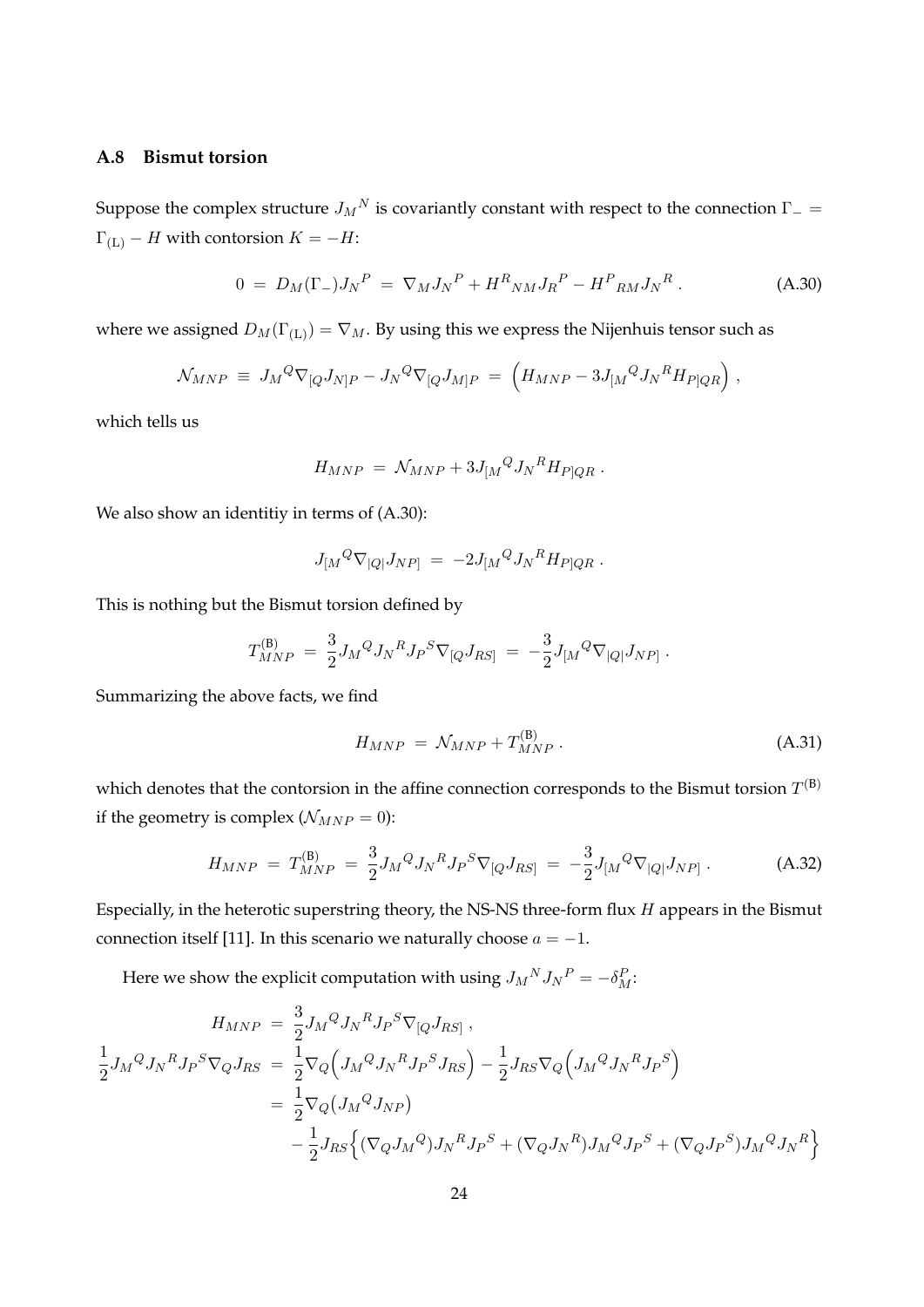$$
= \frac{1}{2} J_M^Q (\nabla_Q J_{NP}) - \frac{1}{2} (\nabla_Q J_{NP}) J_M^Q + \frac{1}{2} J_M^Q \nabla_Q J_{PN}
$$
  
= 
$$
-\frac{1}{2} J_M^Q (\nabla_Q J_{NP}) ,
$$
 (A.33a)

$$
\therefore H_{MNP} = -\frac{1}{2} J_M{}^Q \nabla_Q J_{NP} - \frac{1}{2} J_N{}^Q \nabla_Q J_{PM} - \frac{1}{2} J_P{}^Q \nabla_Q J_{MN}
$$
  
= 
$$
-\frac{3}{2} J_{[M}{}^Q \nabla_{[Q]} J_{NP]} .
$$
 (A.33b)

Now let us rewrite this in terms of the (complex) differential forms. Due to the above analysis we have already understood that the NS-flux (or Bismut torsion) is the sum of (2*,* 1)-form and  $(1, 2)$ -form with respect to the complex structure  $J_M^N$ . Then

$$
H_{MNP} = \frac{3}{2} J_M^Q J_N^R J_P^S \nabla_{[Q} J_{RS]} = \frac{3}{2} J_M^Q J_N^R J_P^S \partial_{[Q} J_{RS]},
$$
\n
$$
H = \frac{1}{3!} H_{MNP} \, dx^M \wedge dx^N \wedge dx^P = \frac{1}{4} J_M^Q J_N^R J_P^S \partial_{[Q} J_{RS]} \, dx^M \wedge dx^N \wedge dx^P
$$
\n
$$
= \frac{1}{4} J_m^Q J_n^R J_p^S \partial_Q J_{RS} \, dx^m \wedge dz^n \wedge d\overline{z}^{\overline{p}} + \frac{1}{4} J_m^Q J_{\overline{n}}^R J_p^S \partial_Q J_{RS} \, dz^m \wedge d\overline{z}^{\overline{n}} \wedge dz^p
$$
\n
$$
+ \frac{1}{4} J_{\overline{m}}^Q J_n^R J_p^S \partial_Q J_{RS} \, d\overline{z}^{\overline{m}} \wedge dz^n \wedge dz^p + \frac{1}{4} J_m^Q J_n^R J_p^S \partial_Q J_{RS} \, dz^m \wedge d\overline{z}^{\overline{n}} \wedge d\overline{z}^{\overline{n}}
$$
\n
$$
+ \frac{1}{4} J_{\overline{m}}^Q J_n^R J_p^S \partial_Q J_{RS} \, d\overline{z}^{\overline{m}} \wedge dz^n \wedge d\overline{z}^{\overline{p}} + \frac{1}{4} J_{\overline{m}}^Q J_n^R J_p^S \partial_Q J_{RS} \, d\overline{z}^{\overline{m}} \wedge d\overline{z}^{\overline{n}} \wedge d\overline{z}^{\overline{p}}
$$
\n
$$
= \frac{1}{2} J_m^Q J_n^R J_p^S \partial_Q J_{RS} \, dz^m \wedge d\overline{z}^p + \frac{1}{2} J_{\overline{m}}^Q J_n^R J_p^S \partial_Q J_{RS} \, d\overline{z}^{\overline{m}} \wedge d\overline{z}^n \wedge d\overline{z}^{\overline{p}}
$$
\n
$$
= \frac{1}{2} i^2 (-i) \partial_m J_{n\overline{p}} \, d\overline{z}^m \wedge d\overline
$$

Notice that the component of the complex structure is given by  $J_m{}^n = i\delta_m^n$ ,  $J_m^{\overline{n}} = -i\delta_{\overline{m}}^{\overline{n}}$  and  $J_{mn} = J_{\overline{mn}} = 0.$ 

## **A.9 Differential forms**

We define differential forms on *D*-dimensional geometry ( $g_D = \det g_{mn}$ ). For realistic discussions, we will define them in the curved spacetime with signature  $(t, s) = (1, D - 1)$  or  $(0, D)$ , i.e., we will introduce a parameter  $t = 0, 1$  in the following definition which shows whether the spacetime is Lorentzian  $(t = 1)$  or Euclidean  $(t = 0)$ .

$$
\omega_p \equiv \frac{1}{p!} \omega_{M_1 \cdots M_p} \, dx^{M_1} \wedge \cdots \wedge dx^{M_p} \,, \tag{A.35a}
$$

$$
\text{(vol.)} \equiv \sqrt{|g_D|} \, \mathrm{d}x^1 \wedge \cdots \wedge \mathrm{d}x^D \,. \tag{A.35b}
$$

It is also necessary to introduce a dual form of the *p*-form via so-called the Hodge dual:

$$
*\omega_p = \frac{\sqrt{|g_D|}}{p!(D-p)!} \omega_{M_1\cdots M_p} \varepsilon^{M_1\cdots M_p} N_{p+1\cdots N_D} \, dx^{N_{p+1}} \wedge \cdots \wedge dx^{N_D} , \qquad (A.36a)
$$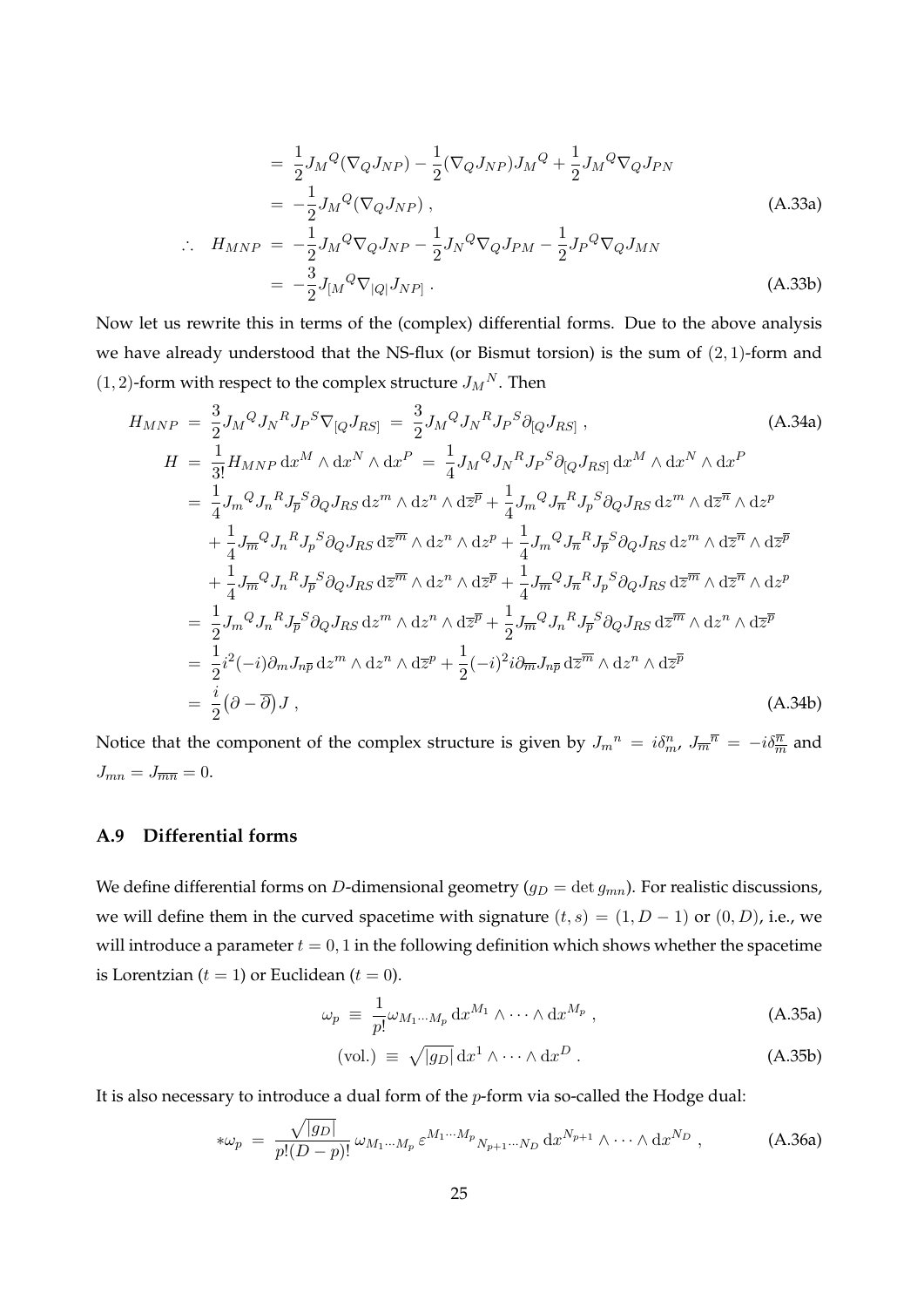$$
(*)1 = \frac{\sqrt{|g_D|}}{D!} \varepsilon_{M_1\cdots M_D} dx^{M_1} \wedge \cdots dx^{M_D} = \sqrt{|g_D|} dx^1 \wedge \cdots \wedge dx^D = (vol.) , \qquad (A.36b)
$$

where the index "1" does not always implies the first spatial direction; i.e., d*x* <sup>1</sup> also often implies d*t* in the negative signature. Notice that  $\varepsilon_{M_1\cdots M_D}$  and  $\varepsilon^{M_1\cdots M_D}$  are called the invariant tensors whose property is given by

$$
\varepsilon^{M_1\cdots M_n}{}_{M_{n+1}\cdots M_D} \ = \ g^{M_1N_1}\cdots g^{M_nN_n} \, \varepsilon_{N_1\ldots N_nM_{n+1}\cdots M_D} \ , \tag{A.37a}
$$

$$
\varepsilon^{M_1 M_2 \cdots M_D} = g^{M_1 N_1} \cdots g^{M_D N_D} \varepsilon_{N_1 N_2 \cdots N_D} = g_D^{-1} \varepsilon_{N_1 N_2 \cdots N_D} , \qquad (A.37b)
$$

$$
\varepsilon_{12\cdots D} \equiv 1 \,, \quad \varepsilon^{12\cdots D} = \frac{1}{g_D} \,, \tag{A.37c}
$$

$$
T_{M_1\cdots M_D} \varepsilon^{M_1\cdots M_D} = T_{M_1\cdots M_D} g^{M_1 N_1} \cdots g^{M_D N_D} \varepsilon_{N_1\cdots N_D} = T^{N_1\cdots N_D} \varepsilon_{N_1\cdots N_D} . \tag{A.37d}
$$

The final line is from the definition that  $\varepsilon_{M_1...M_D}$  is a **tensor**. Using the Hodge star operator and the invariant tensor, we can discuss more properties:

$$
**\omega_p = (-1)^{p(D-p)+t}\omega_p ,\qquad (A.38a)
$$

$$
\mathrm{d}x^{M_1} \wedge \cdots \wedge \mathrm{d}x^{M_D} = g_D \,\varepsilon^{M_1 \cdots M_D} \,\mathrm{d}x^1 \wedge \cdots \wedge \mathrm{d}x^D \,,\tag{A.38b}
$$

$$
d^{D}x \equiv dx^{1} \wedge \cdots \wedge dx^{D} = \frac{1}{D!} \varepsilon_{M_{1}\cdots M_{D}} dx^{M_{1}} \wedge \cdots \wedge dx^{M_{D}} , \qquad (A.38c)
$$

$$
g_D \, \varepsilon^{M_1 \cdots M_p} N_{p+1} \cdots N_D \cdot \varepsilon_{M_1 \cdots M_p}^{L_{p+1} \cdots L_D} \ = \ p! (D-p)! \cdot \delta_{[N_{p+1}}^{L_{p+1}} \cdots \delta_{N_D]}^{L_D} \ . \tag{A.38d}
$$

We also introduce an inveriant tensor  $\mathcal{E}_{A_1\cdots A_D}$  in the local Lorentz (or the frame coordinate) system. Introducing the vielbein one-form  $e^A = e_M{}^A\, \mathrm{d} x^M$ , we write down in such a way as

$$
\mathcal{E}^{A_1 A_2 ... A_D} = \eta^{A_1 B_1} \eta^{A_2 B_2} \cdots \eta^{A_D B_D} \mathcal{E}_{B_1 B_2 ... B_D} = \eta_D^{-1} \mathcal{E}_{B_1 B_2 ... B_D} , \qquad (A.39a)
$$

$$
T^{M_1\cdots M_D} \varepsilon_{M_1\cdots M_D} = T^{M_1\cdots M_D} e_{M_1}{}^{A_1} \cdots e_{M_D}{}^{A_D} \mathcal{E}_{A_1\cdots A_D} = T^{A_1\cdots A_D} \mathcal{E}_{A_1\cdots A_D} , \qquad (A.39b)
$$

$$
T_{M_1\cdots M_D} \,\varepsilon^{M_1\cdots M_D} = T_{M_1\cdots M_D} \, E_{A_1}{}^{M_1} \cdots E_{A_D}{}^{M_D} \, \varepsilon^{A_1\cdots A_D} = T_{A_1\cdots A_D} \, \varepsilon^{A_1\cdots A_D} \,, \tag{A.39c}
$$

$$
\mathcal{E}_{12\cdots D} = 1 \,, \quad \mathcal{E}^{12\cdots D} = \frac{1}{\eta_D} = (-1)^t \,, \tag{A.39d}
$$

where  $\eta_D \equiv \det \eta_{AB} = (-1)^t$ , with the number of minus sign in the signature. Furthermore, using  $\sqrt{|\eta_D|} = 1$ , we also define the followings:

$$
(vol.) = e1 \wedge \cdots \wedge eD, \qquad (A.40a)
$$

$$
e^{A_1} \wedge \cdots \wedge e^{A_D} = \eta_D \mathcal{E}^{A_1 \cdots A_D} e^1 \wedge \cdots \wedge e^D , \qquad (A.40b)
$$

$$
e^1 \wedge \cdots \wedge e^D = \frac{1}{D!} \mathcal{E}_{A_1 A_2 \cdots A_D} e^{A_1} \wedge \cdots \wedge e^{A_D}, \qquad (A.40c)
$$

$$
\eta_D \,\mathcal{E}^{A_1\cdots A_p} B_{p+1\cdots B_D} \cdot \mathcal{E}_{A_1\cdots A_p}{}^{C_{p+1}\cdots C_D} \ = \ p!(D-p)! \cdot \delta_{[B_{p+1}}^{C_{p+1}} \cdots \delta_{B_D]}^{C_D} \ . \tag{A.40d}
$$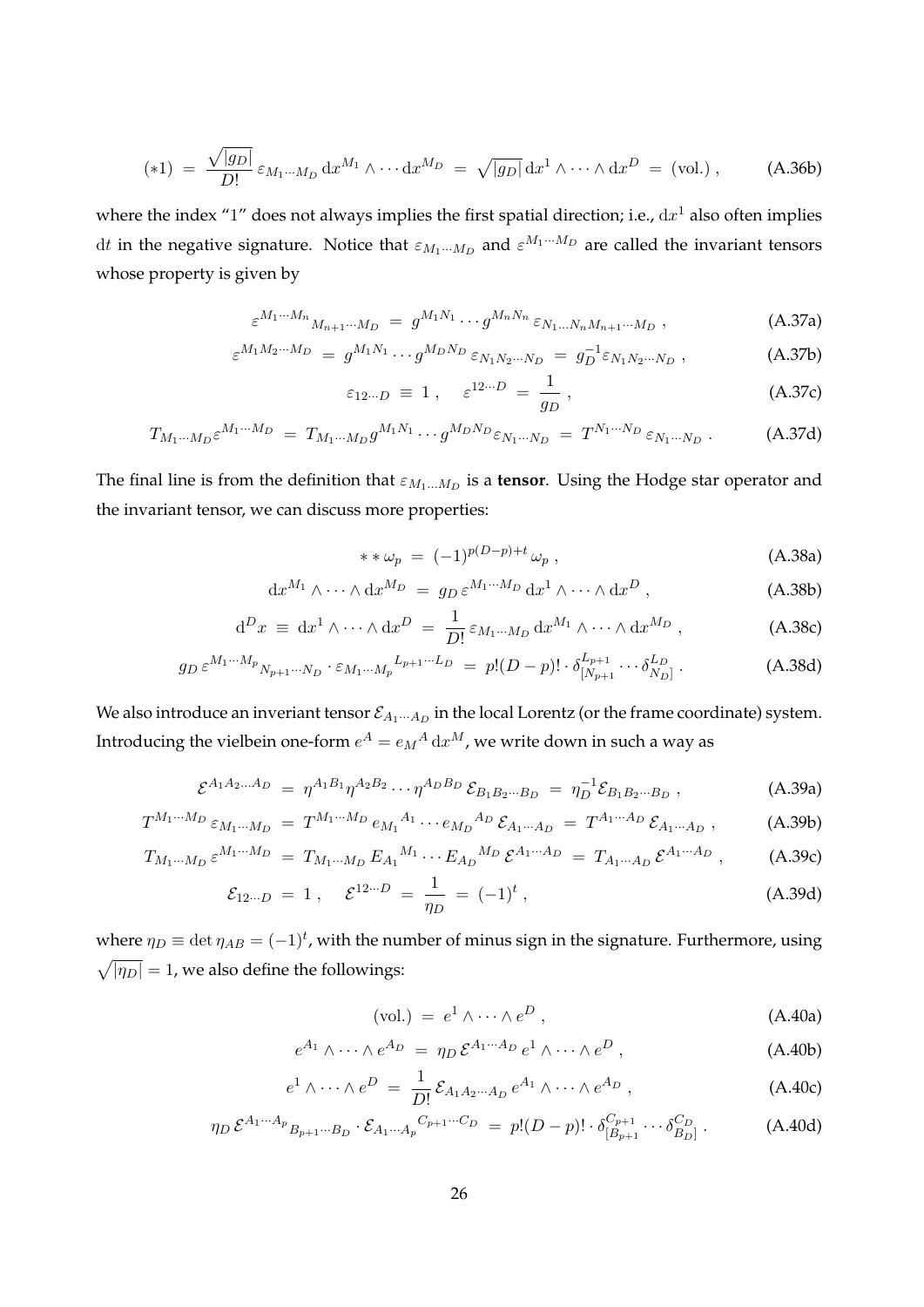#### **A.10 Yang-Mills gauge fields: hermitian variables**

The covariant derivatives with respect to the Yang-Mills transformation on the field  $\phi^i$  in the fundamental representation, and on the field  $\varphi^a$  in the adjoint representation, are also defined as

$$
D_M(A)\phi^i = \partial_M \phi^i - i(A_M)^i{}_j \phi^j
$$
 fundamental representation , (A.41a)

$$
D_M(A)\chi = \partial_M \chi - i[A_M, \chi]
$$
  
\n
$$
\left\{D_M(A)\chi\right\}^a = \partial_M \chi^a + f^a{}_{bc} A_M^b \chi^c
$$
   
\nadjoint representation. (A.41b)

The field strength (i.e., the curvature) is defined as

$$
[D_M(A), D_M(A)]\phi = -iF_{MN}\phi, \quad F_{MN} = \partial_M A_N - \partial_N A_M - i[A_M, A_N], \quad (A.41c)
$$

where the gauge fields *A<sup>M</sup>* and the field strength *FMN* are described in terms of the gauge symmetry generators *T<sup>a</sup>* such as

$$
A_M \equiv A_M^a T^a \,, \quad \text{and} \quad F_{MN} = F_{MN}^a T^a \,, \tag{A.42a}
$$

where  $T^a$  is a hermitian generator of the group  $(T^a)^\dagger = T^a$ , which also satisfies

$$
\text{tr}(T^a T^b) = \delta^{ab} , \quad [T^a, T^b] = i f^{ab}{}_c T^c , \quad (T_a)_b{}^c = i f_{ba}{}^c = [\text{ad}(T_a)]_b{}^c , \quad (A.42b)
$$

$$
[T_a, [T_b, T_c]] + [T_b, [T_c, T_a]] + [T_c, [T_a, T_b]] = 0 = f_{bcd}f_{ade} + f_{cad}f_{bde} + f_{abd}f_{cde} , \qquad (A.42c)
$$

$$
F_{MN}^a = \partial_M A_N^a - \partial_N A_M^a + f^a{}_{bc} A_M^b A_N^c \,. \tag{A.42d}
$$

Due to the above commutation relation we set the structure constant  $f^a{}_{bc}$  to be real.

Comment that the trace symbol "tr" in the above definition is in the fundamental (vector) representation. The exchanging rule between the trace tr in the *SO*(*n*) vector and the trace Tr in the *SO*(*n*) adjoint representations is given by

$$
\text{Tr}(T^2) \ = \ (n-2) \, \text{tr}(T^2) \ , \tag{A.43a}
$$

$$
\text{Tr}(T^4) = (n-8)\,\text{tr}(T^4) + 3\,\text{tr}(T^2)\,\text{tr}(T^2) \,,\tag{A.43b}
$$

$$
\text{Tr}(T^6) = (n-32)\,\text{tr}(T^6) + 15\,\text{tr}(T^2)\,\text{tr}(T^4) \,,\tag{A.43c}
$$

where *T* is any linear combination of generators, but this implies the same relations for symmetrized products of different generators.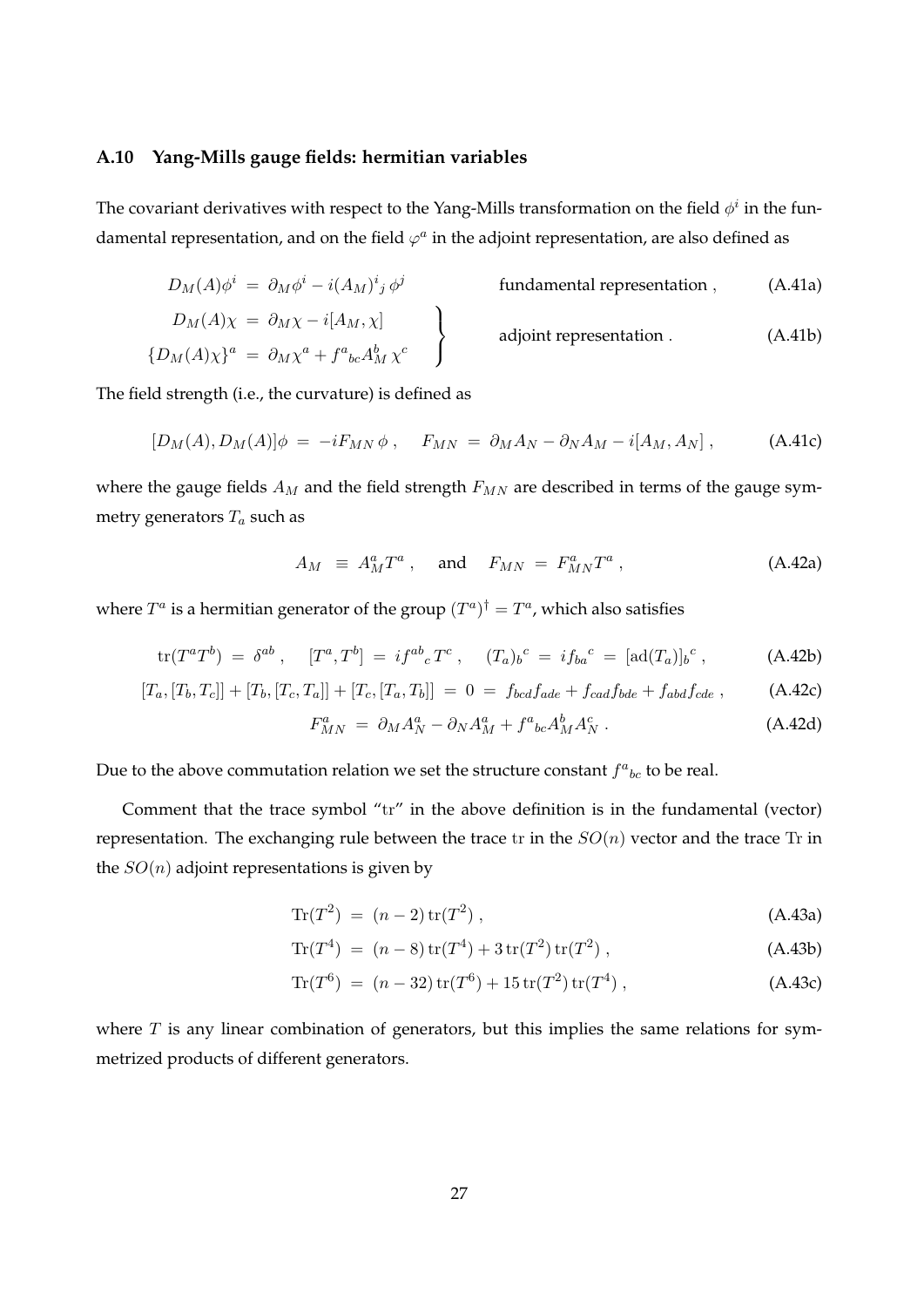#### **A.11 Yang-Mills gauge fields: anti-hermitian variables**

Here we discuss another definition of the Yang-Mills fields in terms of the "anti-hermitian" generators  $\widetilde{T}^a$ . The algebra is defined as

$$
(\widetilde{T}^a)^{\dagger} = -\widetilde{T}^a \ , \quad \operatorname{tr}(\widetilde{T}^a \widetilde{T}^b) = -\delta^{ab} \ , \tag{A.44a}
$$

$$
[\widetilde{T}^a, \widetilde{T}^b] = f^{ab}{}_{c} \widetilde{T}^c \,, \quad (\widetilde{T}_a)_{b}{}^c = f_{ba}{}^c = [\text{ad}(\widetilde{T}_a)]_{b}{}^c \,, \tag{A.44b}
$$

$$
[\widetilde{T}_a, [\widetilde{T}_b, \widetilde{T}_c]] + [\widetilde{T}_b, [\widetilde{T}_c, \widetilde{T}_a]] + [\widetilde{T}_c, [\widetilde{T}_a, \widetilde{T}_b]] = 0 = -if_{bcd} f_{ade} - if_{cad} f_{bde} - if_{abd} f_{cde}.
$$
 (A.44c)

Note that the structure constant  $f^a{}_{bc}$  to be real (and to be same as the one in the previous subsection). The relation between  $\widetilde{T}^a$  and the generators  $T^a$  is

$$
T^a = i\widetilde{T}^a \,. \tag{A.45}
$$

By using this anti-hermitian generators  $\widetilde{T}^a$  we re-define the gauge fields

$$
\widetilde{A}_M \equiv A_M^a \widetilde{T}^a \quad \text{with } i \widetilde{A}_M = A_M \ , \quad \widetilde{F}_{MN} \equiv F_{MN}^a \widetilde{T}^a \quad \text{with } i \widetilde{F}_{MN} = F_{MN} \ . \tag{A.46a}
$$

Here we also described the relations between  $\widetilde{A}$  and  $A$ , which is the hermitian gauge fields defined in the previous subsection. Then the covariant derivatives with respect to the Yang-Mills transformation on the field  $\phi^i$  in the fundamental representation, and on the field  $\widetilde{\varphi} = \varphi^a \widetilde{T}^a$  in the adjoint representation, are also defined as

$$
D_M(\widetilde{A})\phi^i = \partial_M \phi^i + (\widetilde{A}_M)^i{}_j \phi^j
$$
 fundamental representation , (A.47a)

$$
D_M(\widetilde{A})\widetilde{\chi} = \partial_M \widetilde{\chi} + [\widetilde{A}_M, \widetilde{\chi}]
$$
  
\n
$$
\left\{ D_M(\widetilde{A})\chi \right\}^a = \partial_M \chi^a + f^a{}_{bc} A_M^b \chi^c
$$
   
\nadjoint representation. (A.47b)

The field strength (i.e., the curvature) is defined as

$$
[D_M(\widetilde{A}), D_M(\widetilde{A})]\phi = \widetilde{F}_{MN}\phi \,, \quad \widetilde{F}_{MN} = \partial_M \widetilde{A}_N - \partial_N \widetilde{A}_M + [\widetilde{A}_M, \widetilde{A}_N] \,, \tag{A.47c}
$$

where we should notice that the "component fields"  $A_M^a$  and  $F_{MN}^a$  are the real fields and they corresponds to the ones in the previous subsection, i.e.,

$$
F_{MN}^a = \partial_M A_N^a - \partial_N A_N^a + f^a{}_{bc} A_M^b A_N^c \,. \tag{A.47d}
$$

#### **A.12 Chern-Simons three-forms**

Here let us introduce two kinds of the Chern-Simons three-forms, i.e., the Lorentz-Chern-Simons three-form  $\omega_{\beta}^{\rm L}$  and the Yang-Mills-Chern-Simons three-form  $\omega_{\beta}^{\rm Y}$ :

$$
\omega_{\beta}^{\mathcal{L}} = \frac{1}{3!} \omega_{MNP}^{\mathcal{L}} \, dx^M \wedge dx^N \wedge dx^P \equiv \left( \omega^A{}_B \wedge d\omega^B{}_A + \frac{2}{3} \omega^A{}_B \wedge \omega^B{}_C \wedge \omega^C{}_A \right), \quad \text{(A.48a)}
$$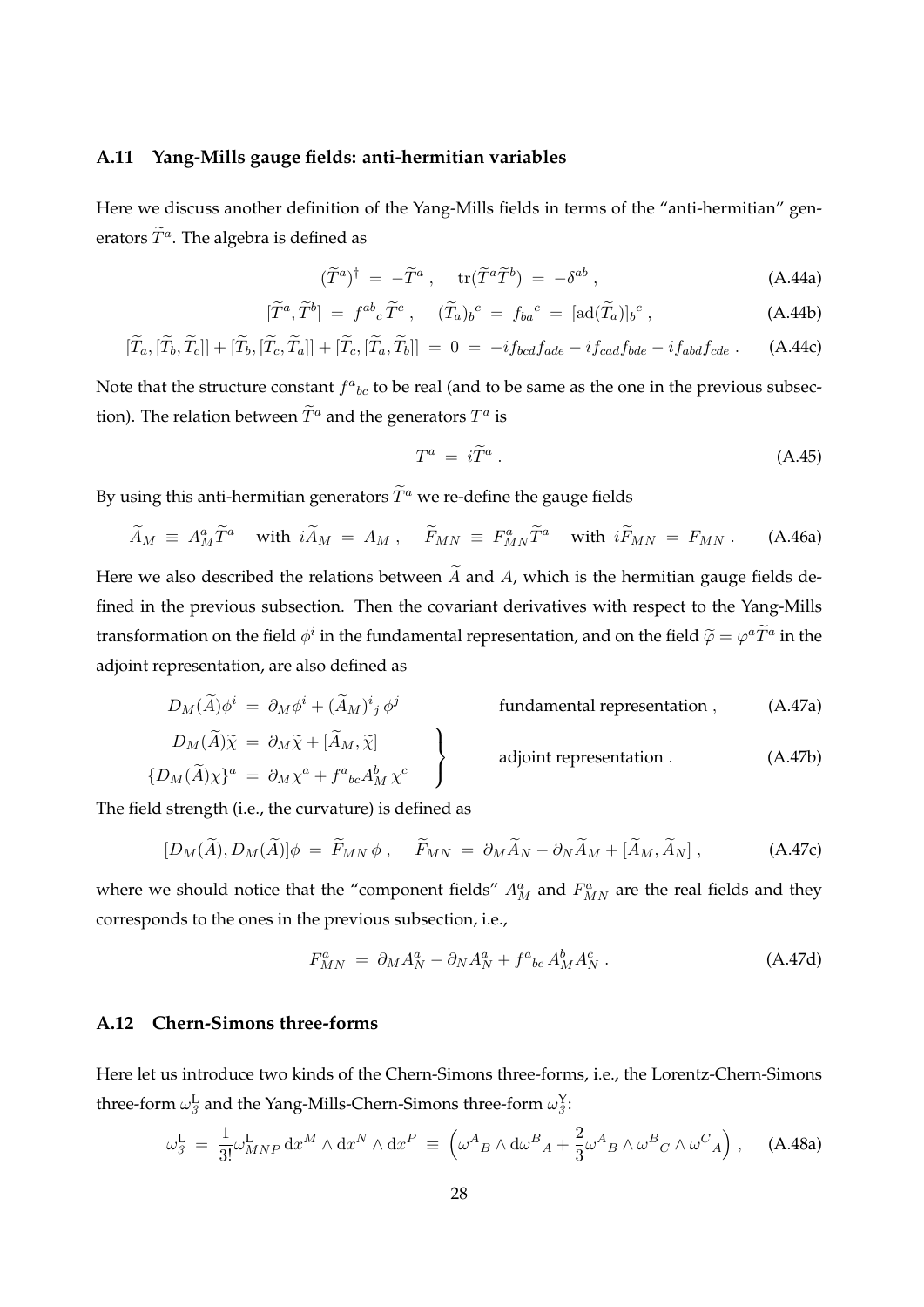$$
\omega_3^Y = \frac{1}{3!} \omega_{MNP}^Y dx^M \wedge dx^N \wedge dx^P \equiv \text{tr}\Big(A \wedge dA - \frac{2i}{3} A \wedge A \wedge A\Big) , \qquad (A.48b)
$$

$$
\frac{1}{3!} \omega_{MNP}^{L} = \left( \omega_{[M}^{AB} \partial_N \omega_{P]}^{BA} + \frac{2}{3} \omega_{[M}^{AB} \omega_N^{BC} \omega_{P]}^{CA} \right), \tag{A.48c}
$$

$$
\frac{1}{3!}\omega_{MNP}^{\Upsilon} = \text{tr}\Big(A_{[M}\partial_N A_{P]} - \frac{2i}{3}A_{[M}A_N A_{P]}\Big) ,\tag{A.48d}
$$

where  $\omega^{A}{}_{B} = \omega_{M}{}^{A}{}_{B}dx^{M}$  and  $A = A^{a}_{M}T^{a}dx^{M}$  are ths spin connection and the gauge fields which satisfy the followings

$$
R^{A}{}_{B} = d\omega^{A}{}_{B} + \omega^{A}{}_{C} \wedge \omega^{C}{}_{B} , \quad F = dA - iA \wedge A . \tag{A.49}
$$

Of course the Yang-Mills Chern-Simons 3-form  $\widetilde{\omega}_{\beta}^{Y}$  with respect to the anti-hermitian generators  $\widetilde{\sim}$  $\widetilde{T}^a$  can be defined as

$$
\widetilde{\omega}_{\widetilde{\beta}}^Y \equiv \text{tr}\Big(\widetilde{A} \wedge d\widetilde{A} + \frac{2}{3}\widetilde{A} \wedge \widetilde{A} \wedge \widetilde{A}\Big) = -\omega_{\widetilde{\beta}}^Y \quad \text{with } \widetilde{F} = d\widetilde{A} + \widetilde{A} \wedge \widetilde{A} \,.
$$
 (A.50)

The exterior derivatives of these three-forms are given by

$$
d\omega_3^L = R^A{}_B \wedge R^B{}_A = \text{tr}(R \wedge R) \,, \tag{A.51a}
$$

$$
d\omega_3^Y = \text{tr}(F \wedge F) \ , \quad d\widetilde{\omega}_3^Y = \text{tr}(\widetilde{F} \wedge \widetilde{F}) = -\text{tr}(F \wedge F) = -d\omega_3^Y \ . \tag{A.51b}
$$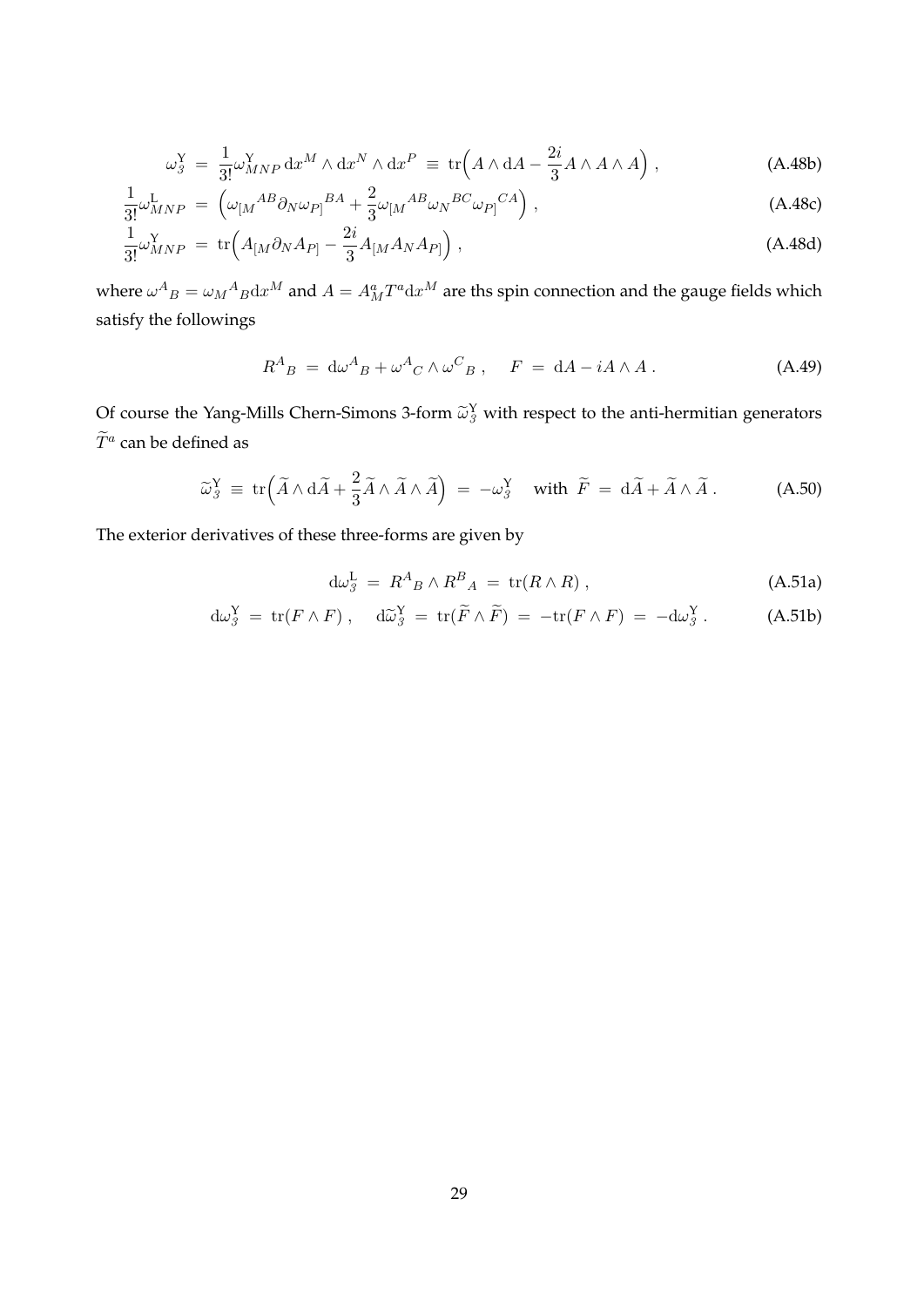# **B Conventions**

Here we show the redefinition rules between the variables in the BdR  $(\varphi)$  and the ones  $(\varphi)$  in this note in heterotic theory:

$$
\underline{\phi}^{-3} \equiv \frac{1}{\kappa_{10}^2} \exp(-2\Phi) , \quad \underline{\omega}_M{}^{AB} \equiv -\omega_M{}^{AB} , \tag{B.1a}
$$

$$
\underline{A}_M \equiv -\widetilde{A}_M \ , \quad \underline{B}_{MN} \equiv +\sqrt{2}B_{MN} \ , \quad \underline{H}_{MNP} \equiv +\frac{\sqrt{2}}{3}H_{MNP} \ , \tag{B.1b}
$$

$$
\underline{\chi} = \chi^a \underline{T}^a \equiv -\chi^a \widetilde{T}^a = -\widetilde{\chi}, \quad \underline{\lambda} \equiv \sqrt{2}\lambda \,, \tag{B.1c}
$$

 $\psi_M$ ,  $\epsilon$  keep the same variables *,* (B.1d)

$$
\alpha = \beta = -\frac{\kappa_{10}^2}{g_{10}^2}, \tag{B.1e}
$$

$$
\kappa_{10}^2 = 2 \,, \quad \frac{\kappa_{10}^2}{2g_{10}^2} = \alpha' \,. \tag{B.1f}
$$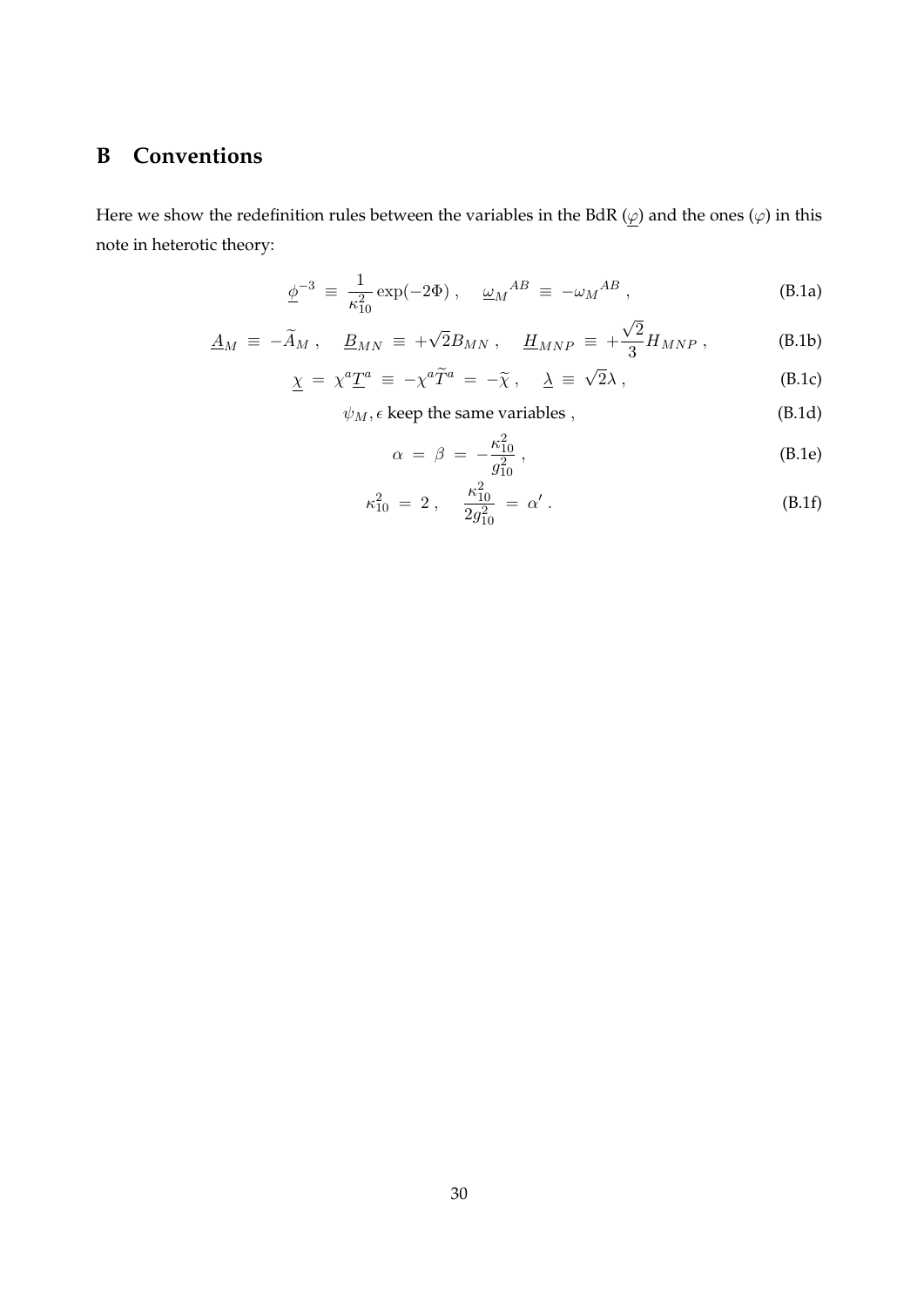# **C** Geometries: complex, hermitian and Kähler manifolds

## **C.1 Complex coordinates**

In this section we discuss various conditions on differential manifolds. We start from a Riemannian manifold whose coordinates are given in terms of  $x^M$ , where the indices *M* runs 1 to  $D = 2d$ . First we re-name the coordinates such as  $x^{d+m} \equiv y^{m'}$ , where  $m, m' = 1, \ldots, d$ , the we define "(anti-)holomorphic" coordinates in the complex frame such as

$$
z^m \equiv \frac{1}{\sqrt{2}} \left( x^m + iy^{m'} \right) , \quad \overline{z}^{\overline{m}} \equiv \frac{1}{\sqrt{2}} \left( x^m - iy^{m'} \right) , \tag{C.1a}
$$

$$
x^{m} = \frac{1}{\sqrt{2}} (z^{m} + \overline{z}^{m}), \quad y^{m'} = -\frac{i}{\sqrt{2}} (z^{m} - \overline{z}^{m}). \tag{C.1b}
$$

The derivatives *∂/∂z<sup>m</sup>* are given as

$$
\frac{\partial}{\partial z^m} = \frac{1}{\sqrt{2}} \Big( \frac{\partial}{\partial x^m} - i \frac{\partial}{\partial y^{m'}} \Big) , \quad \frac{\partial}{\partial \overline{z}^m} = \frac{1}{\sqrt{2}} \Big( \frac{\partial}{\partial x^m} + i \frac{\partial}{\partial y^{m'}} \Big) , \tag{C.2a}
$$

$$
\frac{\partial}{\partial x^m} = \frac{1}{\sqrt{2}} \Big( \frac{\partial}{\partial z^m} + \frac{\partial}{\partial \overline{z}^m} \Big) , \quad \frac{\partial}{\partial y^{m'}} = \frac{i}{\sqrt{2}} \Big( \frac{\partial}{\partial z^m} - \frac{\partial}{\partial \overline{z}^m} \Big) .
$$
 (C.2b)

#### **C.2 Metric on complex manifold: hermitian metric**

We should also re-define the metric on the geometry. The metric associated with the bosonic operators  $x^M = (x^m, y^{m'})$  is given as

$$
g_{MN} dx^M dx^N = g_{mn} dx^m dx^n + g_{mn'} dx^m dy^{n'} + g_{m'n} dy^{m'} dx^n + g_{m'n'} dy^{m'} dy^{n'}.
$$
 (C.3)

This line element is invariant under the rotation with *SO*(*D*) group. We also define the line element given in terms of the complex coordinates  $z^m$  and  $\overline{z}^{\overline{m}}$ :

$$
\widetilde{g}_{MN}^{(z,\overline{z})} \mathrm{d}Z^M \mathrm{d}Z^N = \widetilde{g}_{m\overline{n}} \mathrm{d}z^m \mathrm{d}\overline{z}^{\overline{n}} + \widetilde{g}_{\overline{m}n} \mathrm{d}\overline{z}^{\overline{m}} \mathrm{d}z^n \,. \tag{C.4}
$$

This line element is invariant under the rotation with *U*(*d*) group, the subgroup of *SO*(2*d*). We should notice that this rotation group is the structure group. Now let us find the relation between  $g_{MN}$  in (C.3) and  $\tilde{g}_{m\overline{n}}$  in (C.4) via (C.1). We impose

$$
\widetilde{g}_{mn} = \widetilde{g}_{\overline{mn}} = 0 \tag{C.5}
$$

on the metric since we assume that the geometry is a complex manifold:

$$
\widetilde{g}_{mn} = 0 = \frac{\partial x^p}{\partial z^m} \frac{\partial x^q}{\partial z^n} g_{pq} + \frac{\partial x^p}{\partial z^m} \frac{\partial y^{q'}}{\partial z^n} g_{pq'} + \frac{\partial y^{p'}}{\partial z^m} \frac{\partial x^q}{\partial z^n} g_{p'q} + \frac{\partial y^{p'}}{\partial z^m} \frac{\partial y^{q'}}{\partial z^n} g_{p'q'}
$$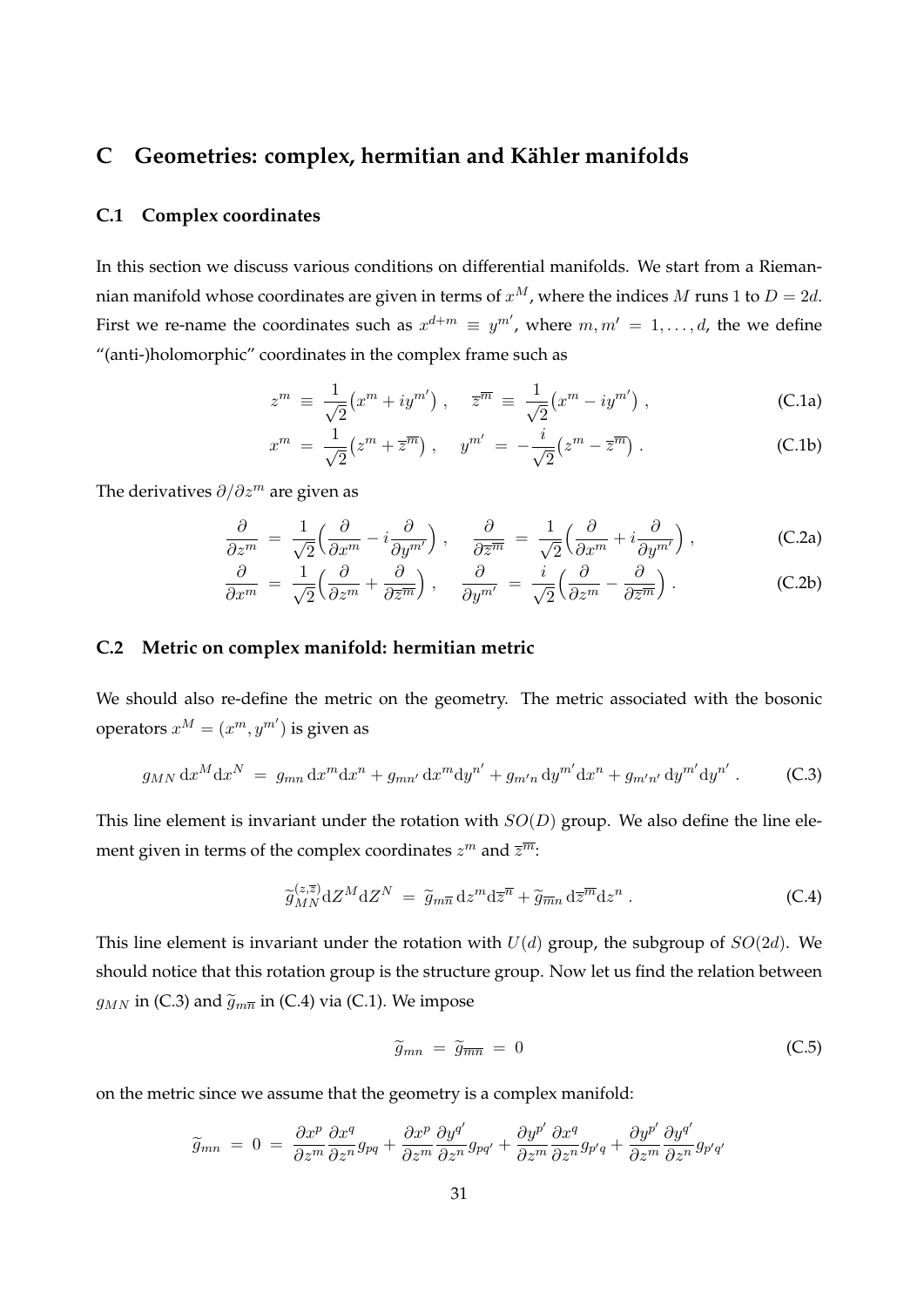$$
= \frac{1}{2} \Big( \delta_m^p \delta_n^q g_{pq} - i \delta_m^p \delta_n^{q'} g_{pq'} - i \delta_m^{p'} \delta_n^q g_{p'q} - \delta_m^{p'} \delta_n^{q'} g_{p'q'} \Big) , \qquad (C.6a)
$$

$$
\widetilde{g}_{\overline{m}\overline{n}} = 0 = \frac{\partial x^p}{\partial \overline{z}^{\overline{m}}} \frac{\partial x^q}{\partial \overline{z}^{\overline{n}}} g_{pq} + \frac{\partial x^p}{\partial \overline{z}^{\overline{m}}} \frac{\partial y^{q'}}{\partial \overline{z}^{\overline{n}}} g_{pq'} + \frac{\partial y^{p'}}{\partial \overline{z}^{\overline{m}}} \frac{\partial x^q}{\partial \overline{z}^{\overline{n}}} g_{p'q} + \frac{\partial y^{p'}}{\partial \overline{z}^{\overline{n}}} \frac{\partial y^{q'}}{\partial \overline{z}^{\overline{n}}} g_{p'q'} \n= \frac{1}{2} \Big( \delta_m^p \delta_n^q g_{pq} + i \delta_m^p \delta_n^{q'} g_{pq'} + i \delta_m^{p'} \delta_n^q g_{p'q} - \delta_m^{p'} \delta_n^{q'} g_{p'q'} \Big) .
$$
\n(C.6b)

This indicates a strong condition which is imposed on the metric

$$
g_{pq} - g_{p'q'} = 0, \quad g_{pq'} + g_{p'q} = 0,
$$
 (C.7a)

$$
\therefore \quad g_{pq} = g_{p'q'}, \quad g_{p'q} = -g_{pq'}, \quad g_{p'p} = -g_{pp'} = 0, \tag{C.7b}
$$

where we used the symmetry  $g_{MN} = g_{NM}$ . This decomposes the original structure group  $SO(2d)$ to *U*(*d*). Notice that the local Lorentz group is not reduced. Let us further investigate it:

$$
g_{pq} = \left(\frac{\partial z^{m}}{\partial x^{p}} \frac{\partial \overline{z}^{\overline{n}}}{\partial x^{q}} \tilde{g}_{m\overline{n}} + \frac{\partial \overline{z}^{\overline{m}}}{\partial x^{p}} \frac{\partial z^{n}}{\partial x^{q}} \tilde{g}_{\overline{m}n}\right) = \frac{1}{2} \left(\delta_{p}^{m} \delta_{q}^{\overline{n}} \tilde{g}_{m\overline{n}} + \delta_{p}^{\overline{m}} \delta_{q}^{n} \tilde{g}_{\overline{m}n}\right)
$$
\n
$$
= \frac{1}{2} \left(\delta_{p}^{m} \delta_{q}^{\overline{n}} + \delta_{q}^{m} \delta_{p}^{\overline{n}}\right) \tilde{g}_{m\overline{n}}, \qquad (C.8a)
$$
\n
$$
g_{p'q'} = \left(\frac{\partial z^{m}}{\partial y^{p'}} \frac{\partial \overline{z}^{\overline{n}}}{\partial y^{q'}} \tilde{g}_{m\overline{n}} + \frac{\partial \overline{z}^{\overline{m}}}{\partial y^{p'}} \frac{\partial z^{n}}{\partial y^{q'}} \tilde{g}_{\overline{m}n}\right) = \frac{1}{2} \left(\delta_{p'}^{m} \delta_{q'}^{\overline{n}} \tilde{g}_{m\overline{n}} + \delta_{p'}^{\overline{m}} \delta_{q'}^{n} \tilde{g}_{\overline{m}n}\right)
$$
\n
$$
= \frac{1}{2} \left(\delta_{p'}^{m} \delta_{q'}^{\overline{n}} + \delta_{q'}^{m} \delta_{p'}^{\overline{n}}\right) \tilde{g}_{m\overline{n}}, \qquad (C.8b)
$$
\n
$$
g_{pq'} = \left(\frac{\partial z^{m}}{\partial x^{p}} \frac{\partial \overline{z}^{\overline{n}}}{\partial y^{q'}} \tilde{g}_{m\overline{n}} + \frac{\partial \overline{z}^{\overline{m}}}{\partial x^{p}} \frac{\partial z^{n}}{\partial y^{q'}} \tilde{g}_{\overline{m}n}\right) = -\frac{i}{2} \left(\delta_{p}^{m} \delta_{q'}^{\overline{n}} \tilde{g}_{m\overline{n}} - \delta_{p}^{\overline{m}} \delta_{q'}^{n} \tilde{g}_{\overline{m}n}\right)
$$
\n<math display="block</math>

where we used the symmetry  $\tilde{g}_{m\overline{n}} = \tilde{g}_{\overline{n}m}$ . For later discussion, we define the inverse of  $g_{pq}$  as

$$
g^{pq} = \left(\delta_m^p \delta_{\overline{n}}^q + \delta_m^q \delta_{\overline{n}}^p\right) \widetilde{g}^{m\overline{n}} \ . \tag{C.9}
$$

Then, the determinant of the metric  $g = det(g_{MN})$  can be represented in such a way as

$$
g \equiv \det g_{MN} = \det \begin{pmatrix} g_{pq} & g_{pq'} \\ g_{p'q} & g_{p'q'} \end{pmatrix} = \det g_{pq} \cdot \det (g_{p'q'} - g_{p'p}g^{pq}g_{qq'}) . \quad (C.10)
$$

The first determinant is given by using (C.8):

$$
\det g_{pq} = \det \left( \frac{1}{2} \left( \delta_p^m \delta_q^{\overline{n}} + \delta_q^m \delta_p^{\overline{n}} \right) \widetilde{g}_{m\overline{n}} \right). \tag{C.11a}
$$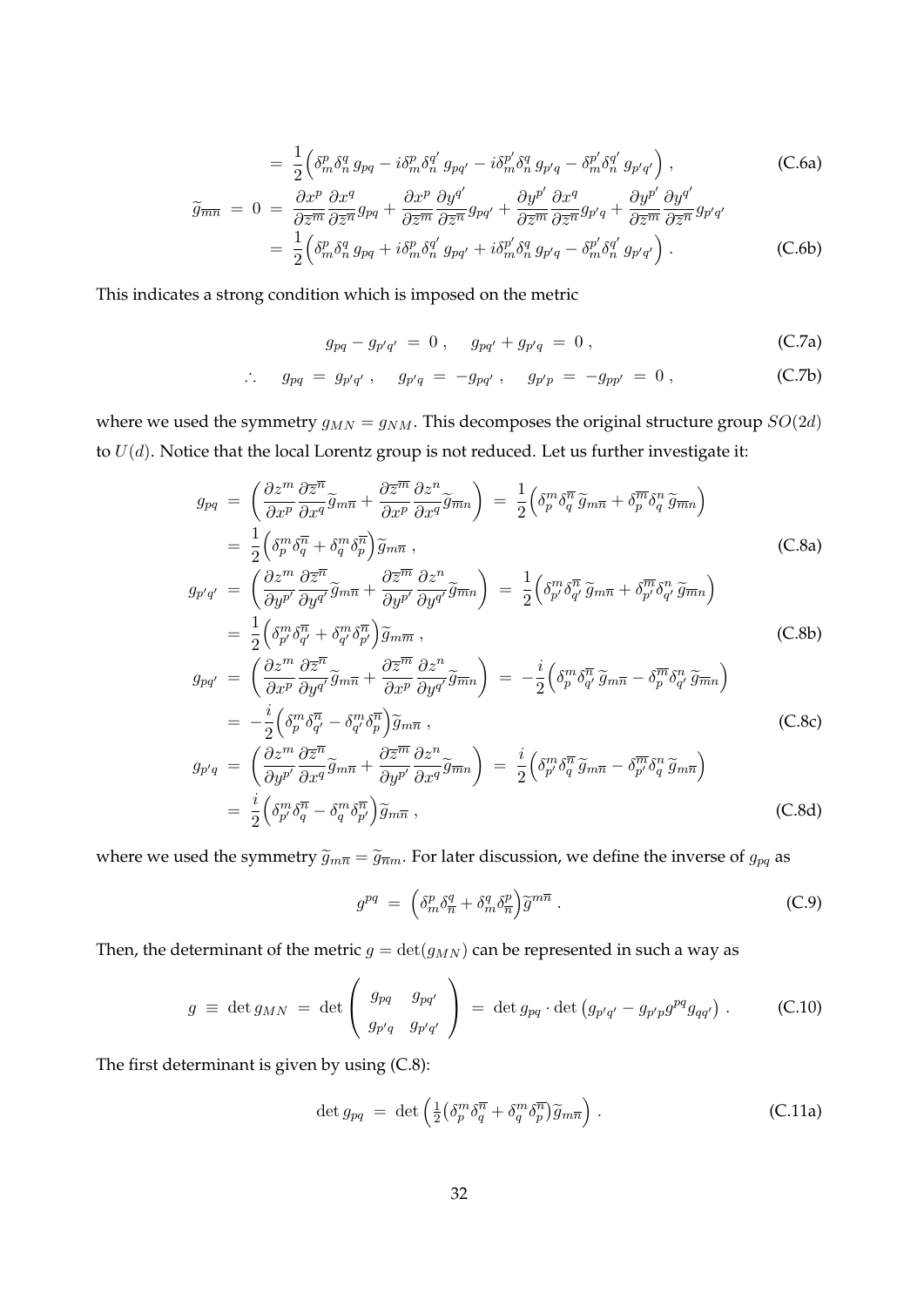Let us consider the second determinant carefully:

$$
g_{p'p}g^{pq}g_{qq'} = \frac{1}{4} \left( \delta_{p'}^m \delta_q^{\overline{n}} - \delta_q^m \delta_{p'}^{\overline{n}} \right) \widetilde{g}_{m\overline{n}} \left( \delta_r^p \delta_{\overline{s}}^q + \delta_r^q \delta_{\overline{s}}^p \right) \widetilde{g}^{r\overline{s}} \left( \delta_p^k \delta_{q'}^{\overline{l}} - \delta_{q'}^k \delta_p^{\overline{l}} \right) \widetilde{g}_{k\overline{l}} = \frac{1}{4} \left( \delta_{p'}^k \delta_{q'}^{\overline{l}} + \delta_{q'}^k \delta_{p'}^{\overline{l}} \right) \widetilde{g}_{k\overline{l}} ,
$$
(C.11b)

$$
\therefore \quad \det \left( g_{p'q'} - g_{p'p} g^{pq} g_{qq'} \right) \; = \; \det \left( \frac{1}{4} \left( \delta_{p'}^k \delta_{q'}^{\bar{l}} + \delta_{q'}^k \delta_{p'}^{\bar{l}} \right) \widetilde{g}_{k\bar{l}} \right) \, . \tag{C.11c}
$$

Summarizing the above, we obtain the following expression in terms of  $\widetilde{g}\equiv \det \widetilde{g}_{m\overline{N}}$ :

$$
g = \det \left( \frac{1}{2} \left( \delta_p^m \delta_q^{\overline{n}} + \delta_q^m \delta_p^{\overline{n}} \right) \widetilde{g}_{m\overline{n}} \right) \cdot \det \left( \frac{1}{4} \left( \delta_{p'}^k \delta_{q'}^{\overline{l}} + \delta_{q'}^k \delta_{p'}^{\overline{l}} \right) \widetilde{g}_{k\overline{l}} \right)
$$
  

$$
= \frac{1}{2^d} \left\{ \det \left( \frac{1}{2} \left( \delta_p^m \delta_q^{\overline{n}} + \delta_q^m \delta_p^{\overline{n}} \right) \widetilde{g}_{m\overline{n}} \right) \right\}^2 = \frac{1}{2^d} \cdot \widetilde{g}^2 .
$$
 (C.12)

Note that we still use the original expression *g* in later discussion, if there are no confusions.

## **C.3 General coordinate transformations of connections**

It is worth mentioning the transformation rule of the affine connection under the general coordinate transformation. This transformation can be, for instance, derived from the general coordinate transformation of a tensor  $\nabla_M A^N$  from the  $(x^M; A^N)$ -frame to the  $(\widetilde{x}^m; \widetilde{A}^n)$ -frame:

$$
\nabla_M A^N = \partial_M A^N + \Gamma^N{}_{PM} A^P = \left(\frac{\partial \tilde{x}^m}{\partial x^M} \frac{\partial}{\partial \tilde{x}^m}\right) \left(\frac{\partial x^N}{\partial \tilde{x}^n} \tilde{A}^n\right) + \Gamma^N{}_{PM} \left(\frac{\partial x^P}{\partial \tilde{x}^p} \tilde{A}^p\right)
$$

$$
\equiv \frac{\partial \tilde{x}^m}{\partial x^M} \frac{\partial x^N}{\partial \tilde{x}^n} \left(\tilde{\nabla}_m \tilde{A}^n\right) = \frac{\partial \tilde{x}^m}{\partial x^M} \frac{\partial x^N}{\partial \tilde{x}^n} \left(\tilde{\partial}_m \tilde{A}^n + \tilde{\Gamma}^n{}_{pm} \tilde{A}^p\right).
$$
(C.13)

where  $A^N$  is an arbitrary contravariant vector, and the affine connection  $\Gamma^N{}_{PM}$  can contain contorsion. Compared to the first line and the second line in the right-hand side, we easily find the  $\text{relation between }\Gamma^{N}{}_{PM}\text{ and }\widetilde{\Gamma}^{n}{}_{pm}$ :

$$
\Gamma^{N}{}_{PM} \frac{\partial x^{P}}{\partial \tilde{x}^{p}} \tilde{A}^{p} = \frac{\partial \tilde{x}^{m}}{\partial x^{M}} \frac{\partial x^{N}}{\partial \tilde{x}^{n}} \tilde{\Gamma}^{n}{}_{pm} \tilde{A}^{p} - \frac{\partial \tilde{x}^{m}}{\partial x^{M}} \frac{\partial^{2} x^{N}}{\partial \tilde{x}^{m} \partial \tilde{x}^{p}} \tilde{A}^{p} ,
$$
\n(C.14a)

$$
\therefore \qquad \Gamma^N P_M = \frac{\partial x^N}{\partial \tilde{x}^n} \frac{\partial \tilde{x}^p}{\partial x^P} \frac{\partial \tilde{x}^m}{\partial x^M} \tilde{\Gamma}^n{}_{pm} + \frac{\partial x^N}{\partial \tilde{x}^p} \frac{\partial^2 \tilde{x}^p}{\partial x^P \partial x^M} \ . \tag{C.14b}
$$

Here we also discuss the transformation rule of the spin connection from the  $x^M$ -coordinate frame to the  $\tilde{x}^m$ -coordinate frame. To do so, we should also define the vielbein and its inverse:

$$
g_{MN} = \delta_{AB} e_M{}^A e_N{}^B , \qquad e_M{}^A E_A{}^N = \delta_M^N , \qquad E_A{}^M e_M{}^B = \delta_A^B , \qquad (C.15)
$$

where  $\delta_{AB}$  is the orthogonal metric in the local Lorentz frame. Since the vielbein  $e_M{}^A$  and its inverse  $E_A{}^M$  are vectors under the general coordinate transformation<sup>4</sup>, they transform in the fol-

<sup>&</sup>lt;sup>4</sup>Notice that the local Lorentz coordinates is not transformed under the general coordinate transformations.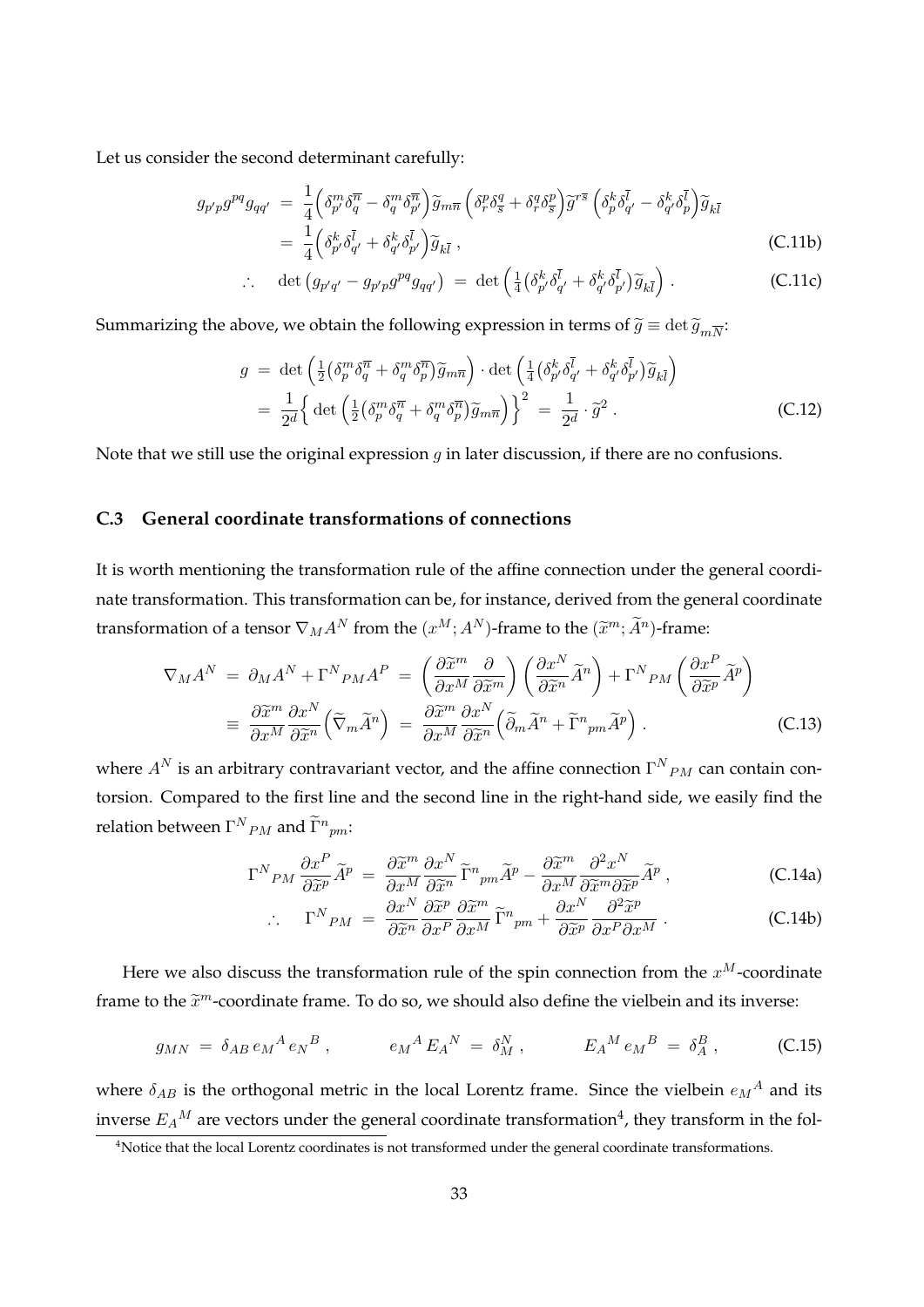lowing way:

$$
e_M{}^A = \frac{\partial \widetilde{x}^m}{\partial x^M} \widetilde{e}_m{}^A \,, \quad E_B{}^N = \frac{\partial x^N}{\partial \widetilde{x}^n} \widetilde{E}_B{}^n \,. \tag{C.16}
$$

Focus on the vielbein postulate given by the following equation and its transformation:

$$
0 = D_M(\omega, \Gamma) e_N^A = \partial_M e_N^A + \omega_M^A{}_B e_N^B - \Gamma^P{}_{NM} e_P^A
$$
(C.17a)  

$$
= \left(\frac{\partial \widetilde{x}^m}{\partial x^M} \frac{\partial}{\partial \widetilde{x}^m}\right) \left(\frac{\partial \widetilde{x}^n}{\partial x^N} \widetilde{e}_n^A\right) + \omega_M^A{}_B \left(\frac{\partial \widetilde{x}^n}{\partial x^N} \widetilde{e}_n^B\right)
$$

$$
- \left(\frac{\partial x^P}{\partial \widetilde{x}^p} \frac{\partial \widetilde{x}^m}{\partial x^N} \widetilde{e}_m^m \widetilde{e}_m^m\right) + \frac{\partial x^P}{\partial \widetilde{x}^p} \frac{\partial^2 \widetilde{x}^p}{\partial x^N \partial x^M} \left(\frac{\partial \widetilde{x}^q}{\partial x^P} \widetilde{e}_q^A\right) .
$$
(C.17b)

The equation in the first line is applicable to any Riemannian manifold even in the presence of torsion. Here we used the transformation rule of the affine connection (C.14). This equation behaves as a vector-valued tensor under the general coordinate transformation from the *xM*-frame to the  $\tilde{x}^m$ -frame:

$$
D_M(\omega, \Gamma) e_N^A = \frac{\partial \tilde{x}^m}{\partial x^M} \frac{\partial \tilde{x}^n}{\partial x^N} \left( \tilde{D}_m(\tilde{\omega}, \tilde{\Gamma}) \tilde{e}_n^A \right)
$$
  
= 
$$
\frac{\partial \tilde{x}^m}{\partial x^M} \frac{\partial \tilde{x}^n}{\partial x^N} \left( \tilde{\partial}_m \tilde{e}_n^A + \tilde{\omega}_m^A{}_B \tilde{e}_n^B - \tilde{\Gamma}^p{}_{nm} \tilde{e}_p^A \right).
$$
 (C.18)

Comparing the above equations (C.17b) and (C.18), we find that the spin connection transforms as a vector (or a tensor) under the general coordinate transformation:

$$
\frac{\partial \widetilde{x}^m}{\partial x^M} \frac{\partial \widetilde{x}^n}{\partial x^N} \widetilde{\omega}_m{}^A{}_B \widetilde{e}_n{}^B = \frac{\partial \widetilde{x}^n}{\partial x^N} \omega_M{}^A{}_B \widetilde{e}_n{}^B + \frac{\partial^2 \widetilde{x}^n}{\partial x^M \partial x^N} \widetilde{e}_n{}^A - \frac{\partial^2 \widetilde{x}^n}{\partial x^M \partial x^N} \widetilde{e}_n{}^A
$$

$$
= \frac{\partial \widetilde{x}^n}{\partial x^N} \omega_M{}^A{}_B \widetilde{e}_n{}^B , \tag{C.19a}
$$

$$
\therefore \quad \omega_M{}^A{}_B \; = \; \frac{\partial \widetilde{x}^m}{\partial x^M} \widetilde{\omega}_m{}^A{}_B \; . \tag{C.19b}
$$

Notice, however, the spin connection does not behave as a vector under the *SO*(2*d*) local Lorentz transformation in the same way as the gauge transformation of the non-abelian gauge field.

To impose the condition that the manifold is hermitian (C.22) on the spin connection, we should find the relation between the affine connection and the spin connection via the vielbein postulate:

$$
\Gamma^P{}_{NM} = E_A{}^P \Big(\partial_M e_N{}^A + \omega_M{}^A{}_B e_N{}^B\Big) . \tag{C.20}
$$

We also note that the spin connection can be described in terms of the vielbein and the affine connection:

$$
\omega_M{}^A{}_B = -E_B{}^N \partial_M e_N{}^A + \Gamma^P{}_{N M} e_P{}^A E_B{}^N \,. \tag{C.21}
$$

Note that these forms are, of course, applicable in any coordinate frame.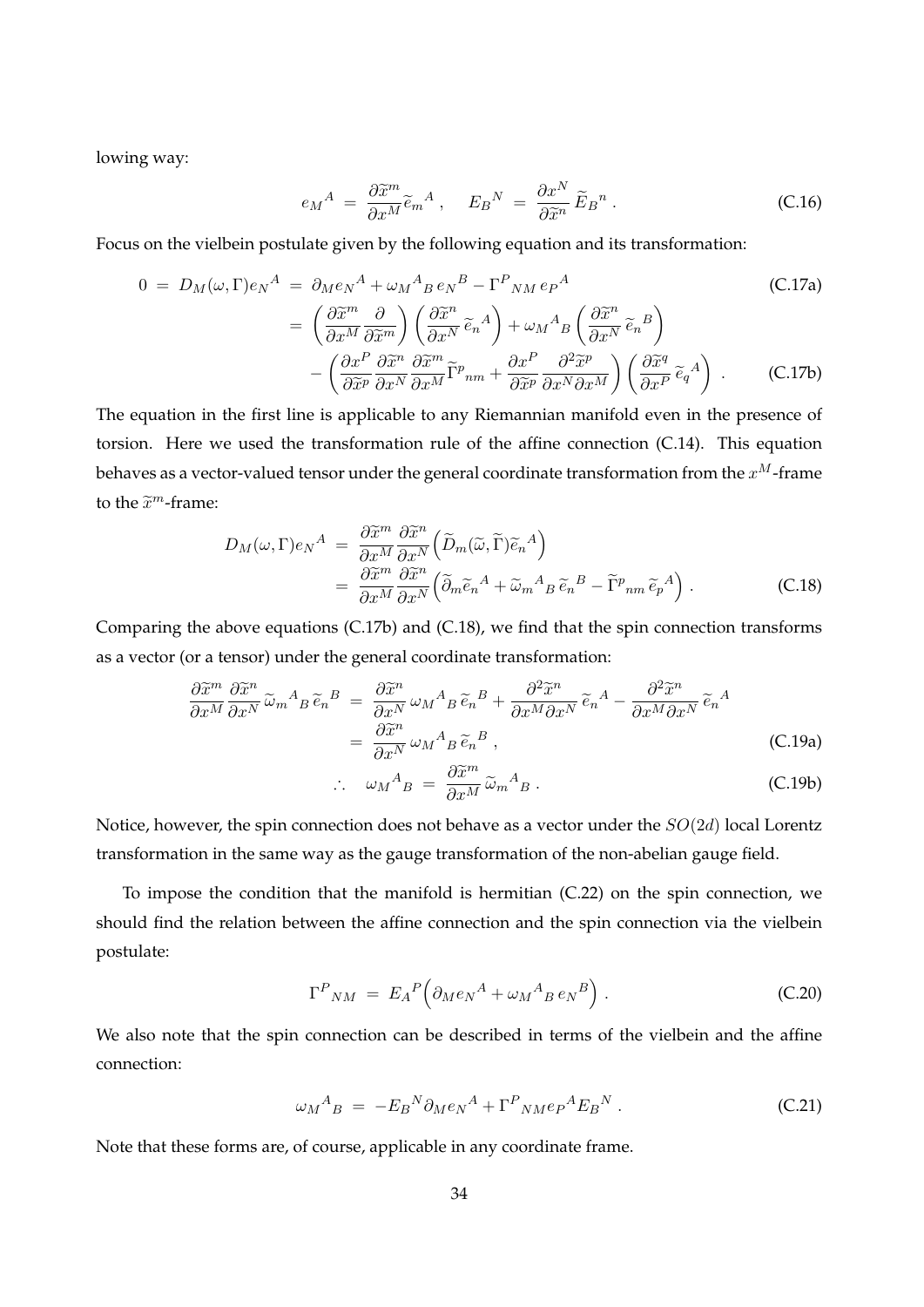#### **C.4 Further analysis on hermitian manifold**

Let us further discuss the complex manifold. Actually, the condition (C.5) is nothing but the definition of the hermitian metric. Furthermore, the complex manifold whose metric is given by the hermitian manifold is the hermitian manifold by Yano [17]. However, Nakahara [13] discusses a different definition of the hermitian manifold. We follow the Yano's definition.

We want to use the formulation of topological invariants on a complex *SU*(3)-structure manifold in the presence of non-trivial torsion. In heterotic string compactification scenario, the compactified six-dimensional manifold is an *SU*(3)-structure manifold, if we impose an low energy effective theory in four-dimensional spacetime is an  $\mathcal{N}=1$  supersymmetric theory. In the  $SU(3)$ structure manifold affine connections with non-trivial values are of pure type  $\Gamma^{m}{}_{np}$  and of mixed type Γ<sup>*m*</sup><sub> $\overline{n}p$ , and their complex conjugates. This condition is nothing but the condition on a hermi-</sub> tian manifold (for the definitions of the hermitian manifold, see [17], not [13]; for the discussions of the *SU*(3)-structure manifold, see [16]). Let us impose that the holomorphic covariant derivative along the holomorphic tangent vector should keep the holomorphicity:

$$
\widetilde{\nabla}_m \frac{\partial}{\partial z^n} = \widetilde{\Gamma}^p{}_{nm} \frac{\partial}{\partial z^p} , \quad \widetilde{\nabla}_m \frac{\partial}{\partial \overline{z}^n} = \widetilde{\Gamma}^{\overline{p}}{}_{\overline{n}m} \frac{\partial}{\partial \overline{z}^{\overline{p}}} , \qquad (C.22a)
$$

$$
\widetilde{\nabla}_{\overline{m}} \frac{\partial}{\partial \overline{z}^{\overline{n}}} = \widetilde{\Gamma}^{\overline{p}}_{\overline{nm}} \frac{\partial}{\partial \overline{z}^{\overline{p}}} , \quad \widetilde{\nabla}_{\overline{m}} \frac{\partial}{\partial z^n} = \widetilde{\Gamma}^p{}_{n\overline{m}} \frac{\partial}{\partial z^p} , \qquad (C.22b)
$$

$$
\widetilde{\Gamma}^{\overline{p}}{}_{nm} = 0 \,, \quad \widetilde{\Gamma}^p{}_{\overline{n}\overline{m}} = 0 \,, \quad \widetilde{\Gamma}^p{}_{\overline{n}m} = 0 \,, \quad \widetilde{\Gamma}^{\overline{p}}{}_{n\overline{m}} = 0 \,, \tag{C.22c}
$$

where the above affine connections, called the hermitian connections, can contain torsion. Actually, the vanishing affine connection reduces the structure group (or the holonomy group) from *SO*(2*d*) to *U*(*d*) (or *SU*(*d*)). Note that  $\tilde{\nabla}_m \partial/\partial z^n$  behaves as a tensor. This hermitian connection itself is given by the metricity condition:

$$
0 = \widetilde{\nabla}_m \widetilde{g}_{n\overline{p}} = \partial_m \widetilde{g}_{n\overline{p}} - \widetilde{\Gamma}^q{}_{nm} \widetilde{g}_{q\overline{p}} - \widetilde{\Gamma}^{\overline{q}}{}_{\overline{p}m} \widetilde{g}_{n\overline{q}} \,. \tag{C.23}
$$

The Riemann tensor associated with the hermitian connection is also restricted compared to the one on a generic Riemannian manifold. The definition of the Riemann tensor on a generic Riemannian manifold is (see also (A.13))

$$
R^{P}{}_{QMN}(\Gamma) = \partial_{M}\Gamma^{P}{}_{QN} - \partial_{N}\Gamma^{P}{}_{QM} + \Gamma^{P}{}_{RM}\Gamma^{R}{}_{QN} - \Gamma^{P}{}_{RN}\Gamma^{R}{}_{QM} , \qquad (C.24)
$$

where the affine connection  $\Gamma^P{}_{MN}$  can contain torsion. Applying the hermitian condition on the affine connection (C.22) to the Riemann tensor, the expression becomes quite simple:

$$
\widetilde{R}^p{}_{qMN}(\widetilde{\Gamma}) = \partial_M \widetilde{\Gamma}^p{}_{qN} - \partial_N \widetilde{\Gamma}^p{}_{qM} + \widetilde{\Gamma}^p{}_{RM} \widetilde{\Gamma}^R{}_{qN} - \widetilde{\Gamma}^p{}_{RN} \widetilde{\Gamma}^R{}_{qM} = -\widetilde{R}^p{}_{qNM}(\widetilde{\Gamma}) , \qquad \text{(C.25a)}
$$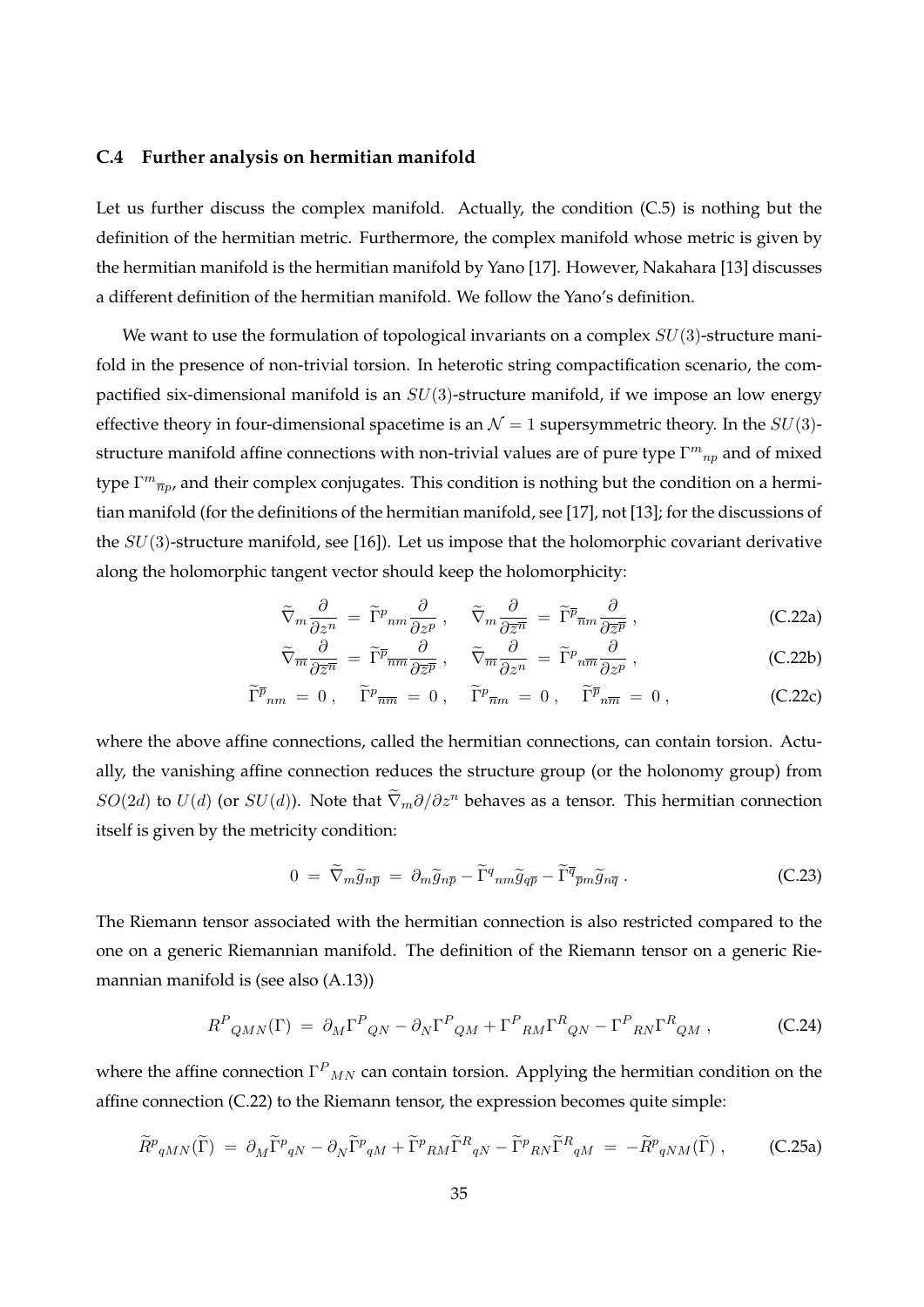$$
\widetilde{R}^p{}_{\overline{q}MN}(\widetilde{\Gamma}) = \partial_M \widetilde{\Gamma}^p{}_{\overline{q}N} - \partial_N \widetilde{\Gamma}^p{}_{\overline{q}M} + \widetilde{\Gamma}^p{}_{RM} \widetilde{\Gamma}^R{}_{\overline{q}N} - \widetilde{\Gamma}^p{}_{RN} \widetilde{\Gamma}^R{}_{\overline{q}M} = 0 \,, \tag{C.25b}
$$

$$
\widetilde{R}^{\overline{p}}{}_{qMN}(\widetilde{\Gamma}) = \partial_M \widetilde{\Gamma}^{\overline{p}}{}_{qN} - \partial_N \widetilde{\Gamma}^{\overline{p}}{}_{qM} + \widetilde{\Gamma}^{\overline{p}}{}_{RM} \widetilde{\Gamma}^R{}_{qN} - \widetilde{\Gamma}^{\overline{p}}{}_{RN} \widetilde{\Gamma}^R{}_{qM} = 0, \qquad (C.25c)
$$

$$
\widetilde{R}^{\overline{p}}_{\overline{q}MN}(\widetilde{\Gamma}) = \partial_M \widetilde{\Gamma}^{\overline{p}}_{\overline{q}N} - \partial_N \widetilde{\Gamma}^{\overline{p}}_{\overline{q}M} + \widetilde{\Gamma}^{\overline{p}}_{RM} \widetilde{\Gamma}^R_{\overline{q}N} - \widetilde{\Gamma}^{\overline{p}}_{RN} \widetilde{\Gamma}^R_{\overline{q}M} = -\widetilde{R}^{\overline{p}}_{\overline{q}NM}(\widetilde{\Gamma}) , \qquad (C.25d)
$$

where the capital indices *M* and *N* run both holomorphic and anti-holomorphic directions.

The hermitian connection is decomposed into the symmetric and the anti-symmetric hermitian connections, whose explict forms are, for instance, given as

$$
\widetilde{\Gamma}^m{}_{np} = \widetilde{\Gamma}^m{}_{(np)} + \widetilde{\Gamma}^m{}_{[np]}, \qquad (C.26a)
$$

$$
\widetilde{\Gamma}^m{}_{(np)} \equiv \frac{1}{2} \left( \widetilde{\Gamma}^m{}_{np} + \widetilde{\Gamma}^m{}_{pn} \right) , \quad T^m{}_{np} \equiv \widetilde{\Gamma}^m{}_{[np]} = \frac{1}{2} \left( \widetilde{\Gamma}^m{}_{np} - \widetilde{\Gamma}^m{}_{pn} \right) . \tag{C.26b}
$$

Furthermore, we can decompose the symmetric part of the hermitian connection into the Levi-Civita connection<sup>5</sup>  $\tilde{\Gamma}_{(L)}$  and the terms depending on the torsion:

$$
\widetilde{\Gamma}^m_{\ (np)} = \widetilde{\Gamma}^m_{\text{(L)}np} - \left( T_n^{\ m}{}_p + T_p^{\ m}{}_n \right) \,, \tag{C.27a}
$$

$$
\therefore \quad \widetilde{\Gamma}^m{}_{np} = \widetilde{\Gamma}^m_{(\text{L})np} + K^m{}_{np} \,, \quad K^m{}_{np} \equiv T^m{}_{np} - T_n{}^m{}_p - T_p{}^m{}_n \,, \tag{C.27b}
$$

where  $K^{m}{}_{np}$  is called the contorsion. Here let us explicitly list up all components:

$$
\widetilde{\Gamma}^m{}_{np} = \widetilde{\Gamma}^m_{(\text{L})np} + K^m{}_{np} , \qquad \widetilde{\Gamma}^{\overline{m}}{}_{\overline{np}} = \widetilde{\Gamma}^{\overline{m}}_{(\text{L})\overline{np}} + K^{\overline{m}}{}_{\overline{np}} , \qquad (C.28a)
$$

$$
\widetilde{\Gamma}^m{}_{n\overline{p}} = \widetilde{\Gamma}^m_{(\text{L})n\overline{p}} + K^m{}_{n\overline{p}} \,, \qquad \widetilde{\Gamma}^{\overline{m}}{}_{\overline{n}p} = \widetilde{\Gamma}^{\overline{m}}_{(\text{L})\overline{n}p} + K^{\overline{m}}{}_{\overline{n}p} \,, \qquad \qquad \text{(C.28b)}
$$

$$
0 = \widetilde{\Gamma}^{\overline{m}}{}_{np} = \widetilde{\Gamma}^{\overline{m}}{}_{(L)np} + K^{\overline{m}}{}_{np} , \qquad 0 = \widetilde{\Gamma}^m{}_{\overline{np}} = \widetilde{\Gamma}^m{}_{(L)\overline{np}} + K^m{}_{\overline{np}} , \qquad (C.28c)
$$

$$
0 = \widetilde{\Gamma}^m_{\overline{np}} = \widetilde{\Gamma}^m_{(\text{L})\overline{np}} + K^m_{\overline{np}}, \qquad 0 = \widetilde{\Gamma}^{\overline{m}}_{\overline{np}} = \widetilde{\Gamma}^{\overline{m}}_{(\text{L})n\overline{p}} + K^{\overline{m}}_{\overline{np}}.
$$
 (C.28d)

It is worth discussing the explicit forms of the Levi-Civita connection  $\Gamma_{\rm (L)}$  on the hermitian manifold:

$$
\widetilde{\Gamma}^{m}_{(\text{L})np} = \frac{1}{2} \widetilde{g}^{m\overline{q}} \left( \partial_n \widetilde{g}_{\overline{q}p} + \partial_p \widetilde{g}_{n\overline{q}} \right) = \widetilde{\Gamma}^{m}_{(\text{L})pn} , \quad \widetilde{\Gamma}^{\overline{m}}_{(\text{L})\overline{np}} = \frac{1}{2} \widetilde{g}^{\overline{m}q} \left( \partial_{\overline{n}} \widetilde{g}_{q\overline{p}} + \partial_{\overline{p}} \widetilde{g}_{\overline{n}q} \right) = \widetilde{\Gamma}^{\overline{m}}_{(\text{L})\overline{p}\overline{n}} ,
$$
\n(C.29a)

$$
\widetilde{\Gamma}^m_{(\mathbf{L})np} = 0, \qquad \widetilde{\Gamma}^m_{(\mathbf{L})\overline{np}} = 0, \qquad (\text{C.29b})
$$

$$
\widetilde{\Gamma}^m_{(\mathbf{L})n\overline{p}} = \frac{1}{2}\widetilde{g}^{m\overline{q}}\left(\partial_{\overline{p}}\widetilde{g}_{n\overline{q}} - \partial_{\overline{q}}\widetilde{g}_{n\overline{p}}\right) = \widetilde{\Gamma}^m_{(\mathbf{L})\overline{p}n} , \quad \widetilde{\Gamma}^{\overline{m}}_{(\mathbf{L})\overline{n}p} = \frac{1}{2}\widetilde{g}^{\overline{m}q}\left(\partial_p\widetilde{g}_{\overline{n}q} - \partial_q\widetilde{g}_{\overline{n}p}\right) = \widetilde{\Gamma}^{\overline{m}}_{(\mathbf{L})p\overline{n}} .
$$
 (C.29c)

Here we should point out that the Levi-Civita connections  $\widetilde\Gamma^m_{({\rm L})\overline{n}p}$  and  $\widetilde\Gamma^{\overline{m}}_{({\rm L})n\overline{p}}$  have non-trivial values whereas the hermitian connections of same type vanish:  $\widetilde{\Gamma}^m{}_{\overline{n}p} = \widetilde{\Gamma}^{\overline{m}}{}_{n\overline{p}} = 0$ , see (C.22). This

<sup>&</sup>lt;sup>5</sup>Strictly speaking, the Levi-Civita connection is defined on a torsionless manifold. Due to this, the metric in the Levi-Civita connection should be given as the metric on the torsionless geometry.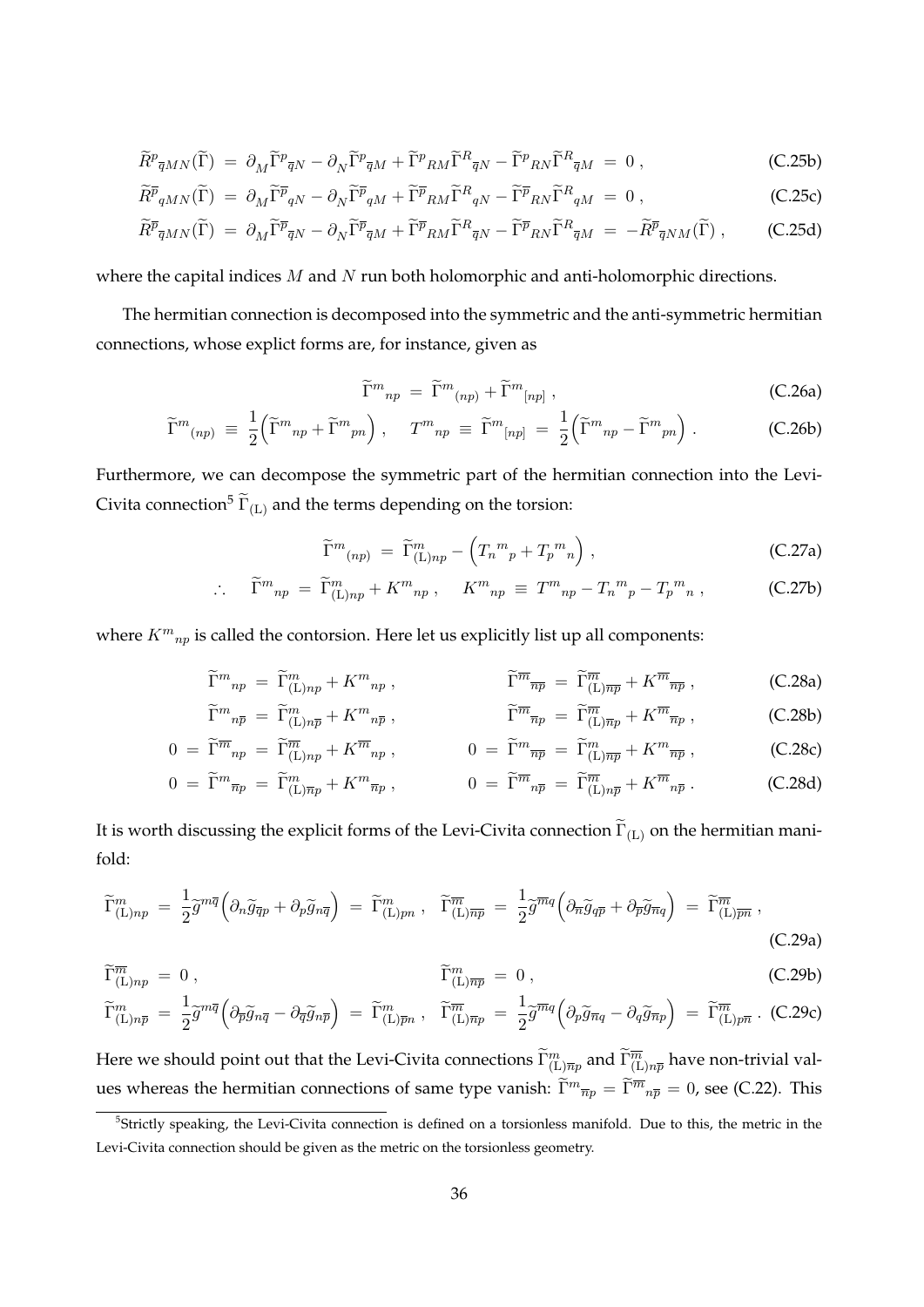indicates that the contorsion of certain types are equal to the Levi-Civita connections in the vanishing hermitian connections:

$$
0 = \widetilde{\Gamma}^m_{\ \overline{n}p} = \widetilde{\Gamma}^m_{(\mathsf{L})\overline{n}p} + K^m_{\ \overline{n}p} \ , \quad \therefore \quad K^m_{\ \overline{n}p} = -\widetilde{\Gamma}^m_{(\mathsf{L})\overline{n}p} = -\frac{1}{2}\widetilde{g}^{m\overline{q}}\Big(\partial_{\overline{n}}\widetilde{g}_{p\overline{q}} - \partial_{\overline{q}}\widetilde{g}_{p\overline{n}}\Big) \ , \quad \text{(C.30a)}
$$

$$
0 = \widetilde{\Gamma}^{\overline{m}}{}_{n\overline{p}} = \widetilde{\Gamma}^{\overline{m}}_{(\mathbb{L})n\overline{p}} + K^{\overline{m}}{}_{n\overline{p}} , \quad \therefore \quad K^{\overline{m}}{}_{n\overline{p}} = -\widetilde{\Gamma}^{\overline{m}}_{(\mathbb{L})n\overline{p}} = -\frac{1}{2}\widetilde{g}^{\overline{m}q} \left( \partial_n \widetilde{g}_{\overline{p}q} - \partial_q \widetilde{g}_{\overline{p}n} \right) . \tag{C.30b}
$$

We should notice that the Riemann tensor  $\widetilde{R}^P_{QMN}(\widetilde{\Gamma}_{(\mathrm{L})})$  should have same properties as the ones on the Riemann tensor  $R^P{}_{QMN}(\Gamma_0)$  on a generic real manifold such as

$$
\widetilde{R}_{PQMN}(\widetilde{\Gamma}_{(L)}) = -\widetilde{R}_{PQMM}(\widetilde{\Gamma}_{(L)}) = -\widetilde{R}_{QPMN}(\widetilde{\Gamma}_{(L)}) = \widetilde{R}_{MNPQ}(\widetilde{\Gamma}_{(L)}) ,\n\tag{C.31a}
$$

$$
\widetilde{R}_{P[QMN]}(\widetilde{\Gamma}_{(L)}) = 0 , \quad \widetilde{\nabla}_{[M}\widetilde{R}_{|P|QR]}^N(\widetilde{\Gamma}_{(L)}) = 0 , \qquad (C.31b)
$$

where the equations (C.31b) follow the identities on the Riemann tensor associated with the Levi-Civita connection on a generic real manifold (A.19b) and (A.20). Let us further investigate to find vanishing components (see, for detail, in appendix A.6):

$$
\widetilde{R}_{pqmn}(\widetilde{\Gamma}_{(L)}) = -\widetilde{R}_{pqnm}(\widetilde{\Gamma}_{(L)}) = -\widetilde{R}_{qpmn}(\widetilde{\Gamma}_{(L)}) = \widetilde{R}_{mnpq}(\widetilde{\Gamma}_{(L)}) = 0 ,\qquad (C.31c)
$$

$$
\widetilde{R}_{\overline{pq}\overline{m}\overline{n}}(\widetilde{\Gamma}_{(L)}) = -\widetilde{R}_{\overline{pq}\overline{m}\overline{n}}(\widetilde{\Gamma}_{(L)}) = -\widetilde{R}_{\overline{q}\overline{p}\overline{m}\overline{n}}(\widetilde{\Gamma}_{(L)}) = \widetilde{R}_{\overline{m}\overline{n}\overline{p}\overline{q}}(\widetilde{\Gamma}_{(L)}) = 0.
$$
\n(C.31d)

Let us also analyze the reduction of the spin connection. To do so, let us define the vielbein and its inverse in the complex coordinate frame:

$$
\widetilde{g}_{m\overline{n}} \equiv \delta_{AB} \widetilde{e}_{m}{}^{A} \widetilde{e}_{\overline{n}}{}^{B} , \quad \widetilde{g}_{mn} = 0 = \delta_{AB} \widetilde{e}_{m}{}^{A} \widetilde{e}_{n}{}^{B} , \quad \widetilde{g}_{\overline{m}\overline{n}} = 0 = \delta_{AB} \widetilde{e}_{\overline{m}}{}^{A} \widetilde{e}_{\overline{n}}{}^{B} , \quad \text{(C.32a)}
$$

$$
\widetilde{e}_m{}^A \widetilde{E}_A{}^n = \delta_m^n \,, \quad \widetilde{e}_{\overline{m}}{}^A \widetilde{E}_A{}^{\overline{n}} = \delta_{\overline{m}}{}^{\overline{n}} \,, \quad \delta_B^A = \widetilde{e}_p{}^A \widetilde{E}_B{}^p + \widetilde{e}_{\overline{p}}{}^A \widetilde{E}_B{}^{\overline{p}} \,. \tag{C.32b}
$$

Furthermore, since the local Lorentz coordinates coincide with the curved space coordinates in the flat limit, we can set

$$
\delta_{a\overline{b}} = \delta_{\overline{b}a} , \quad \delta_{ab} = 0 = \delta_{\overline{a}\overline{b}} . \tag{C.32c}
$$

Here we analyze the degrees of freedom of the metrics  $\tilde{g}_{MN}$ . First, without any constraints, it has  $(2d)^2 = 4d^2$  degrees of freedom. Using the constraints  $\tilde{g}_{mn} = 0 = \tilde{g}_{\overline{mn}}$ , it is reduced to  $4d^2 - 2 \times d^2 = 2d^2$ . Furthermore, the symmetries  $\tilde{g}_{m\overline{n}} = \tilde{g}_{\overline{n}m}$  halves the degrees to  $d^2$ , which coincides with the physical degrees of freedom of  $\tilde{g}_{m\overline{n}}$ . The same reduction is also applied to the metric  $\delta_{AB}$ , which gives  $d^2$  degrees of freedom on  $\delta_{a\bar{b}}$ . The vielbein  $e_M{}^A$  should carries the same number of degrees of freedom as the metrics  $\tilde{g}_{MN}$  and  $\delta_{AB}$ , which we will consider. Originally, if there are no constraints,  $e_M{}^A$  has  $(2d)^2 = 4d^2$  degrees. The constraints

$$
0 = \widetilde{g}_{mn} = \delta_{a\overline{b}} \widetilde{e}_m{}^a \widetilde{e}_n{}^{\overline{b}} + \delta_{\overline{a}b} \widetilde{e}_m{}^{\overline{a}} \widetilde{e}_n{}^b , \quad 0 = \widetilde{g}_{\overline{m}n} = \delta_{a\overline{b}} \widetilde{e}_m{}^a \widetilde{e}_n{}^{\overline{b}} + \delta_{\overline{a}b} \widetilde{e}_m{}^{\overline{a}} \widetilde{e}_n{}^b
$$
 (C.32d)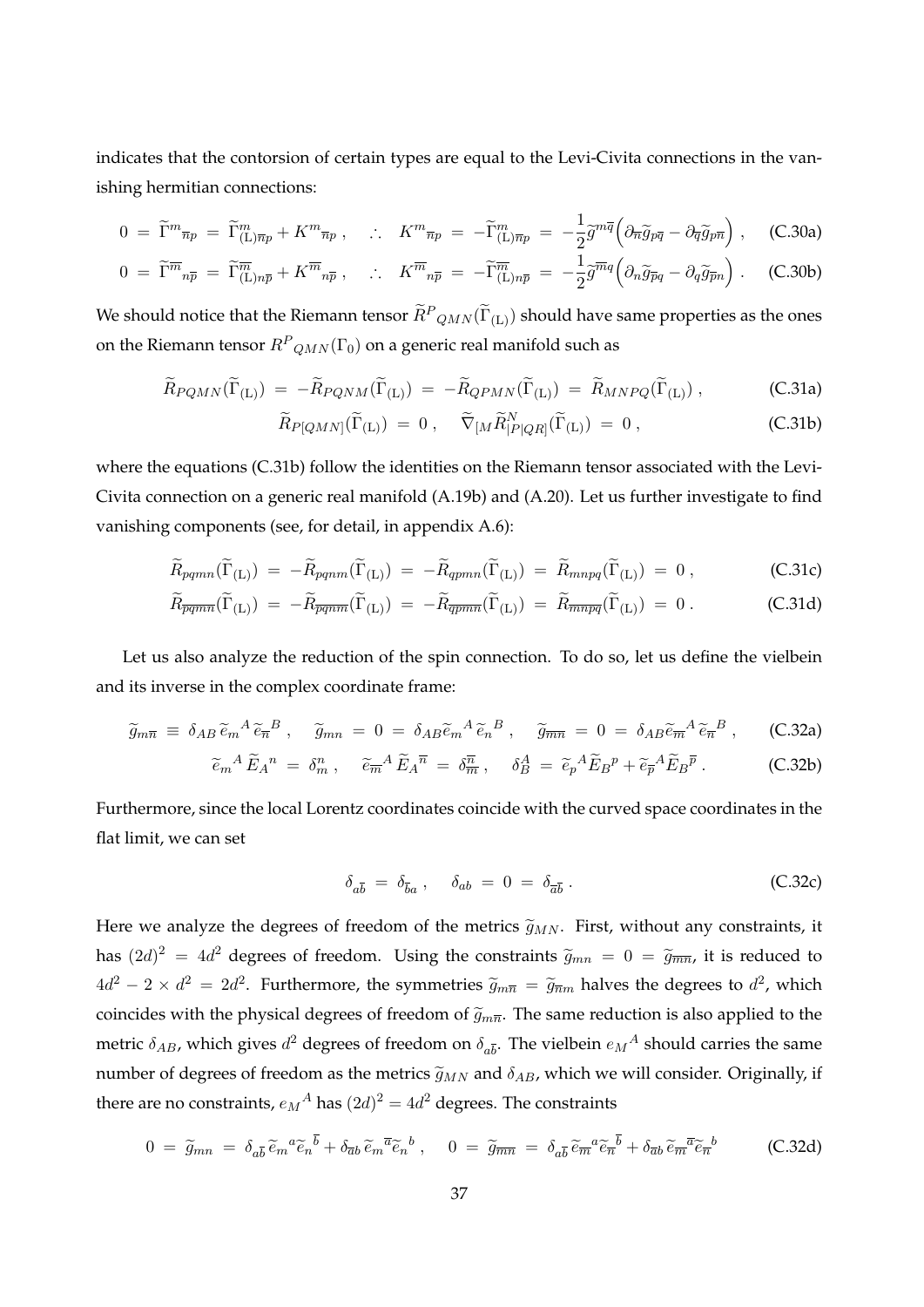impose  $2 \times d^2$  constraints on the vielbein. (The symmetric conditions on  $\tilde{g}_{m\overline{n}}$  and  $\delta_{a\overline{b}}$  do not yield any constraints.) Then, the vielbein has only  $4d^2 - 2d^2 = 2d^2$  degrees of freeom, which coincides with the metrics  $\widetilde{g}_{m\overline{n}}$  and  $\delta_{a\overline{b}}$ . To realize such a reduction, we set  $2d^2$  components of the vielbein to be zero. Although, there are actually many ways to do it, the following setting is much useful:

$$
\tilde{e}_m^{\bar{a}} \equiv 0 \,, \quad \tilde{e}_{\bar{m}}^{\bar{a}} \equiv 0 \,.
$$
\n(C.32e)

We can confirm the matching of degrees of freedom of the metric and the vielbein. The metric has  $2 \times d^2$  degrees of freedom (i.e., both  $\widetilde{g}_{m\overline{n}}$  and  $\widetilde{g}_{\overline{m}n}$  have  $d^2$  degrees individually), while the non-trivial vielbein components  $\{\widetilde{e}_m{}^a,\widetilde{e}_{\overline{n}}{}^{\overline{a}}\}$  have  $2 \times d^2$  degrees of freedom. Later we will use the fixing condition (C.32e).

By using the vielbein and its inverse and (C.20), we find the relation between the hermitian connection and the spin connection. The non-vanishing hermitian connection give rise to the equations:

$$
\widetilde{\Gamma}^p{}_{mn} = \widetilde{E}_a{}^p \Big( \partial_n \widetilde{e}_m{}^a + \widetilde{\omega}_n{}^a{}_b \widetilde{e}_m{}^b \Big) , \qquad \widetilde{\Gamma}^{\overline{p}}{}_{\overline{mn}} = \widetilde{E}_{\overline{a}}{}^{\overline{p}} \Big( \partial_n \widetilde{e}_m{}^{\overline{a}} + \widetilde{\omega}_n{}^{\overline{a}}{}_{\overline{b}} \widetilde{e}_m{}^{\overline{b}} \Big) , \qquad (C.33a)
$$

$$
\widetilde{\Gamma}^p{}_{m\overline{n}} = \widetilde{E}_a{}^p \Big( \partial_{\overline{n}} \widetilde{e}_m{}^a + \widetilde{\omega}_n{}^a{}_b \widetilde{e}_m{}^b \Big) , \qquad \widetilde{\Gamma}^{\overline{p}}{}_{\overline{m}n} = \widetilde{E}_a{}^{\overline{p}} \Big( \partial_n \widetilde{e}_m{}^{\overline{a}} + \widetilde{\omega}_n{}^{\overline{a}}{}_{\overline{b}} \widetilde{e}_m{}^{\overline{b}} \Big) , \qquad (C.33b)
$$

while the vanshing condition of the hermitian connection gives

$$
0 = \widetilde{\Gamma}^p \overline{m} n = \widetilde{E}_A{}^p \Big( \partial_n \widetilde{e}_{\overline{m}}{}^A + \widetilde{\omega}_n{}^A{}_B \widetilde{e}_{\overline{m}}{}^B \Big) = \widetilde{\omega}_n{}^a{}_{\overline{b}} \widetilde{e}_{\overline{m}}{}^{\overline{b}} \widetilde{E}_a{}^p , \qquad (C.33c)
$$

$$
0 = \widetilde{\Gamma}^{\overline{p}}{}_{m\overline{n}} = \widetilde{E}_A{}^{\overline{p}} \Big( \partial_{\overline{n}} \widetilde{e}_m{}^A + \widetilde{\omega}_n{}^A{}_B \widetilde{e}_m{}^B \Big) = \widetilde{\omega}_n{}^{\overline{a}}{}_b \widetilde{e}_m{}^b \widetilde{E}_a{}^{\overline{p}} , \qquad (C.33d)
$$

$$
0 = \widetilde{\Gamma}^{\overline{p}}{}_{mn} = \widetilde{E}_A^{\overline{p}} \Big( \partial_n \widetilde{e}_m{}^A + \widetilde{\omega}_n{}^A{}_B \widetilde{e}_m{}^B \Big) = \widetilde{\omega}_n{}^{\overline{a}}{}_b \widetilde{e}_m{}^b \widetilde{E}_a{}^{\overline{p}} \,, \tag{C.33e}
$$

$$
0 = \widetilde{\Gamma}^p \overline{m} = \widetilde{E}_A{}^p \Big( \partial_{\overline{n}} \widetilde{e}_{\overline{m}}{}^A + \widetilde{\omega}_{\overline{n}}{}^A{}_B \widetilde{e}_{\overline{m}}{}^B \Big) = \widetilde{\omega}_{\overline{n}}{}^a{}_{\overline{b}} \widetilde{e}_{\overline{m}}{}^{\overline{b}} \widetilde{E}_a{}^p . \tag{C.33f}
$$

Equivalently, we can also discuss the spin connection via (C.21):

$$
\widetilde{\omega}_m{}^a{}_b = -\widetilde{E}_b{}^n \left( \partial_m \widetilde{e}_n{}^a - \widetilde{\Gamma}^p{}_{nm} \widetilde{e}_p{}^a \right), \tag{C.34a}
$$

$$
\widetilde{\omega}_m^{\overline{a}}{}_{\overline{b}} = -\widetilde{E}_{\overline{b}}^{\overline{n}} \left( \partial_m \widetilde{e}_{\overline{n}}^{\overline{a}} - \widetilde{\Gamma}^{\overline{p}}{}_{\overline{n}m} \widetilde{e}_{\overline{p}}^{\overline{a}} \right) , \qquad (C.34b)
$$

$$
\widetilde{\omega}_{\overline{m}}{}^a{}_b = -\widetilde{E}_b{}^n \left( \partial_{\overline{m}} \widetilde{e}_n{}^a - \widetilde{\Gamma}^p{}_{n\overline{m}} \widetilde{e}_p{}^a \right), \tag{C.34c}
$$

$$
\widetilde{\omega}_{\overline{m}}^{\overline{a}}{}_{\overline{b}} = -\widetilde{E}_{\overline{b}}^{\overline{n}} \left( \partial_{\overline{m}} \widetilde{e}_{\overline{n}}^{\overline{a}} - \widetilde{\Gamma}^{\overline{p}}{}_{\overline{nm}} \widetilde{e}_{\overline{p}}^{\overline{a}} \right), \tag{C.34d}
$$

$$
\widetilde{\omega}_m{}^{\overline{a}}{}_b = -\widetilde{E}_b{}^N \Big( \partial_m \widetilde{e}_N{}^{\overline{a}} - \widetilde{\Gamma}^{\overline{p}}{}_{Nm} \widetilde{e}_{\overline{p}}{}^{\overline{a}} \Big) = \widetilde{\Gamma}^{\overline{p}}{}_{nm} \widetilde{e}_{\overline{p}}{}^{\overline{a}} \widetilde{E}_b{}^n = 0 , \qquad (C.34e)
$$

$$
\widetilde{\omega}_{\overline{m}}^{\overline{a}}{}_{b} = -\widetilde{E}_{b}{}^{N} \left( \partial_{\overline{m}} \widetilde{e}_{N}{}^{\overline{a}} - \widetilde{\Gamma}^{\overline{p}}{}_{N\overline{m}} \widetilde{e}_{\overline{p}}{}^{\overline{a}} \right) = \widetilde{\Gamma}^{\overline{p}}{}_{n\overline{m}} \widetilde{e}_{\overline{p}}{}^{\overline{a}} \widetilde{E}_{b}{}^{n} = 0 , \qquad (C.34f)
$$

$$
\widetilde{\omega}_m{}^a{}_{\overline{b}} = -\widetilde{E}_{\overline{b}}{}^N \Big( \partial_m \widetilde{e}_N{}^a - \widetilde{\Gamma}{}^p{}_{Nm} \widetilde{e}_p{}^a \Big) = \widetilde{\Gamma}{}^p{}_{\overline{n}m} \widetilde{e}_p{}^a \widetilde{E}_{\overline{b}}{}^{\overline{n}} = 0 , \qquad (C.34g)
$$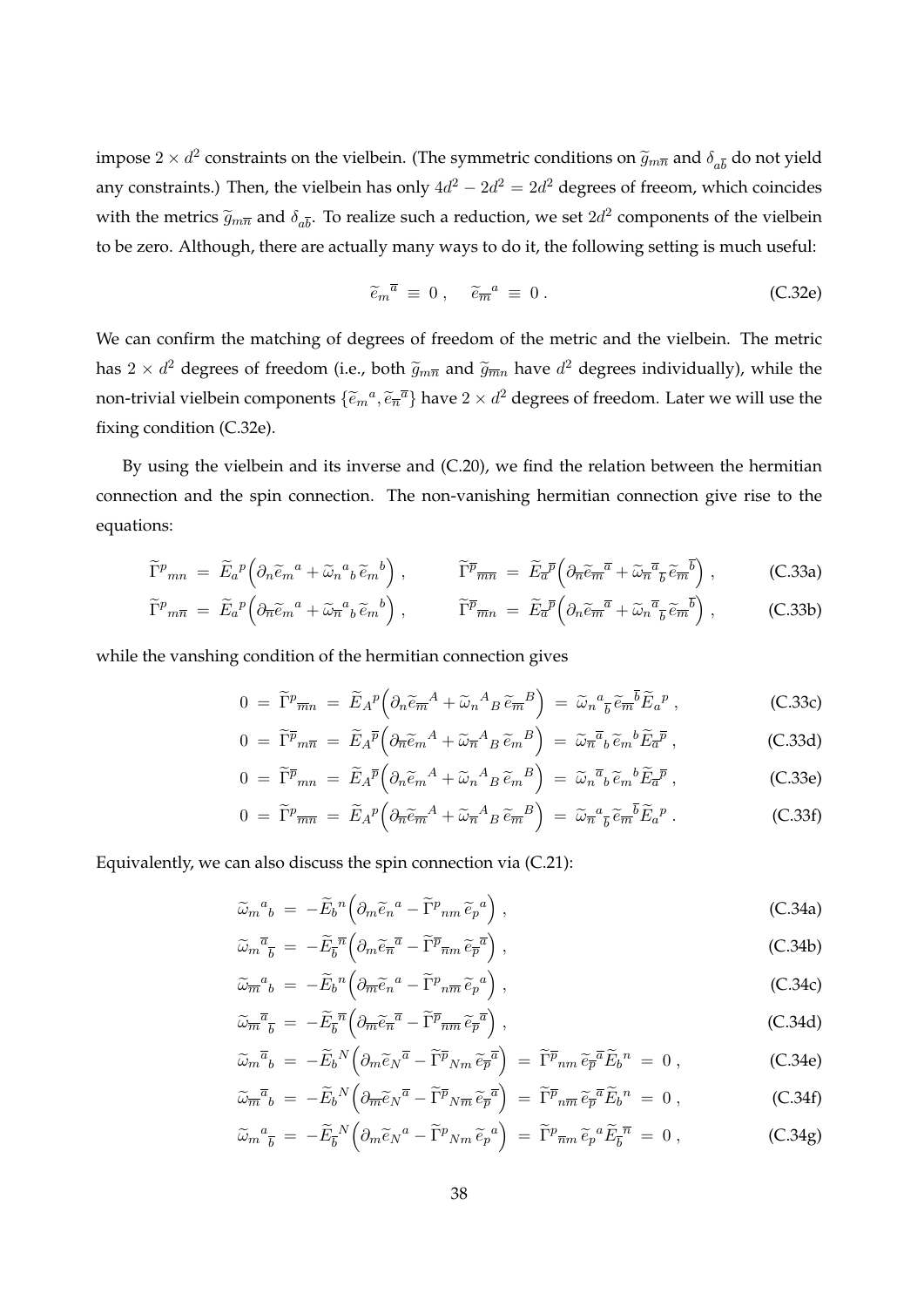$$
\widetilde{\omega}_{\overline{m}}{}^a{}_{\overline{b}} = -\widetilde{E}_{\overline{b}}{}^N \Big( \partial_{\overline{m}} \widetilde{e}_N{}^a - \widetilde{\Gamma}{}^p{}_{N\overline{m}} \widetilde{e}_p{}^a \Big) = \widetilde{\Gamma}{}^p{}_{\overline{nm}} \widetilde{e}_p{}^a \widetilde{E}_{\overline{b}}{}^{\overline{n}} = 0.
$$
 (C.34h)

This indicates that the hermitian spin connections of "pure type" such as  $\tilde{\omega}_{Mab}$  and  $\tilde{\omega}_{M\bar{a}\bar{b}}$  vanish on the hermitian manifold. Later we will analyze the spin connection more. The Riemann tensor of the spin connection is given in the following way:

$$
[D_M(\widetilde{\omega}), D_N(\widetilde{\omega})] = -\frac{i}{2} \widetilde{R}_{ABMN}(\widetilde{\omega}) \Sigma^{AB} , \qquad (C.35a)
$$

$$
\widetilde{R}^A{}_{BMN}(\widetilde{\omega}) = \partial_M \widetilde{\omega}_N{}^A{}_{B} - \partial_N \widetilde{\omega}_M{}^A{}_{B} + \widetilde{\omega}_M{}^A{}_{C} \widetilde{\omega}_N{}^C{}_{B} - \widetilde{\omega}_N{}^A{}_{C} \widetilde{\omega}_M{}^C{}_{B} . \tag{C.35b}
$$

Here let us explicitly describe the Riemann tensor:

$$
\widetilde{R}_{\overline{a}bMN}(\widetilde{\omega}) = \partial_M \widetilde{\omega}_{N\overline{a}b} - \partial_N \widetilde{\omega}_{M\overline{a}b} + \widetilde{\omega}_{M\overline{a}c} \widetilde{\omega}_N{}^c{}_b - \widetilde{\omega}_{N\overline{a}c} \widetilde{\omega}_M{}^c{}_b
$$
\n
$$
= -\widetilde{R}_{\overline{a}bNM}(\widetilde{\omega}) = -\widetilde{R}_{\overline{b}\overline{a}MN}(\widetilde{\omega}), \tag{C.35c}
$$

$$
\widetilde{R}_{a\overline{b}MN}(\widetilde{\omega}) = \partial_M \widetilde{\omega}_{Na\overline{b}} - \partial_N \widetilde{\omega}_{Ma\overline{b}} + \widetilde{\omega}_{Ma\overline{c}} \widetilde{\omega}_N \overline{c}_{\overline{b}} - \widetilde{\omega}_{Na\overline{c}} \widetilde{\omega}_M \overline{c}_{\overline{b}} \n= -\widetilde{R}_{a\overline{b}NM}(\widetilde{\omega}) = -\widetilde{R}_{\overline{b}aMN}(\widetilde{\omega}),
$$
\n(C.35d)

$$
\widetilde{R}_{abMN}(\widetilde{\omega}) = 0 , \quad \widetilde{R}_{\overline{a}\overline{b}MN}(\widetilde{\omega}) = 0 . \tag{C.35e}
$$

Notice that the Riemann tensor is antisymmetric under the exchange between the latter two indices by definition. We also notice that it is also antisymmetric under the exchange between the **former** two indices via the antisymmetry of the spin connection  $\tilde{\omega}_{MAB} = -\tilde{\omega}_{MBA}$  (A.29).

Here let us again discuss the properties on the Riemann tensor of the hermitian affine connection  $\widetilde{R}_{p\overline{q}MN}(\widetilde{\Gamma})$  given in (C.25), i.e., tt is worth investigating whether the Riemann tensor  $\widetilde{R}_{p\overline{q}MN}(\widetilde{\Gamma})$ has (anti)symmetries under exchanging of indices. Notice that since the hermitian manifold has, in general, a torsion, then the Riemann tensor might not has all the properties in (A.19b). Fortunately, however, it is related to the Riemann tensor of the spin connection in such a way as  $\widetilde{R}_{p\bar{q}MN}(\widetilde{\Gamma}) = \widetilde{R}_{\bar{q}bMN}(\widetilde{\omega}) \widetilde{e}_{p\bar{q}} \widetilde{e}_{\bar{q}b}$ . Then we derive the followings:

$$
\widetilde{R}_{p\overline{q}MN}(\widetilde{\Gamma}) = \widetilde{R}_{\overline{a}bMN}(\widetilde{\omega}) \widetilde{e}_{p\overline{a}} \widetilde{e}_{\overline{q}b} = -\widetilde{R}_{\overline{a}bNM}(\widetilde{\omega}) \widetilde{e}_{p\overline{a}} \widetilde{e}_{\overline{q}b} = \widetilde{R}_{b\overline{a}MN}(\widetilde{\omega}) \widetilde{e}_{p\overline{a}} \widetilde{e}_{\overline{q}b}
$$
\n
$$
= -\widetilde{R}_{p\overline{q}NM}(\widetilde{\Gamma}) = -\widetilde{R}_{\overline{q}pMN}(\widetilde{\Gamma}) \ . \tag{C.36}
$$

In the same way as the affine connection (C.28), the spin connection  $\tilde{\omega}_{MAB}$  should also be decomposed into the Levi-Civita part and the contorsion part via (C.34):

$$
\widetilde{\omega}_{m\overline{a}b} = -\widetilde{E}_b{}^n \left( \partial_m \widetilde{e}_{n\overline{a}} - \left\{ \widetilde{\Gamma}^p_{(\text{L})nm} + K^p{}_{nm} \right\} \widetilde{e}_{p\overline{a}} \right) \equiv \widetilde{\omega}_{m\overline{a}b}^{(\text{L})} + K_{\overline{a}bm} \,, \tag{C.37a}
$$

$$
\widetilde{\omega}_{m a \overline{b}} = -\widetilde{E}_{\overline{b}}^{\overline{n}} \left( \partial_m \widetilde{e}_{\overline{n} a} - \left\{ \widetilde{\Gamma}^{\overline{p}}_{(\mathbf{L}) \overline{n} m} + K^{\overline{p}}_{\overline{n} m} \right\} \widetilde{e}_{\overline{p} a} \right) \equiv \widetilde{\omega}_{m a \overline{b}}^{(\mathbf{L})} + K_{a \overline{b} m} , \qquad (C.37b)
$$

$$
\widetilde{\omega}_{\overline{m}a\overline{b}} = -\widetilde{E}_{\overline{b}}^{\overline{n}} \left( \partial_{\overline{m}} \widetilde{e}_{\overline{n}a} - \left\{ \widetilde{\Gamma}^{\overline{p}}_{(\mathbf{L})\overline{n}\overline{m}} + K^{\overline{p}}_{\overline{n}\overline{m}} \right\} \widetilde{e}_{\overline{p}a} \right) \equiv \widetilde{\omega}^{(\mathbf{L})}_{\overline{m}a\overline{b}} + K_{a\overline{b}\overline{m}} \,, \tag{C.37c}
$$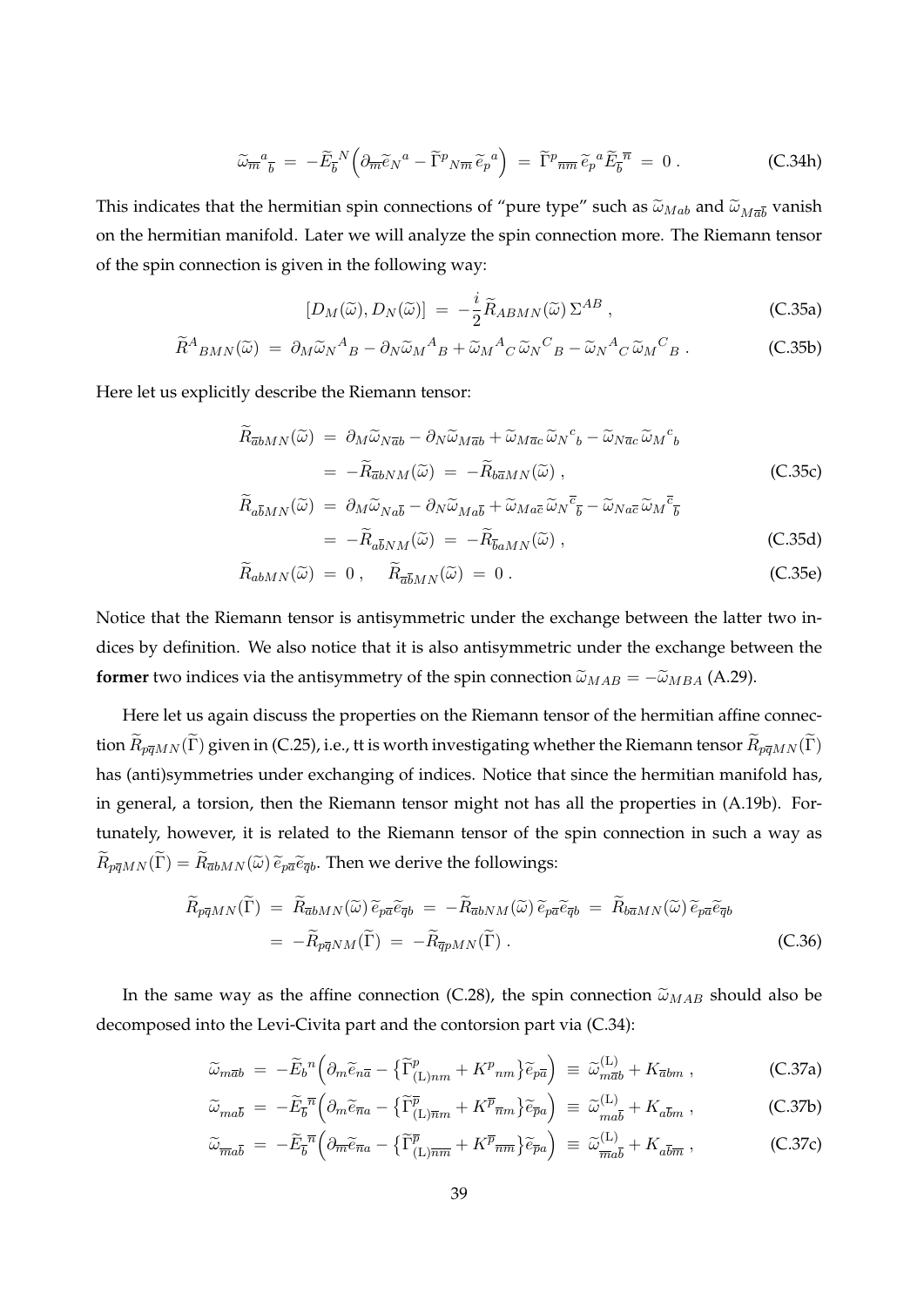$$
\widetilde{\omega}_{\overline{m}\overline{a}b} = -\widetilde{E}_b{}^n \left( \partial_{\overline{m}} \widetilde{e}_{n\overline{a}} - \left\{ \widetilde{\Gamma}^p_{(\text{L})n\overline{m}} + K^p{}_{n\overline{m}} \right\} \widetilde{e}_{p\overline{a}} \right) \equiv \widetilde{\omega}_{\overline{m}\overline{a}b}^{(\text{L})} + K_{\overline{a}b\overline{m}} , \qquad (C.37d)
$$

$$
0 = \widetilde{\omega}_{mab} = \left\{ \widetilde{\Gamma}^{\overline{p}}_{(\text{L})nm} + K^{\overline{p}}_{nm} \right\} \widetilde{e}_{\overline{p}a} \widetilde{E}_b^{\ n} = K_{abm} \,, \tag{C.37e}
$$

$$
0 = \widetilde{\omega}_{\overline{m}ab} = \left\{ \widetilde{\Gamma}^{\overline{p}}_{\left(\mathbf{L}\right)n\overline{m}} + K^{\overline{p}}{}_{n\overline{m}} \right\} \widetilde{e}_{\overline{p}a} \widetilde{E}_b^{\ n} \equiv \widetilde{\omega}^{\left(\mathbf{L}\right)}_{\overline{m}ab} + K_{ab\overline{m}} \,, \tag{C.37f}
$$

$$
0 = \widetilde{\omega}_{m\overline{a}\overline{b}} = \{ \widetilde{\Gamma}^p(\mathbf{L})\overline{n}m + K^p\overline{n}m \} \widetilde{e}_{p\overline{a}} \widetilde{E}_{\overline{b}}^{\overline{n}} \equiv \widetilde{\omega}_{m\overline{a}\overline{b}}^{(\mathbf{L})} + K_{\overline{a}\overline{b}m} , \qquad (C.37g)
$$

$$
0 = \widetilde{\omega}_{\overline{m}\overline{a}\overline{b}} = \{ \widetilde{\Gamma}^p_{\text{(L)}\overline{n}\overline{m}} + K^p \overline{n}\overline{m} \} \widetilde{e}_{\overline{p}\overline{a}} \widetilde{E}_{\overline{b}}^{\overline{n}} = K_{\overline{a}\overline{b}\overline{m}} \, . \tag{C.37h}
$$

#### **C.5 Additional constraint: K¨ahler manifold**

So far, we have imposed the manifold is hermitian. Now we also introduce the Kähler form  $\Omega$ 

$$
\Omega \equiv i \tilde{g}_{m\overline{n}} \, dz^m \wedge d\overline{z}^{\overline{n}} = J_{m\overline{n}} \, dz^m \wedge d\overline{z}^{\overline{n}} \equiv J \,, \tag{C.38}
$$

where the component of this two-form  $J_{m\overline{n}} = J_m{}^p \widetilde{g}_{p\overline{n}}$  is given by the complex structure  $J_m{}^n$  [13]. Due to this relation, the fundamental two-form *J* is also interpreted as the Kähler form. The closed condition of the Kähler form,  $d\Omega = 0$ , is the definition of the Kähler manifold. This constraint is equivalent to a constraint on the hermitian metric:

$$
d\Omega = 0 \quad \leftrightarrow \quad \partial_m \widetilde{g}_{n\overline{p}} = \partial_n \widetilde{g}_{m\overline{p}} \quad \text{and} \quad \partial_{\overline{m}} \widetilde{g}_{n\overline{p}} = \partial_{\overline{p}} \widetilde{g}_{n\overline{m}} \,. \tag{C.39}
$$

This is called the Kähler metric. If the metric is Kähler (or equivalently, if there is no (con)torsion), the hermitian connection (C.22) exactly coincides with the Levi-Civita connection of pure type, i.e., the affine connection of mixed type vanishes and that the exchange of the two subscripts of the hermitian connection becomes symmetric, see (C.29):

$$
\widetilde{\Gamma}^M{}_{NP} = \widetilde{\Gamma}^M_{0NP} + K^M{}_{NP} = \widetilde{\Gamma}^M_{0NP} , \qquad (C.40a)
$$

$$
\widetilde{\Gamma}_{0np}^m = \widetilde{\Gamma}_{0pn}^m = \widetilde{g}^{m\overline{q}} \partial_n \widetilde{g}_{p\overline{q}} , \quad \widetilde{\Gamma}_{0\overline{np}}^{\overline{m}} = \widetilde{\Gamma}_{0\overline{p}n}^{\overline{m}} = \widetilde{g}^{\overline{m}q} \partial_{\overline{n}} \widetilde{g}_{q\overline{p}} , \qquad (C.40b)
$$

$$
\widetilde{\Gamma}_{0np}^{\overline{m}} = \widetilde{\Gamma}_{0n\overline{p}}^m = \widetilde{\Gamma}_{0n\overline{p}}^m = \widetilde{\Gamma}_{0\overline{n}p}^{\overline{m}} = 0.
$$
\n(C.40c)

This indicates that the metric on the hermitian manifold is affected by the torsion. Actually, the Levi-Civita connection  $\tilde{\Gamma}^m_{(\rm L)n \overline{p}}$  on the hermitian manifold vanishes when the torsion disappears on the Kähler manifold. This is nothing but the evidence of the torsion back reaction on the metric! In addition, when we go back to the real coordinate frame, we find the equality conditions

$$
\Gamma^P_{nm} = -\Gamma^P_{n'm'}, \quad \Gamma^P_{n'm} = \Gamma^P_{nm'}.
$$
 (C.41)

Futhermore, the closed condition  $d\Omega = 0$  also indicates that there is a conserved charge and we can introduce a Kähler potential  $K(z, \overline{z})$ , which yields the metric satisfying the relation (C.39):

$$
\widetilde{g}_{m\overline{n}} \equiv \partial_m \partial_{\overline{n}} \mathcal{K}(z, \overline{z}) \,. \tag{C.42}
$$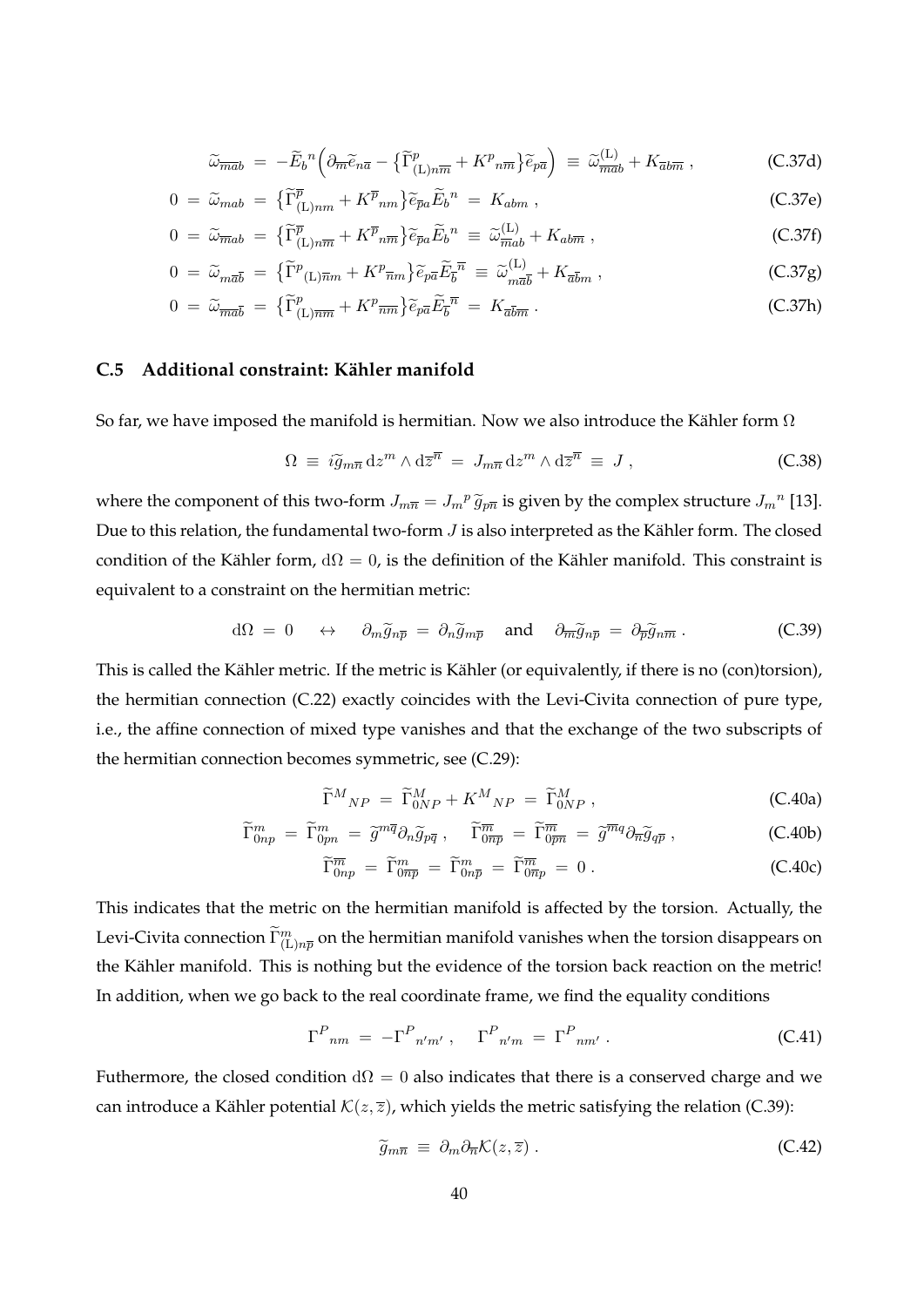Note that a hermitian manifold is a Kähler manifold if and only if the hermitian connection  $\widetilde{\Gamma}^m{}_{np}$ is torsion free (see p.180 of [12]). Since the hermitian connection on the Kähler manifold is the Kähler Levi-Civita connection  $\tilde{\Gamma}^m_{0np}$  (C.40), the Riemann tensor on the Kähler manifold is more symmetric than the one on a generic hermitian manifold. Compared to (C.25), we can see

$$
\widetilde{R}^m{}_{np\overline{q}}(\widetilde{\Gamma}_0) = -\partial_{\overline{q}} \widetilde{\Gamma}^m_{0np} = -\partial_{\overline{q}} \left( \widetilde{g}^{m\overline{r}} \partial_p \widetilde{g}_{n\overline{r}} \right) = -\partial_{\overline{q}} \left( \widetilde{g}^{m\overline{r}} \partial_n \widetilde{g}_{p\overline{r}} \right) = \widetilde{R}^m{}_{pn\overline{q}}(\widetilde{\Gamma}_0) \ . \tag{C.43a}
$$

Combining it with the properties (C.25), we also obtain

$$
\widetilde{R}_{m\overline{n}p\overline{q}}(\widetilde{\Gamma}_0) = -\widetilde{R}_{m\overline{n}\overline{q}p}(\widetilde{\Gamma}_0) = -\widetilde{R}_{\overline{n}mp\overline{q}}(\widetilde{\Gamma}_0) = \widetilde{R}_{\overline{n}m\overline{q}p}(\widetilde{\Gamma}_0) , \qquad (C.43b)
$$

$$
\widetilde{R}^{\overline{m}}{}_{\overline{np}q}(\widetilde{\Gamma}_0) = \widetilde{R}^{\overline{m}}{}_{\overline{pn}q}(\widetilde{\Gamma}_0) , \quad \widetilde{R}^m{}_{n\overline{p}q}(\widetilde{\Gamma}_0) = \widetilde{R}^m{}_{q\overline{p}n}(\widetilde{\Gamma}_0) , \quad \widetilde{R}^{\overline{m}}{}_{\overline{n}q\overline{p}}(\widetilde{\Gamma}_0) = \widetilde{R}^{\overline{m}}{}_{\overline{p}q\overline{n}}(\widetilde{\Gamma}_0) . \quad \text{(C.43c)}
$$

The spin connection on the Kähler manifold is also more restricted than the one on the hermitian manifold, i.e., the torsionless spin connection  $\tilde{\omega}_0$  associated with the Kähler affine connection (C.40) via the relation (C.17a):

$$
0 = D_m(\widetilde{\omega}_0, \widetilde{\Gamma}_0) \widetilde{e}_n{}^a = \partial_m \widetilde{e}_n{}^a - \widetilde{\Gamma}_{0nm}^p \widetilde{e}_p{}^a + \widetilde{\omega}_{0m}{}^a{}_b \widetilde{e}_n{}^b , \qquad (C.44a)
$$

$$
0 = D_m(\widetilde{\omega}_0, \widetilde{\Gamma}_0) \widetilde{e}_{\overline{n}}^{\overline{a}} = \partial_m \widetilde{e}_{\overline{n}}^{\overline{a}} + \widetilde{\omega}_{0m}^{\overline{a}} \widetilde{e}_{\overline{n}}^{\overline{b}}, \qquad (C.44b)
$$

$$
0 = D_{\overline{m}}(\widetilde{\omega}_0, \widetilde{\Gamma}_0) \widetilde{e}_n{}^a = \partial_{\overline{m}} \widetilde{e}_n{}^a + \widetilde{\omega}_0 \overline{m}{}^a{}_b \widetilde{e}_n{}^b , \qquad (C.44c)
$$

$$
0 = D_{\overline{m}}(\widetilde{\omega}_0, \widetilde{\Gamma}_0) \widetilde{e}_{\overline{n}}^{\overline{a}} = \partial_{\overline{m}} \widetilde{e}_{\overline{n}}^{\overline{a}} - \widetilde{\Gamma}_{0\overline{n}\overline{m}}^{\overline{p}} \widetilde{e}_{\overline{p}}^{\overline{a}} + \widetilde{\omega}_{0\overline{m}}^{\overline{a}} \widetilde{e}_{\overline{n}}^{\overline{b}}.
$$
 (C.44d)

First, the explicit forms of the spin connection are given from (C.44):

$$
\widetilde{\omega}_{0m}{}^{a}{}_{b} = -\widetilde{E}_{b}{}^{n} \partial_{m} \widetilde{e}_{n}{}^{a} + \widetilde{\Gamma}_{0nm}^{p} \widetilde{e}_{p}{}^{a} \widetilde{E}_{b}{}^{n} , \qquad \widetilde{\omega}_{0m}{}^{\overline{a}}{}_{\overline{b}} = -\widetilde{E}_{\overline{b}}{}^{\overline{n}} \partial_{m} \widetilde{e}_{\overline{n}}{}^{\overline{a}} , \qquad (C.45a)
$$

$$
\widetilde{\omega}_{0\overline{m}}{}^a{}_b = -\widetilde{E}_b{}^n \partial_m \widetilde{e}_n{}^a \,, \qquad \widetilde{\omega}_{0\overline{m}}{}^{\overline{a}}{}_{\overline{b}} = -\widetilde{E}_{\overline{b}}{}^{\overline{n}} \partial_{\overline{m}} \widetilde{e}_n{}^{\overline{a}} + \widetilde{\Gamma}_{0\overline{nm}}^{\overline{p}} \widetilde{e}_{\overline{p}}{}^{\overline{a}} \widetilde{E}_{\overline{b}}{}^{\overline{n}} \,. \qquad \text{(C.45b)}
$$

These are related to each other via the antisymmetry  $\tilde{\omega}_{MAB} = -\tilde{\omega}_{MBA}$  in the following way:

$$
\tilde{\omega}_{0m}{}^{a}{}_{b} = -\tilde{E}_{b}{}^{n} \partial_{m} \tilde{e}_{n}{}^{a} + \tilde{\Gamma}_{0nm}^{p} \tilde{e}_{p}{}^{a} \tilde{E}_{b}{}^{n} = -\tilde{E}_{b}{}^{n} \partial_{m} \left( \tilde{g}_{n\overline{q}} \tilde{e}^{\overline{q}a} \right) + \left( \tilde{g}^{p\overline{q}} \partial_{m} \tilde{g}_{n\overline{q}} \right) \tilde{e}_{p}{}^{a} \tilde{E}_{b}{}^{n}
$$
\n
$$
= -\tilde{E}_{b}{}^{n} \left( \partial_{m} \tilde{g}_{n\overline{q}} \right) \tilde{e}^{\overline{q}a} - \tilde{E}_{b\overline{q}} \partial_{m} \tilde{e}^{\overline{q}a} + \partial_{m} \tilde{g}_{n\overline{q}} \tilde{e}^{\overline{q}a} \tilde{E}_{b}{}^{n}
$$
\n
$$
= \tilde{e}^{\overline{q}a} \partial_{m} \tilde{E}_{b\overline{q}} = \tilde{E}^{a\overline{q}} \partial_{m} \tilde{e}_{\overline{q}b} = \delta^{a\overline{c}} \delta_{b\overline{d}} \tilde{E}_{c}{}^{\overline{q}} \partial_{m} \tilde{e}_{\overline{q}}{}^{\overline{d}}
$$
\n
$$
= -\delta^{a\overline{c}} \delta_{b\overline{d}} \tilde{\omega}_{0m}{}^{\overline{d}} \tilde{e}, \qquad (C.46a)
$$
\n
$$
\tilde{\omega}_{0m}{}^{\overline{a}}{}_{\overline{b}} = -\tilde{E}_{b}{}^{\overline{n}} \partial_{m} \tilde{e}_{m}{}^{\overline{a}} + \tilde{\Gamma}_{0\overline{nm}}^{\overline{p}} \tilde{e}_{\overline{p}}{}^{\overline{a}} \tilde{E}_{b}{}^{\overline{n}} = -\tilde{E}_{b}{}^{\overline{n}} \partial_{m} \left( \tilde{g}_{n\overline{q}} \tilde{e}^{q\overline{a}} \right) + \left( \tilde{g}^{\overline{p}q} \partial_{m} \tilde{g}_{n\
$$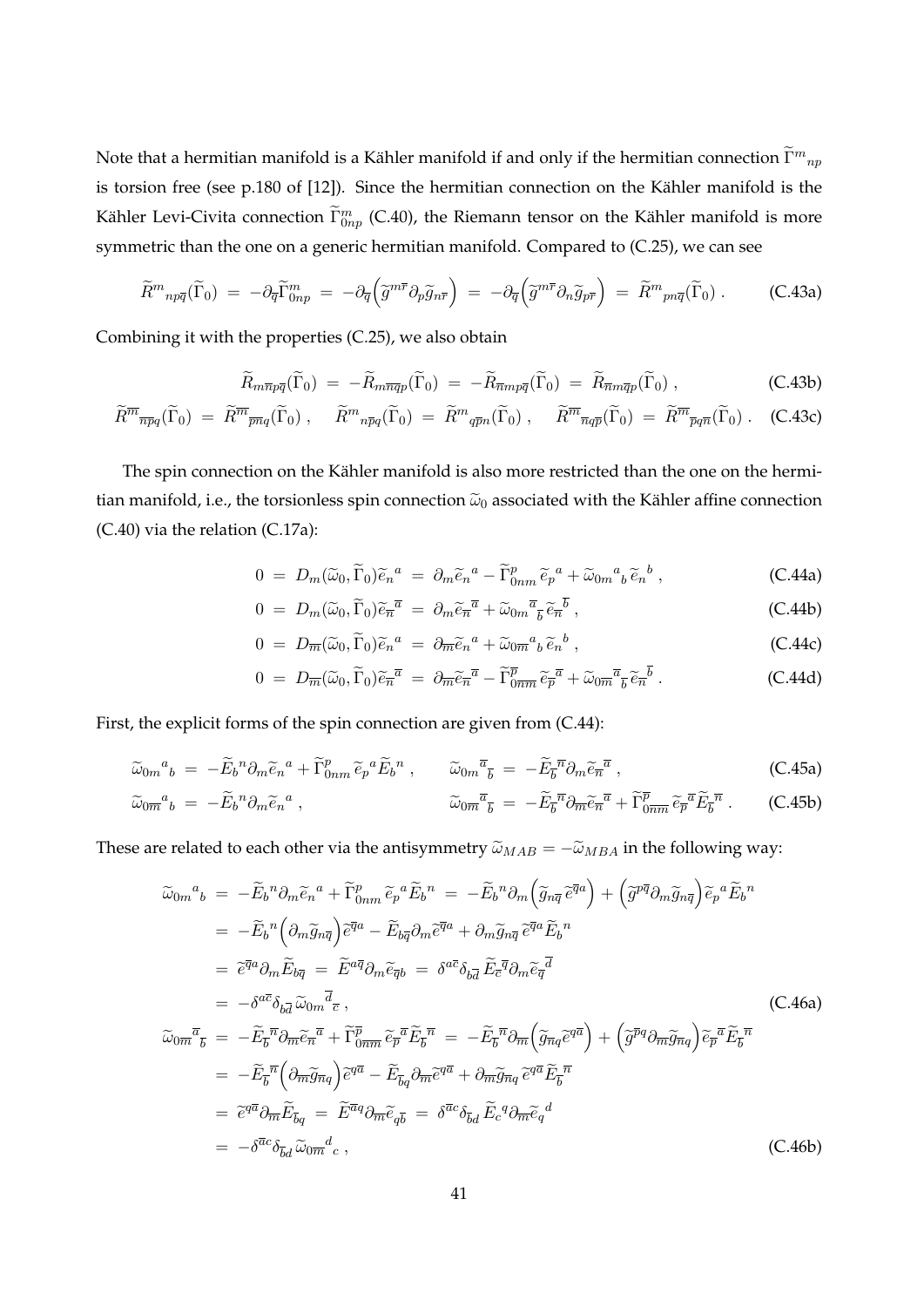where we used  $\widetilde{E}_{b\overline{q}} = \widetilde{e}_{\overline{q}b}$  given by (A.24). Thus, the following forms are much useful to analyze the Riemann tensor:

$$
\widetilde{\omega}_{0m}{}^{a}{}_{b} = -\widetilde{\omega}_{0mb}{}^{a} = -\delta_{b\overline{d}}\delta^{a\overline{c}}\widetilde{\omega}_{0m}\overline{d}_{\overline{c}} = \widetilde{E}^{a\overline{q}}\partial_{m}\widetilde{e}_{\overline{q}b} , \qquad (C.47a)
$$

$$
\widetilde{\omega}_{0\overline{m}}^{\overline{a}}{}_{\overline{b}} = -\widetilde{\omega}_{0\overline{m}\overline{b}}^{\overline{a}} = -\delta^{\overline{a}c}\delta_{\overline{b}d}\widetilde{\omega}_{0\overline{m}}^d{}_{c} = \widetilde{E}^{\overline{a}q}\partial_{\overline{m}}\widetilde{e}_{q\overline{b}}.
$$
\n(C.47b)

Following these expressions, it turns out the following:

$$
2\tilde{\omega}_{0[m}{}^{a}{}_{|c|}\tilde{\omega}_{0n]}{}^{c}{}_{b} = \left(\tilde{E}^{a\bar{p}}\partial_{m}\tilde{e}_{\bar{p}c}\right)\left(\tilde{E}^{c\bar{q}}\partial_{n}\tilde{e}_{\bar{q}b}\right) - \left(\tilde{E}^{a\bar{p}}\partial_{n}\tilde{e}_{\bar{p}c}\right)\left(\tilde{E}^{c\bar{q}}\partial_{m}\tilde{e}_{\bar{q}b}\right)
$$
  
\n
$$
= \partial_{m}\left(\tilde{E}^{a\bar{q}}\partial_{n}\tilde{e}_{\bar{q}b}\right) - 2\partial_{m}\tilde{E}^{a\bar{q}}\partial_{n}\tilde{e}_{\bar{q}b} - \tilde{E}^{a\bar{q}}\partial_{m}\partial_{n}\tilde{e}_{\bar{q}b}
$$
  
\n
$$
- \partial_{n}\left(\tilde{E}^{a\bar{q}}\partial_{m}\tilde{e}_{\bar{q}b}\right) + 2\partial_{n}\tilde{E}^{a\bar{q}}\partial_{m}\tilde{e}_{\bar{q}b} + \tilde{E}^{a\bar{q}}\partial_{m}\partial_{n}\tilde{e}_{\bar{q}b}
$$
  
\n
$$
= \partial_{m}\left(\tilde{E}^{a\bar{q}}\partial_{n}\tilde{e}_{\bar{q}b}\right) - 2\partial_{n}\left(\tilde{e}_{\bar{q}b}\partial_{m}\tilde{E}^{a\bar{q}}\right) + 2\tilde{e}_{\bar{q}b}\partial_{m}\partial_{n}\tilde{E}^{a\bar{q}}
$$
  
\n
$$
- \partial_{n}\left(\tilde{E}^{a\bar{q}}\partial_{m}\tilde{e}_{\bar{q}b}\right) + 2\partial_{m}\left(\tilde{e}_{\bar{q}b}\partial_{n}\tilde{E}^{a\bar{q}}\right) - 2\tilde{e}_{\bar{q}b}\partial_{m}\partial_{n}\tilde{E}^{a\bar{q}}
$$
  
\n
$$
= -\partial_{m}\left(\tilde{E}^{a\bar{q}}\partial_{n}\tilde{e}_{\bar{q}b}\right) + \partial_{n}\left(\tilde{E}^{a\bar{q}}\partial_{m}\tilde{e}_{\bar{q}b}\right
$$

By using (C.48), we obtain the following remarkable property on the Riemann tensor of the spin connection as well as the one of the affine connection (C.43):

$$
\widetilde{R}^{a}{}_{bmn}(\widetilde{\omega}_0) = 2\partial_{[m}\widetilde{\omega}_{0n]}{}^{a}{}_{b} + 2\widetilde{\omega}_{0[m}{}^{a}{}_{|c|}\widetilde{\omega}_{0n]}{}^{c}{}_{b} = 0 , \qquad (C.49a)
$$

$$
\widetilde{R}^{\overline{a}}_{\overline{b}mn}(\widetilde{\omega}_0) = 0 , \quad \widetilde{R}^a_{\overline{b}\overline{m}\overline{n}}(\widetilde{\omega}_0) = 0 , \quad \widetilde{R}^{\overline{a}}_{\overline{b}\overline{m}\overline{n}}(\widetilde{\omega}_0) = 0 . \qquad (C.49b)
$$

Furthermore, since the Riemann tensor of the spin connection is related to the Riemann tensor of the affine connection, we find that the non-trivial component of the Riemann tensor is given as

$$
\widetilde{R}_{a\overline{b}m\overline{n}}(\widetilde{\omega}_0) = \widetilde{E}_a{}^p \widetilde{E}_{\overline{b}}{}^{\overline{q}} \widetilde{R}_{p\overline{q}m\overline{n}}(\widetilde{\Gamma}_0) \,. \tag{C.49c}
$$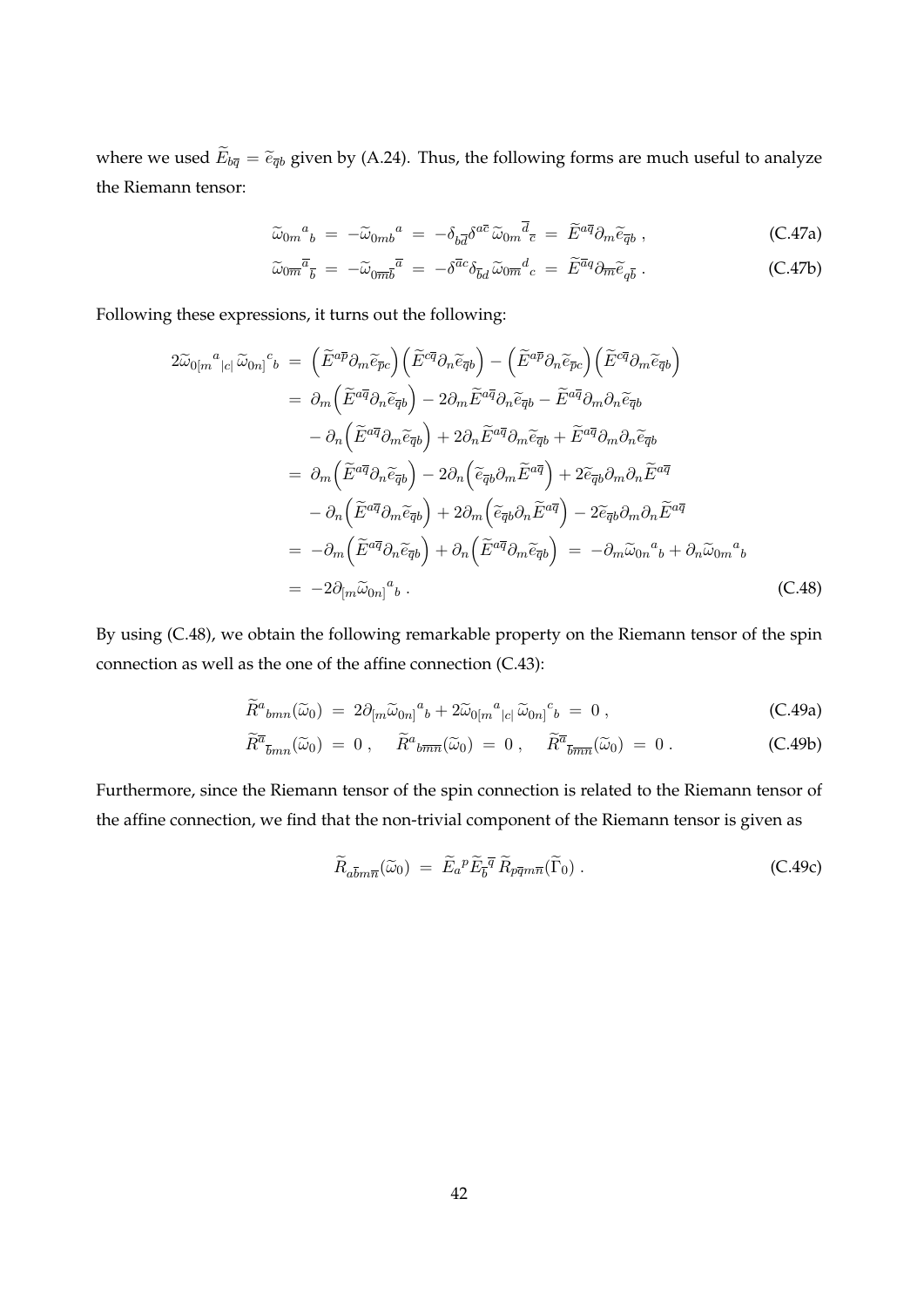## **D Introducing torsion**

We have already known that the NS-NS three-form flux *H* plays as a totally anti-symmetric **contorsion** on a compactified six-dimensional manifold in heterotic string theory [9]. In particular, this manifold is a conformally balanced manifold whose contorsion is given as the Bismut torsion:

$$
H = \frac{i}{2} (\partial - \overline{\partial}) J = -\frac{1}{2} d^{c} J , \quad J = i \widetilde{g}_{m\overline{n}} dz^{m} \wedge d\overline{z}^{\overline{n}} , \qquad (D.1)
$$

where *J* is the fundamental two-form on the manifold, whose component is given by the complex structure satisfying the covariantly constant condition  $D_M(\Gamma_-)J_N^P = 0$ , where  $\Gamma_- = \Gamma_{(L)} - H$ . Notice that the fundamental two-form is not closed  $dJ \neq 0$ . See for the detail in appendix A.7. Due to this, the three-form is decomposed into two parts; the (2,1)-form  $H^{(2,1)} = \frac{i}{2}$ 2 *∂J* and the  $(1, 2)$ -form  $H^{(1,2)} = -\frac{i}{2}$  $\frac{i}{2}\partial J$ , whose components are given as

$$
H^{(2,1)} = \frac{i}{2}\partial J = \frac{i}{2}\partial_m J_{n\overline{p}} dz^m \wedge dz^n \wedge d\overline{z}^{\overline{p}} , \qquad (D.2a)
$$

$$
H^{(1,2)} = -\frac{i}{2}\overline{\partial}J = -\frac{i}{2}\partial_{\overline{m}}J_{\overline{n}p}\,\mathrm{d}\overline{z}^{\overline{m}}\wedge\mathrm{d}\overline{z}^{\overline{n}}\wedge\mathrm{d}z^{p} ,\qquad (D.2b)
$$

$$
H_{mn\overline{p}} = \frac{i}{2} \left( \partial_m J_{n\overline{p}} - \partial_n J_{m\overline{p}} \right) = -\frac{1}{2} \left( \partial_m \widetilde{g}_{n\overline{p}} - \partial_n \widetilde{g}_{m\overline{p}} \right), \tag{D.2c}
$$

$$
H_{\overline{m}\overline{n}p} = -\frac{i}{2} \left( \partial_{\overline{m}} J_{\overline{n}p} - \partial_{\overline{n}} J_{\overline{m}p} \right) = -\frac{1}{2} \left( \partial_{\overline{m}} \widetilde{g}_{\overline{n}p} - \partial_{\overline{n}} \widetilde{g}_{\overline{m}p} \right).
$$
 (D.2d)

Furthermore, the exterior derivative of the NS-NS three-form is given as

$$
dH = (\partial + \overline{\partial}) \frac{i}{2} (\partial - \overline{\partial}) J = -\frac{i}{2} \partial \overline{\partial} J + \frac{i}{2} \overline{\partial} \partial J.
$$
 (D.3)

Then we find that  $dH$  is  $(2, 2)$ -form and there is neither  $(3, 1)$ - nor  $(1, 3)$ -form in the expansion. Notice that *∂* commutes with  $\overline{\partial}$  if and only if the manifold is Kähler, which is not the present case. In addition, the NS-NS three-form (D.1) can also be given as

$$
H^{(2,1)} = \frac{1}{2} H_{mp\overline{q}} dz^m \wedge dz^p \wedge d\overline{z}^{\overline{q}} , \quad H^{(1,2)} = \frac{1}{2} H_{mp\overline{q}} dz^m \wedge d\overline{z}^{\overline{p}} \wedge d\overline{z}^{\overline{q}} . \tag{D.4}
$$

Actually, the NS-NS three-form *H* is the totally antisymmetric torsion, as well as the totally antisymmetric contorsion on the hermitian manifold (C.26b) with different sign; i.e., *K* = *−H*. The difference of sign is from the definition of the complex structure in the supergravity [11] in such a way as  $0 = D_M(\Gamma_-) J_N^P$ . Following to (C.28) and (C.37), we again describe the hermitian affine connection and the spin connection:

$$
\widetilde{\Gamma}^{m}_{-np} \equiv \widetilde{\Gamma}^{m}_{(\text{L})np} - H^{m}_{np} = \frac{1}{2} \widetilde{g}^{m\overline{q}} \left( \partial_n \widetilde{g}_{p\overline{q}} + \partial_p \widetilde{g}_{n\overline{q}} \right) + \frac{1}{2} \widetilde{g}^{m\overline{q}} \left( \partial_n \widetilde{g}_{p\overline{q}} - \partial_p \widetilde{g}_{n\overline{q}} \right) ,\tag{D.5a}
$$

$$
\widetilde{\Gamma}_{-\overline{n}\overline{p}}^{\overline{m}} \equiv \widetilde{\Gamma}_{\text{(L)}\overline{n}\overline{p}}^{\overline{m}} - H^{\overline{m}}_{\overline{n}\overline{p}} = \frac{1}{2} \widetilde{g}^{\overline{m}q} \left( \partial_{\overline{n}} \widetilde{g}_{\overline{p}q} + \partial_{\overline{p}} \widetilde{g}_{\overline{n}q} \right) + \frac{1}{2} \widetilde{g}^{\overline{m}q} \left( \partial_{\overline{n}} \widetilde{g}_{\overline{p}q} - \partial_{\overline{p}} \widetilde{g}_{\overline{n}q} \right), \tag{D.5b}
$$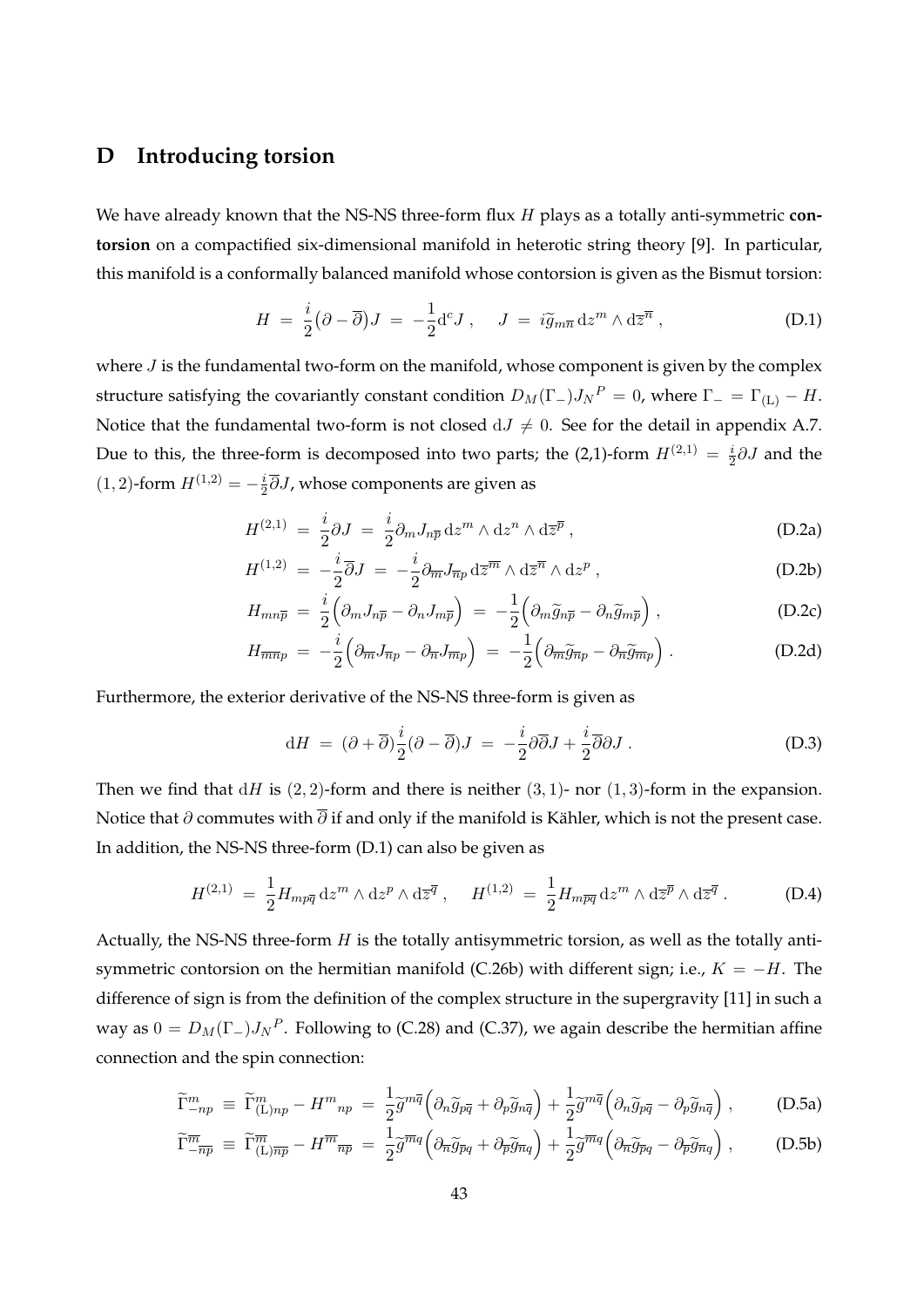$$
\widetilde{\Gamma}^{m}_{-n\overline{p}} \equiv \widetilde{\Gamma}^{m}_{(\text{L})n\overline{p}} - H^{m}_{n\overline{p}} = \frac{1}{2} \widetilde{g}^{m\overline{q}} \left( \partial_{\overline{p}} \widetilde{g}_{n\overline{q}} - \partial_{\overline{q}} \widetilde{g}_{n\overline{p}} \right) - \frac{1}{2} \widetilde{g}^{m\overline{q}} \left( \partial_{\overline{q}} \widetilde{g}_{\overline{p}n} - \partial_{\overline{p}} \widetilde{g}_{\overline{q}n} \right) , \tag{D.5c}
$$

$$
\widetilde{\Gamma}_{-\overline{n}p}^{\overline{m}} \equiv \widetilde{\Gamma}_{(\text{L})\overline{n}p}^{\overline{m}} - H^{\overline{m}}_{\overline{n}p} = \frac{1}{2} \widetilde{g}^{\overline{m}q} \left( \partial_p \widetilde{g}_{\overline{n}q} - \partial_q \widetilde{g}_{\overline{n}p} \right) - \frac{1}{2} \widetilde{g}^{\overline{m}q} \left( \partial_q \widetilde{g}_{p\overline{n}} - \partial_p \widetilde{g}_{q\overline{n}} \right) , \tag{D.5d}
$$

$$
0 = \widetilde{\Gamma}_{-np}^{\overline{m}} = \widetilde{\Gamma}_{(L)np}^{\overline{m}} - H^{\overline{m}}_{np} = 0 - 0,
$$
\n(D.5e)\n
$$
\widetilde{\Gamma}_{-np}^{\overline{m}} = \widetilde{\Gamma}_{(L)np}^{\overline{m}} - H^{\overline{m}}_{np} = 0 - 0,
$$
\n(D.5e)

$$
0 = \widetilde{\Gamma}_{-\overline{np}}^{m} = \widetilde{\Gamma}_{(L)\overline{np}}^{m} - H^{m} \overline{np} = 0 - 0,
$$
\n(D.5f)\n
$$
0 = \widetilde{\Gamma}_{m}^{m} \qquad \widetilde{\Gamma}_{m}^{m} \qquad H^{m} \qquad 1_{\sim m\overline{q}}(0, \sim 0, \sim 1) \qquad 1_{\sim m\overline{q}}(0, \sim 0, \sim 1)
$$
\n(D.5g)

$$
0 = \widetilde{\Gamma}_{-\overline{n}p}^{m} = \widetilde{\Gamma}_{(\text{L})\overline{n}p}^{m} - H^{m}_{\overline{n}p} = \frac{1}{2}\widetilde{g}^{m\overline{q}}\left(\partial_{\overline{n}}\widetilde{g}_{\overline{q}p} - \partial_{\overline{q}}\widetilde{g}_{\overline{n}p}\right) - \frac{1}{2}\widetilde{g}^{m\overline{q}}\left(\partial_{\overline{n}}\widetilde{g}_{\overline{q}p} - \partial_{\overline{q}}\widetilde{g}_{\overline{n}p}\right), \tag{D.5g}
$$

$$
0 = \widetilde{\Gamma}^{\overline{m}}_{-n\overline{p}} = \widetilde{\Gamma}^{\overline{m}}_{(\text{L})n\overline{p}} - H^{\overline{m}}_{n\overline{p}} = \frac{1}{2} \widetilde{g}^{\overline{m}q} \left( \partial_n \widetilde{g}_{q\overline{p}} - \partial_q \widetilde{g}_{n\overline{p}} \right) - \frac{1}{2} \widetilde{g}^{\overline{m}q} \left( \partial_n \widetilde{g}_{q\overline{p}} - \partial_q \widetilde{g}_{n\overline{p}} \right) , \tag{D.5h}
$$

$$
\widetilde{\omega}_{m a \overline{b}}^{(-)} = -\widetilde{E}_{\overline{b}}^{\overline{n}} \left( \partial_m \widetilde{e}_{\overline{n} a} - \{ \widetilde{\Gamma}_{(\text{L}) \overline{n} m}^{\overline{p}} - H^{\overline{p}}_{\overline{n} m} \} \widetilde{e}_{\overline{p} a} \right) \equiv \widetilde{\omega}_{m a \overline{b}}^{(\text{L})} - H_{m a \overline{b}} , \tag{D.5i}
$$
\n
$$
\widetilde{\omega}_{\overline{b}}^{(-)} = -\widetilde{E}_{\overline{a}}{}^n \left( \partial_m \widetilde{e}_{\overline{n} \overline{n}} - \{ \widetilde{\Gamma}_{\overline{b}}^{\overline{p}} \right) - H^{\overline{p}}_{\overline{b}} \left( \partial_m \widetilde{e}_{\overline{n} \overline{n}} - \{ \widetilde{\Gamma}_{\overline{b}}^{\overline{p}} \right) = \widetilde{\omega}_{\overline{b}}^{(\text{L})} - H_{m \overline{a} \overline{b}} , \tag{D.5i}
$$

$$
\widetilde{\omega}_{m\overline{a}b}^{(-)} = -\widetilde{E}_b{}^n \left( \partial_m \widetilde{e}_{n\overline{a}} - \left\{ \widetilde{\Gamma}_{(L)nm}^p - H^p{}_{nm} \right\} \widetilde{e}_{p\overline{a}} \right) \equiv \widetilde{\omega}_{m\overline{a}b}^{(L)} - H_{m\overline{a}b} , \tag{D.5}
$$
\n
$$
\widetilde{\omega}_{\overline{m}a\overline{b}}^{(-)} = -\widetilde{E}_{\overline{b}}{}^{\overline{n}} \left( \partial_{\overline{m}} \widetilde{e}_{\overline{n}a} - \left\{ \widetilde{\Gamma}_{(L)\overline{nm}}^{\overline{p}} - H^{\overline{p}}{}_{\overline{nm}} \right\} \widetilde{e}_{\overline{p}a} \right) \equiv \widetilde{\omega}_{\overline{m}a\overline{b}}^{(L)} - H_{\overline{m}a\overline{b}} , \tag{D.5k}
$$

$$
\widetilde{\omega}_{\overline{m}\overline{a}\overline{b}}^{(-)} = -E_{\overline{b}}^{n} \left( \partial_{\overline{m}} \widetilde{e}_{\overline{n}a} - \left\{ \Gamma_{(L)\overline{n}\overline{m}}^{p} - H^{p}{}_{\overline{n}\overline{m}} \right\} \widetilde{e}_{\overline{p}a} \right) \equiv \widetilde{\omega}_{\overline{m}\overline{a}\overline{b}}^{(L)} - H_{\overline{m}\overline{a}\overline{b}} , \qquad (D.5k)
$$
\n
$$
\widetilde{\omega}_{\overline{m}\overline{a}b}^{(-)} = -\widetilde{E}_{b}^{n} \left( \partial_{\overline{m}} \widetilde{e}_{n\overline{a}} - \left\{ \widetilde{\Gamma}_{(L)n\overline{m}}^{p} - H^{p}{}_{n\overline{m}} \right\} \widetilde{e}_{p\overline{a}} \right) \equiv \widetilde{\omega}_{\overline{m}\overline{a}b}^{(L)} - H_{\overline{m}\overline{a}b} , \qquad (D.5l)
$$

$$
0 = \widetilde{\omega}_{mab}^{(-)} = \left\{ \widetilde{\Gamma}_{(L)nm}^{\overline{p}} - H^{\overline{p}}{}_{nm} \right\} \widetilde{e}_{\overline{p}a} \widetilde{E}_b^{\ n} = 0 - 0 \,, \tag{D.5m}
$$

$$
0 = \widetilde{\omega}_{\overline{m}\overline{a}\overline{b}}^{(-)} = \{ \widetilde{\Gamma}_{(L)\overline{nm}}^p - H^p_{\overline{nm}} \} \widetilde{e}_{p\overline{a}} \widetilde{E}_{\overline{b}}^{\overline{n}} = 0 - 0 , \qquad (D.5n)
$$

$$
0 = \widetilde{\omega}_{\overline{m}ab}^{(-)} = \{ \widetilde{\Gamma}_{(L)n\overline{m}}^{\overline{p}} - H^{\overline{p}}{}_{n\overline{m}} \} \widetilde{e}_{\overline{p}a} \widetilde{E}_b^{\ n} \equiv \widetilde{\omega}_{\overline{m}ab}^{(L)} - H_{\overline{m}ab} \ , \tag{D.50}
$$

$$
0 = \widetilde{\omega}_{m\overline{a}\overline{b}}^{(-)} = \{ \widetilde{\Gamma}^p(\mathbf{L})\overline{n}m - H^p\overline{n}m \} \widetilde{e}_{p\overline{a}} \widetilde{E}_{\overline{b}}^{\overline{n}} \equiv \widetilde{\omega}_{m\overline{a}\overline{b}}^{(\mathbf{L})} - H_{m\overline{a}\overline{b}} \,.
$$
 (D.5p)

Here we used (C.29) and (D.2). Notice that, under a certain transformation, the connection is not a tensor, while the torsion is. These are easily applied to more genetric spin connection such as

$$
\widetilde{\Gamma}^m_{(\alpha)np} = \widetilde{\Gamma}^m_{(\text{L})np} + \alpha H^m_{np} , \quad \widetilde{\Gamma}^{\overline{m}}_{(\alpha)\overline{np}} = \widetilde{\Gamma}^{\overline{m}}_{(\text{L})\overline{np}} + \alpha H^{\overline{m}}_{\overline{np}} , \qquad (D.6a)
$$

$$
\widetilde{\Gamma}^m_{(\alpha)n\overline{p}} = \widetilde{\Gamma}^m_{(\mathbf{L})n\overline{p}} + \alpha H^m_{n\overline{p}}, \quad \widetilde{\Gamma}^{\overline{m}}_{(\alpha)\overline{n}p} = \widetilde{\Gamma}^{\overline{m}}_{(\mathbf{L})\overline{n}p} + \alpha H^{\overline{m}}_{\overline{n}p}, \tag{D.6b}
$$

$$
\widetilde{\Gamma}^{\overline{m}}_{(\alpha)np} = 0, \quad \widetilde{\Gamma}^m_{(\alpha)\overline{np}} = 0, \qquad (D.6c)
$$
\n
$$
\widetilde{\Gamma}^m_{(\alpha)\overline{np}} = (1+\alpha)H^m_{\overline{np}}, \quad \widetilde{\Gamma}^{\overline{m}}_{(\alpha)n\overline{p}} = (1+\alpha)H^{\overline{m}}_{n\overline{p}}, \qquad (D.6d)
$$

$$
\widetilde{\omega}_{m\bar{a}\bar{b}}^{(\alpha)} = \widetilde{\omega}_{m\bar{a}\bar{b}}^{(\mathrm{L})} + \alpha H_{m\bar{a}\bar{b}} = \widetilde{\omega}_{m\bar{a}\bar{b}}^{(-)} + (1+\alpha)H_{m\bar{a}\bar{b}} , \qquad (D.6e)
$$

$$
\widetilde{\omega}_{m\overline{a}b}^{(\alpha)} = \widetilde{\omega}_{m\overline{a}b}^{(\mathsf{L})} + \alpha H_{m\overline{a}b} = \widetilde{\omega}_{m\overline{a}b}^{(-)} + (1+\alpha)H_{m\overline{a}b} , \qquad (D.6f)
$$

$$
\widetilde{\omega}_{\overline{m}a\overline{b}}^{(\alpha)} = \widetilde{\omega}_{\overline{m}a\overline{b}}^{(\mathbf{L})} + \alpha H_{\overline{m}a\overline{b}} = \widetilde{\omega}_{\overline{m}a\overline{b}}^{(-)} + (1+\alpha)H_{\overline{m}a\overline{b}} , \qquad (D.6g)
$$

$$
\widetilde{\omega}_{\overline{m}ab}^{(\alpha)} = \widetilde{\omega}_{\overline{m}ab}^{(\mathcal{L})} + \alpha H_{\overline{m}ab} = \widetilde{\omega}_{\overline{m}ab}^{(-)} + (1+\alpha)H_{\overline{m}ab} ,\qquad (D.6h)
$$

$$
\widetilde{\omega}_{mab}^{(\alpha)} = 0 \,, \quad \widetilde{\omega}_{\overline{m}\overline{a}\overline{b}}^{(\alpha)} = 0 \,, \tag{D.6i}
$$

$$
\widetilde{\omega}_{\overline{m}ab}^{(\alpha)} = \widetilde{\omega}_{\overline{m}ab}^{(L)} + \alpha H_{\overline{m}ab} = (1+\alpha)H_{\overline{m}ab},\tag{D.6j}
$$
\n
$$
\widetilde{\omega}_{(1+\alpha)}^{(\alpha)} = \widetilde{\omega}_{(1+\alpha)}^{(L)}H_{\alpha} \tag{D.6k}
$$

$$
\widetilde{\omega}_{m\overline{a}\overline{b}}^{(\alpha)} = \widetilde{\omega}_{m\overline{a}\overline{b}}^{(\mathsf{L})} + \alpha H_{m\overline{a}\overline{b}} = (1+\alpha)H_{m\overline{a}\overline{b}},\tag{D.6k}
$$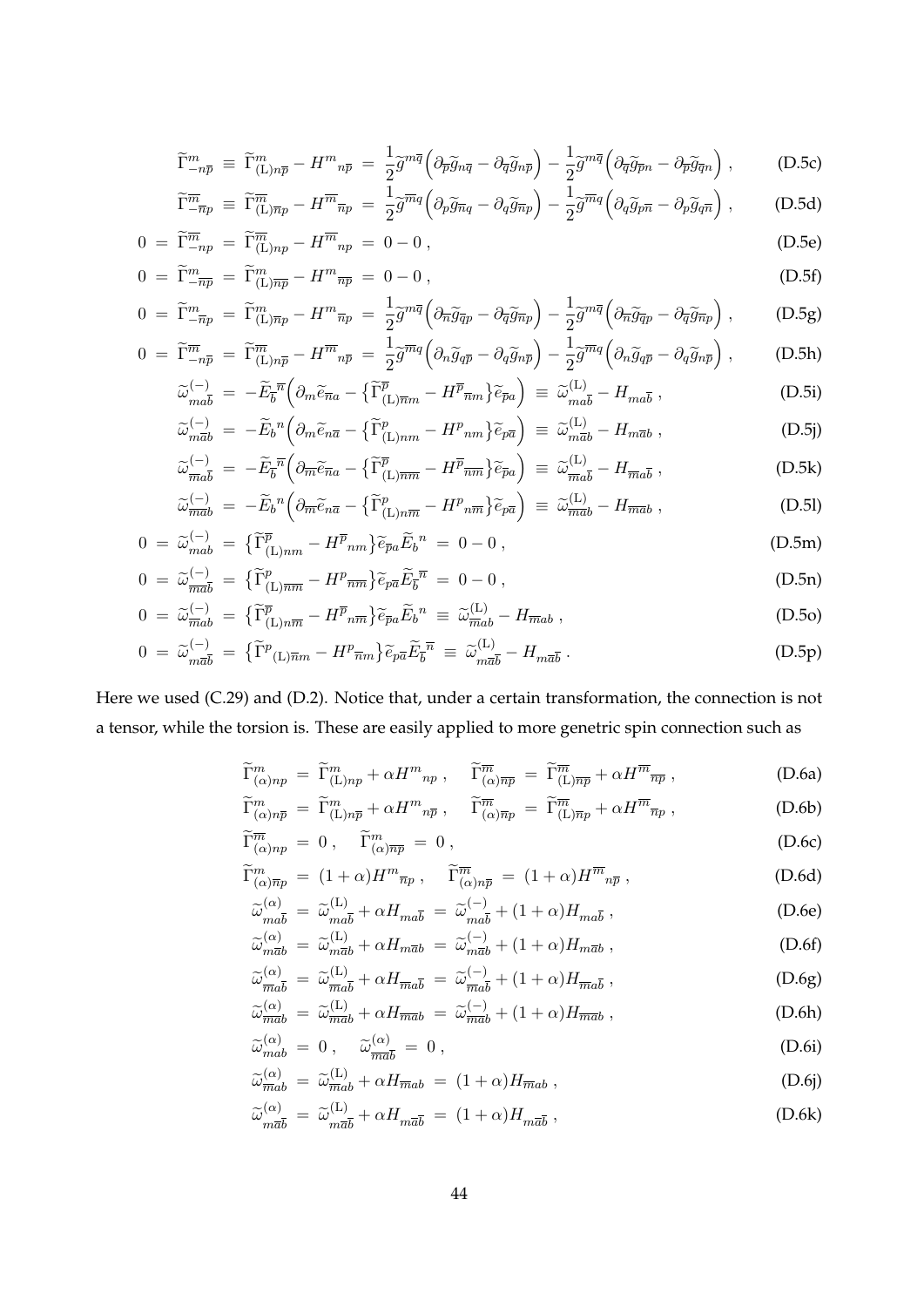where the factor  $\alpha$  indicates the relation between the contorsion and the NS-NS three-form via  $K = \alpha H$ . We should again notice that, under a certain transformation, the connection is not a tensor, while the torsion is. These appear in the equations of motion for fermions in (heterotic) supergravity when  $\alpha = -1/3$ , while  $\tilde{\omega}_{MAB}^{(-)}$  (i.e.,  $\alpha = -1$ ), which is nothing but the hermitian spin connection with contorsion  $K = -H$ , appears in the supersymmetry variation of the gravitino in the same supergravity system [11]. Notice that only at the point  $\alpha = 0$ , we should set the eqs. (D.6a) are reduced to the Kähler affine connection, while the eqs. (D.6b) disappear, i.e., we should set  $\{\widetilde\Gamma^m_{({\rm L})np},\widetilde\Gamma^m_{({\rm L})n\overline{p}},H,\widetilde\omega^{(\alpha)}\}=\{\widetilde\Gamma^m_{0np},0,0,\widetilde\omega_0\}$ , because the manifold becomes Kähler, whose metric satisfies (C.39). This point is isolated from the continuous one-parameter line *α*.